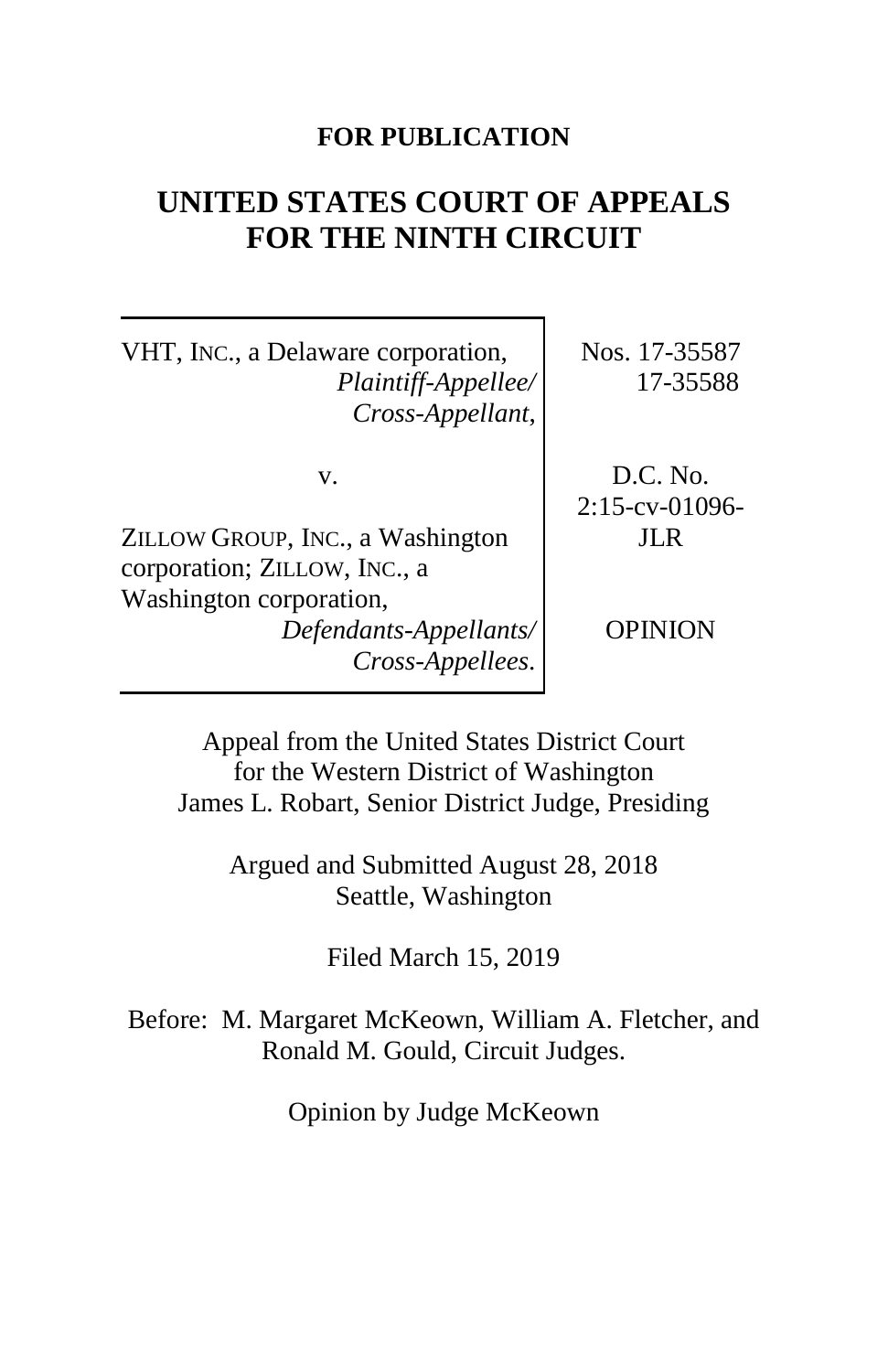# **SUMMARY**[\\*](#page-1-0)

#### **Copyright Law**

The panel affirmed in part and reversed in part the district court's judgment after a jury trial and remanded in a copyright infringement action brought by VHT, Inc., a real estate photography studio, against Zillow Group, Inc., and Zillow, Inc., an online real estate marketplace.

VHT alleged that Zillow's use of photos on the "Listing Platform" and "Digs" parts of its website exceeded the scope of VHT's licenses to brokers, agents, and listing services that provided those photos to Zillow. The district court granted partial summary judgment on a limited set of claims. The jury found in favor of VHT on most remaining claims, awarding over \$8.27 million in damages. The district court partially granted Zillow's post-trial motion for judgment notwithstanding the verdict, reversing in part the jury verdict and reducing total damages to approximately \$4 million.

The panel affirmed the district court's summary judgment in favor of Zillow on direct infringement of the Listing Platform photos. The panel held that VHT failed to establish that Zillow engaged in volitional conduct by exercising control over the content of the Listing Platform.

With respect to direct liability on the Digs photos, the panel affirmed the district court's grant in favor of Zillow of judgment notwithstanding the verdict on 22,109 nondisplayed photos and 2,093 displayed but not searchable

<span id="page-1-0"></span>**<sup>\*</sup>** This summary constitutes no part of the opinion of the court. It has been prepared by court staff for the convenience of the reader.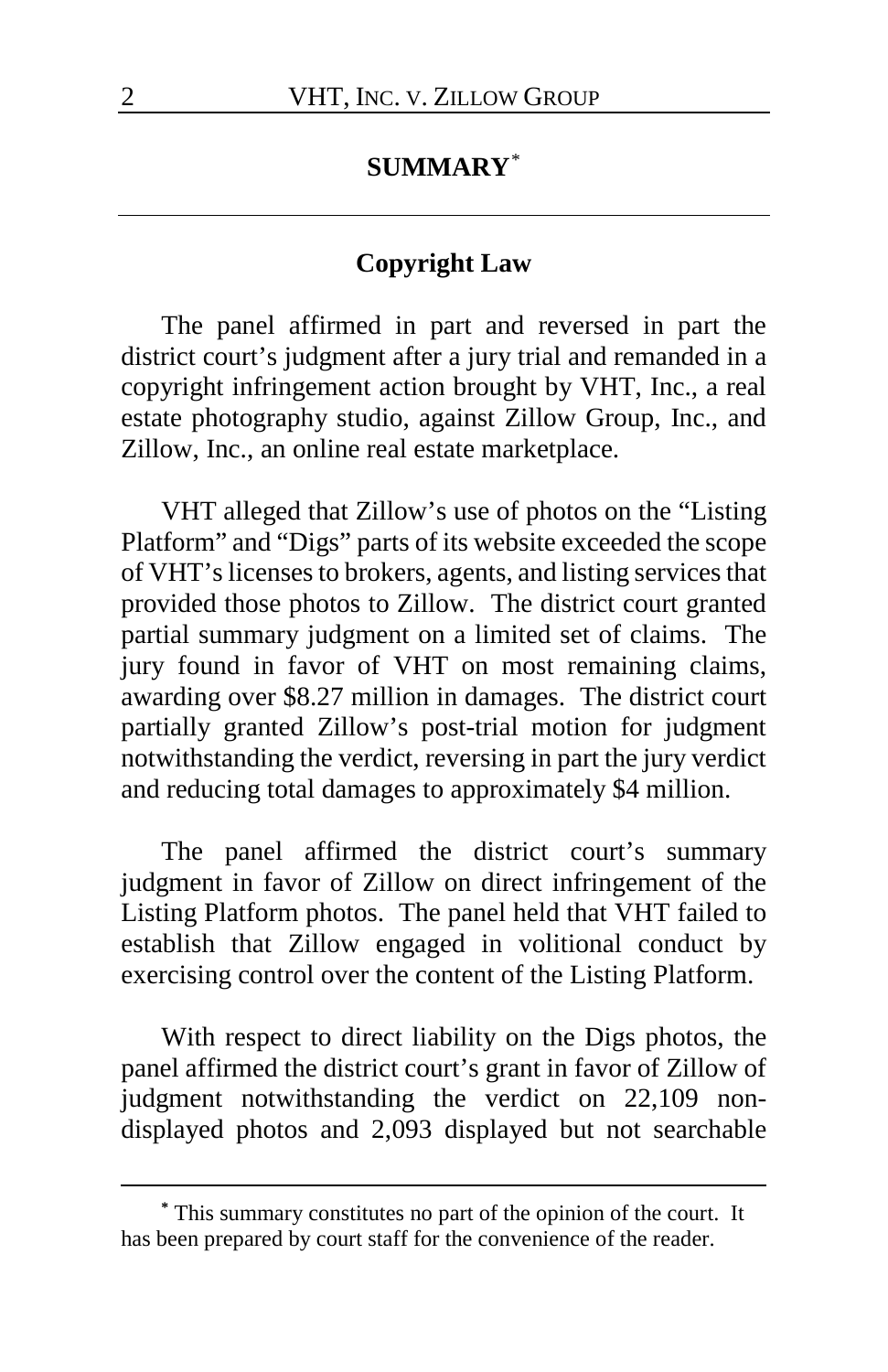photos. The panel held that VHT did not present substantial evidence that Zillow, through the Digs platform, directly infringed its display, reproduction, or adaption rights.

The panel upheld summary judgment in favor of VHT on 3,921 displayed, searchable Digs photos. The panel held that fair use did not absolve Zillow of liability because Zillow's tagging of the photos for searchable functionality was not a transformative fair use.

The panel affirmed the district court's grant in favor of Zillow of judgment notwithstanding the verdict on secondary liability, both contributory and vicarious, on the Digs photos.

As to damages, the panel remanded consideration of the issue whether VHT's photos used on Digs were part of a compilation or were individual photos.

The panel reversed the district court's denial of judgment notwithstanding the verdict on the issue of willfulness and vacated the jury's finding on willfulness. The panel concluded that substantial evidence did not show that Zillow was "actually aware" of its infringing activity, nor that Zillow recklessly disregarded or willfully blinded itself to its infringement.

#### **COUNSEL**

Ian B. Crosby (argued), Edgar G. Sargent, Genevieve Vose Wallace, and Jenna G. Farleigh, Susman Godfrey LLP, Seattle, Washington, for Defendants-Appellants/Cross-Appellees.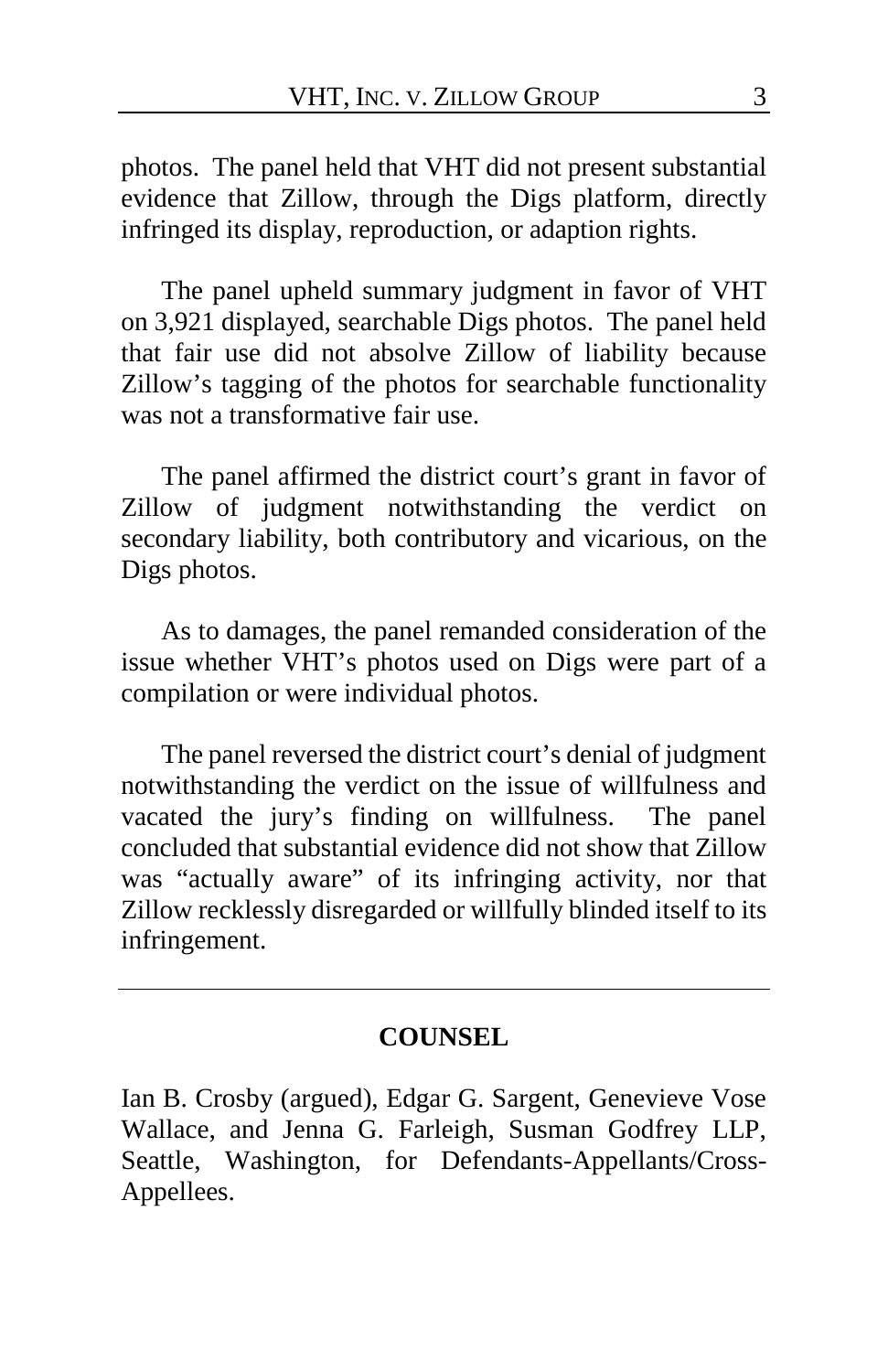Stephen M. Rummage (argued), Marcia B. Paul, Jonathan M. Lloyd, James E. Howard, and Max B. Hensley, Davis Wright Tremaine LLP, Seattle, Washington, for Plaintiff-Appellee/Cross-Appellant.

Keith Kupferschmid and Terry Hart, Copyright Alliance, Washington, D.C.; Eleanor M. Lackman and Lindsay W. Bowen, Cowan, DeBaets, Abrahams & Sheppard LLP, New York, New York; for Amicus Curiae Copyright Alliance.

Alicia Calzada, Alicia Wagner Calzada, PLLC, San Antonio, Texas, for Amici Curiae The American Society of Media Photographers, Inc., Digital Media Licensing Association, Inc., Graphic Artist Guild, Inc., and National Press Photographers Association, Inc.

Thomas G. Hentoff and Chanakya A. Sethi, Williams & Connolly LLP, Washington D. C., for Amici Curiae Disney Enterprises, Inc., Twentieth Century Fox Film Corporation, and Recording Industry Association of America, Inc.

Mitchell L. Stoltz, Electronic Frontier Foundation, San Francisco, California, for Amicus Curiae Electronic Frontier Foundation.

Brian M. Willen, Wilson Sonsini Goodrich & Rosati, P.C., New York, New York; Ryan T. O'Hollaren, Wilson Sonsini Goodrich & Rosati, P.C., Palo Alto, California; for Amici Curiae Internet Association and Computer & Communications Industry Association.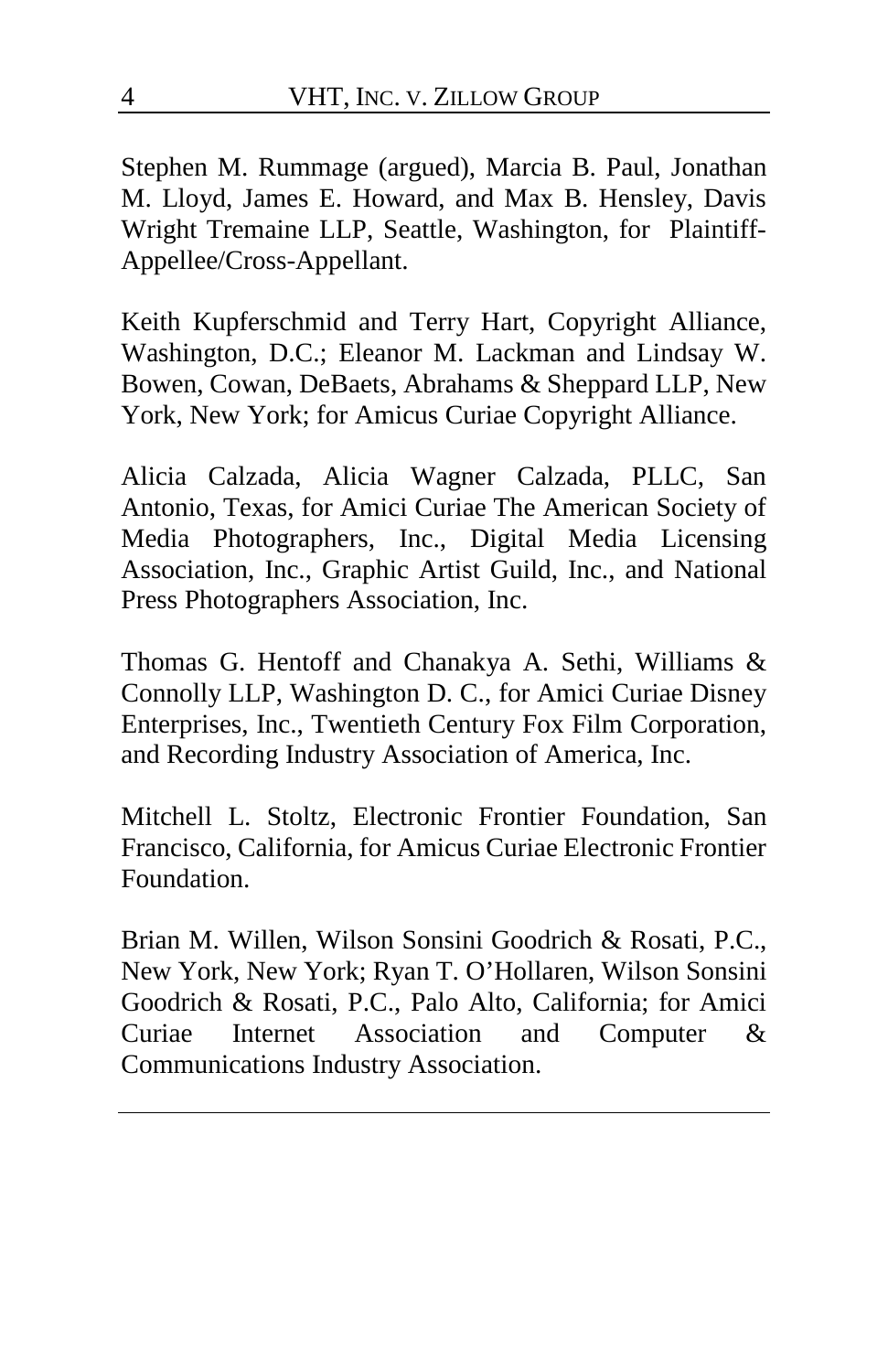#### **OPINION**

McKEOWN, Circuit Judge:

Zillow, an online real estate marketplace, has become a popular website for homeowners and others to check estimated valuations of their property, look for houses and condominiums for sale and rent, and see photographs of a wide range of properties. Thousands of those copyrighted photos come from VHT, the largest professional real estate photography studio in the country.

The copyright claims on appeal concern Zillow's use of VHT's photos on two parts of Zillow's website: the "Listing Platform" and "Digs." The Listing Platform is the core of the website, featuring photos and information about real estate properties, both on and off the market. Zillow claims that the site includes "most homes in America." Digs features photos of artfully-designed rooms in some of those properties and is geared toward home improvement and remodeling. Zillow tags photos on the Listing Platform so that Digs users can search the database by various criteria, like room type, style, cost, and color.

Real estate brokers, listing services, and agents hire VHT to take professional photos of new listings for marketing purposes. A VHT photographer takes the photos and sends them to the company's studio for touch-up, where they are saved to VHT's electronic photo database, and then delivered to the client for use under license. Each license agreement between VHT and its clients differs slightly, but each contract generally grants the requesting client the right to use the photos in the sale or marketing of the featured property.Zillow receives these photos and other data in feeds from various real estate-related sources.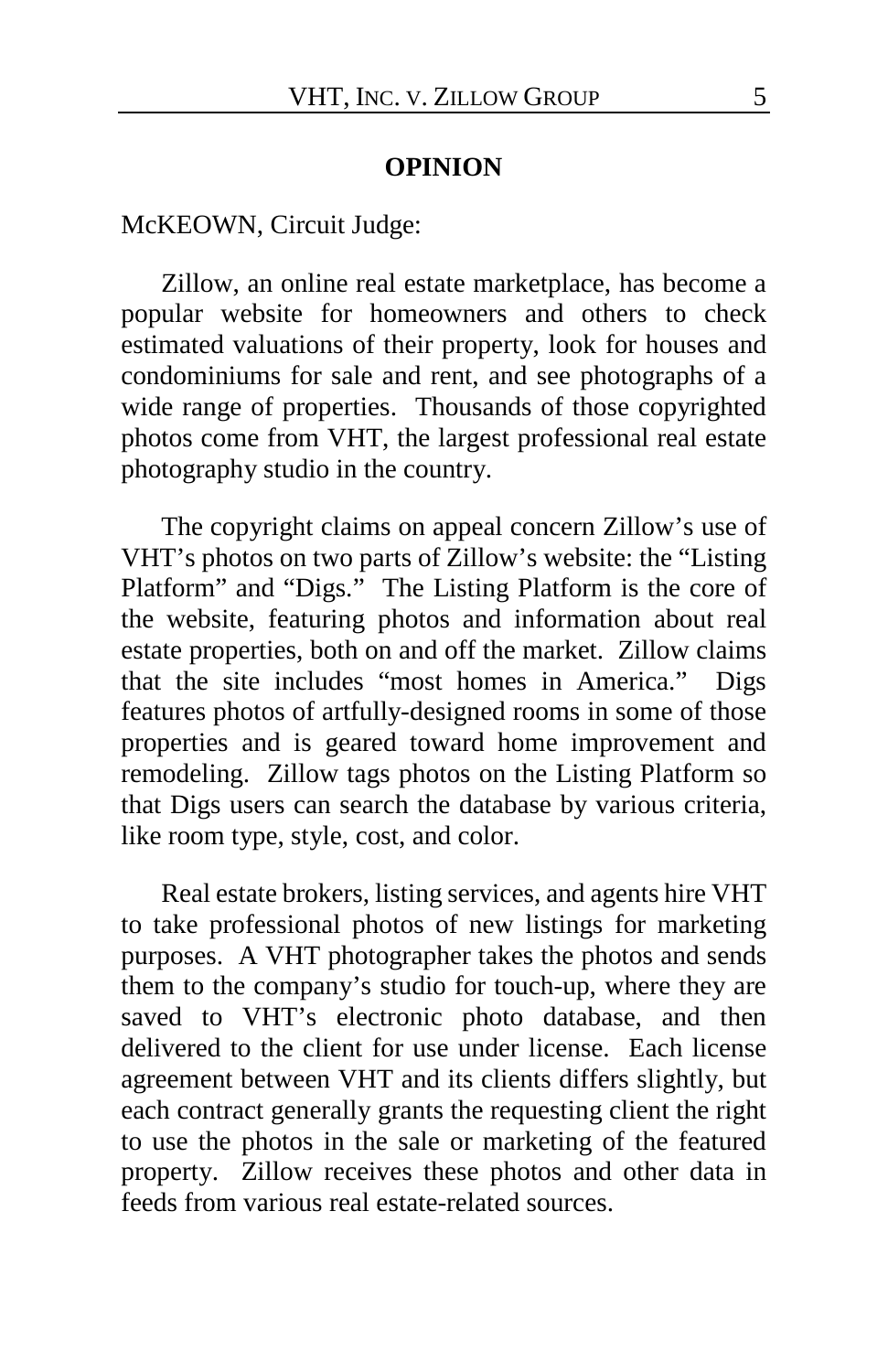In 2015, VHT sued Zillow Group, Inc., and Zillow, Inc., (collectively "Zillow") for copyright infringement, alleging that Zillow's use of photos on the Listing Platform and Digs exceeded the scope of VHT's licenses to brokers, agents, and listing services who provided those photos to Zillow. The district court granted partial summary judgment on a limited set of claims, while other claims advanced to trial. The jury found in favor of VHT on most remaining claims, awarding over \$8.27 million in damages. The district court partially granted Zillow's post-trial motion for judgment notwithstanding the verdict, reversing in part the jury verdict and reducing total damages to approximately \$4 million.

The parties cross-appealed issues stemming from partial summary judgment, the jury verdict, and judgment notwithstanding the verdict.We affirm in part and reverse in part.**[1](#page-5-0)**

To simplify and make sense of the various claims, this opinion does not split out the appeal and cross-appeal as was done in the briefing to the court. Instead, the opinion separately addresses liability for each of the categories of photos at issue, followed by a discussion of damages. In view of the multiple theories of liability and categories of photos, following is an overview of the opinion.

<span id="page-5-0"></span><sup>&</sup>lt;sup>1</sup> In connection with these proceedings, we received amicus curiae briefs from a broad array of interested parties, including nonprofit groups and associations representing a diverse set of industry, technology, and artistic interests. The briefs were helpful to our understanding of the implications of this case from various points of view. We thank amici for their participation.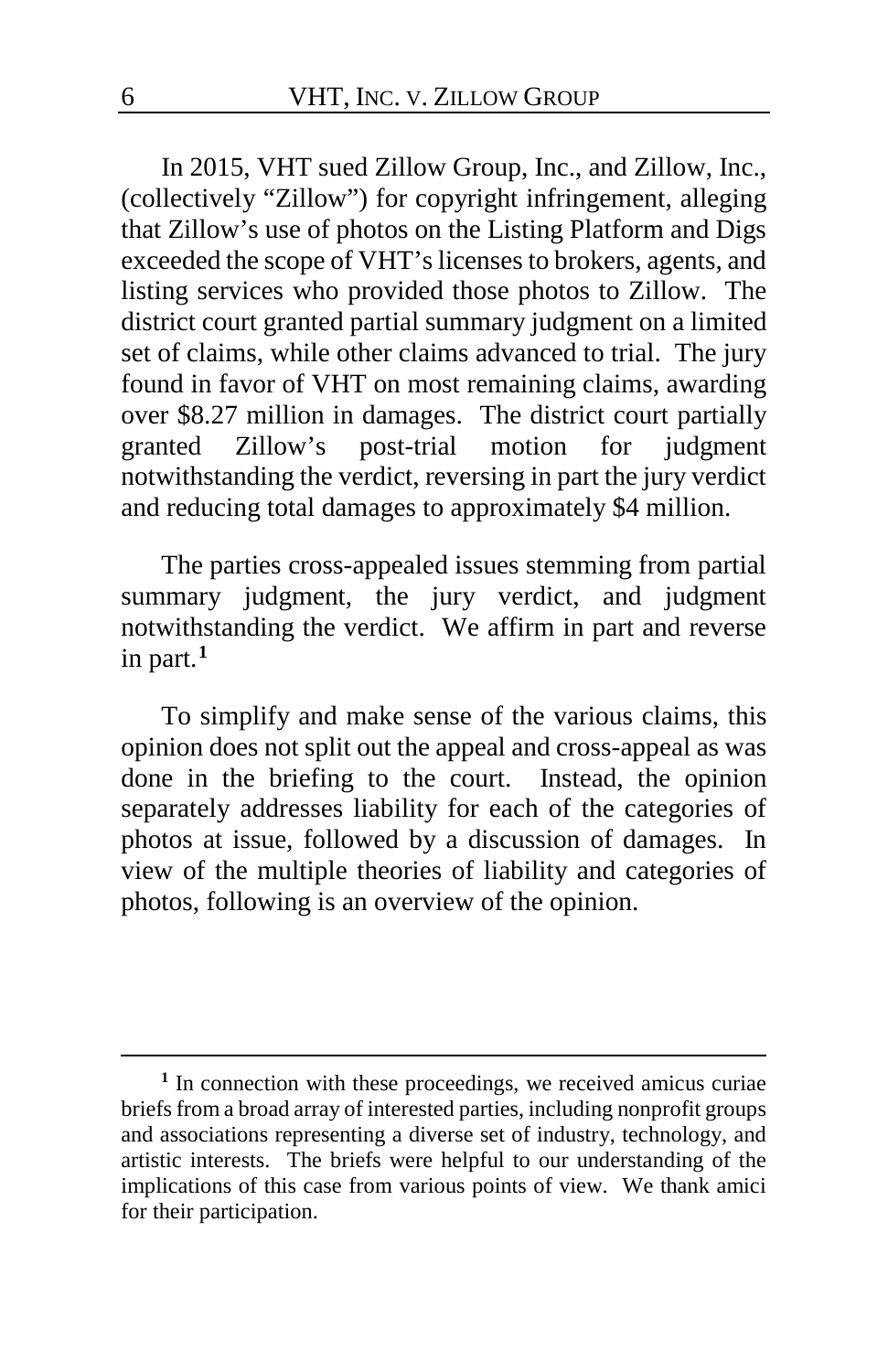- I. Direct Infringement
	- A. Direct Infringement—Listing Platform Photos
	- B. Direct Infringement—Digs Photos
		- 1. Jury Verdict—Direct Infringement
		- 2. Summary Judgment—Fair Use re Searchable Photos
			- a. Background on Fair Use
			- b. Evolution of Search Engine Cases
			- c. Application of Fair Use Principles
- II. Secondary Infringement—Digs
	- A. Contributory Liability
	- B. Vicarious Liability
- III. Damages
	- A. Compilation
	- B. Willfulness

IV. Conclusion

#### **ANALYSIS**

The heart of this dispute is Zillow's copyright liability for use of VHT photos. VHT argues that Zillow directly infringed its copyrighted photos, both those on the Listing Platform and Digs. VHT also argues that Zillow indirectly infringed through use of the photos on Digs. These claims pertain to different images, focus on different features of Zillow's website, and have different procedural postures, so we consider the various categories of photos separately.

# **I. Direct Infringement**

VHT's key claim is that Zillow is directly liable for infringing VHT's copyright on photos that were posted on the Listing Platform and Digs. To prevail on a claim of direct copyright infringement, VHT must establish "ownership of the allegedly infringed material" and that Zillow "violate[d] at least one exclusive right granted to"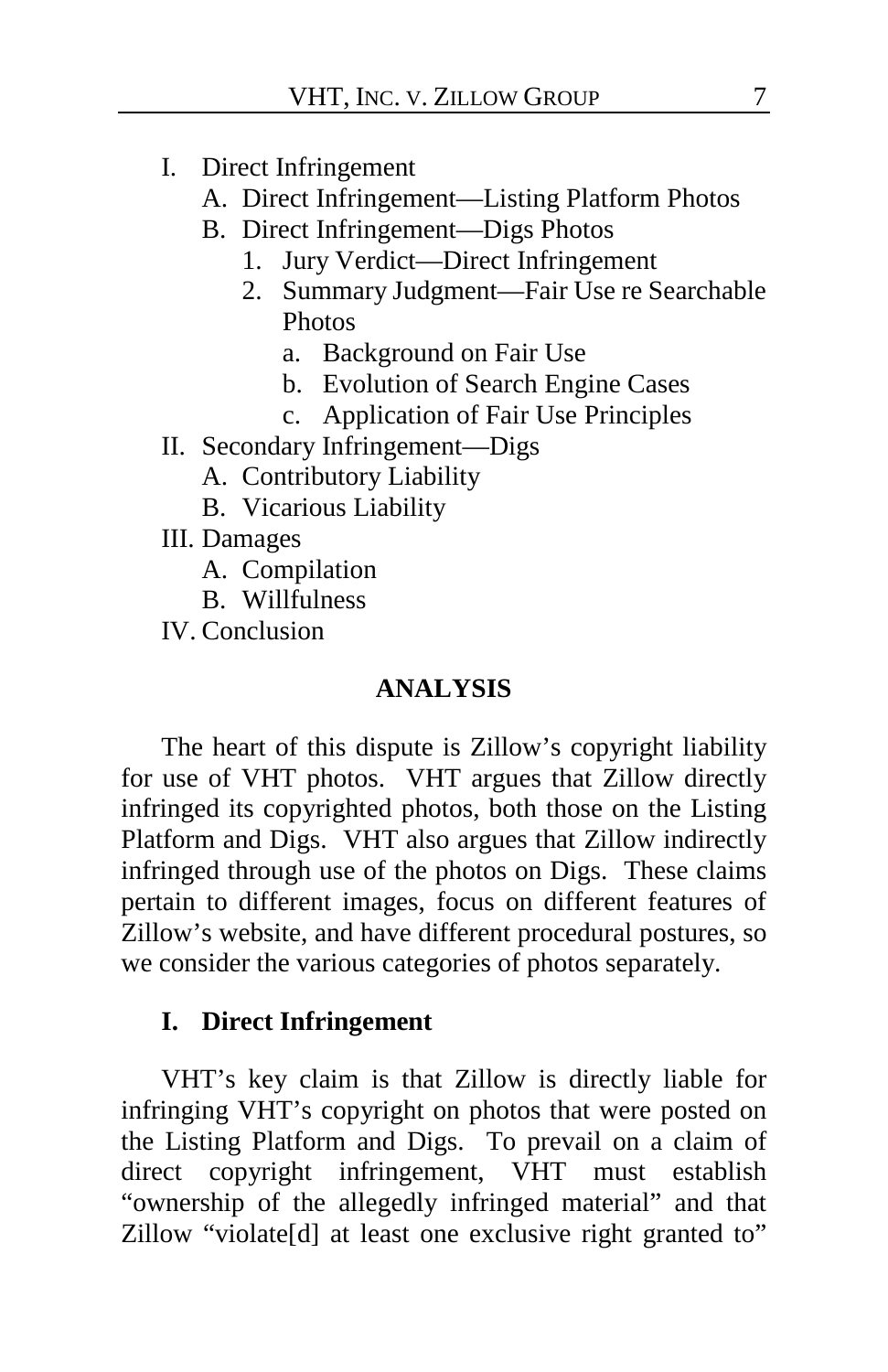VHT under 17 U.S.C. § 106. *A&M Records, Inc. v. Napster, Inc.*, 239 F.3d 1004, 1013 (9th Cir. 2001). It is undisputed that VHT is the copyright holder of the allegedly infringed photos and therefore has the exclusive right to reproduce, adapt, and display them.**[2](#page-7-0)** 17 U.S.C. § 106.

VHT must also establish causation, which is commonly referred to as the "volitional-conduct requirement." *See Perfect 10, Inc. v. Giganews, Inc.*, 847 F.3d 657, 666 (9th Cir. 2017). As we set out in *Giganews—*decided on the first day of the VHT/Zillow trial and the closest circuit precedent on point—"volition in this context does not really mean an act of willing or choosing or an act of deciding"; rather, "it simply stands for the unremarkable proposition that proximate causation historically underlines copyright infringement liability no less than other torts." *Id*. (internal citations omitted). Stated differently, "*direct* liability must be premised on conduct that can reasonably be described as the *direct cause* of the infringement." *Id.* (citation omitted). This prerequisite takes on greater importance in cases involving automated systems, like the Zillow website.

In addressing this concept, Justice Scalia noted that "[e]very Court of Appeals to have considered an automatedservice provider's direct liability for copyright infringement has adopted [the volitional-conduct] rule." *Am. Broad. Cos., Inc. v. Aereo, Inc.*, 573 U.S. 431, 453 (2014) (Scalia, J., dissenting).**[3](#page-7-1)** He went on to explain that while "most direct-

<span id="page-7-0"></span>**<sup>2</sup>** VHT does not appeal the district court's finding that there was insufficient evidence that Zillow violated VHT's distribution rights.

<span id="page-7-1"></span>**<sup>3</sup>** Although the majority opinion in *Aereo* does not reference the volitional-conduct requirement, Justice Scalia's dissent offers instructive background on the doctrine. In *Giganews*, we embraced the principle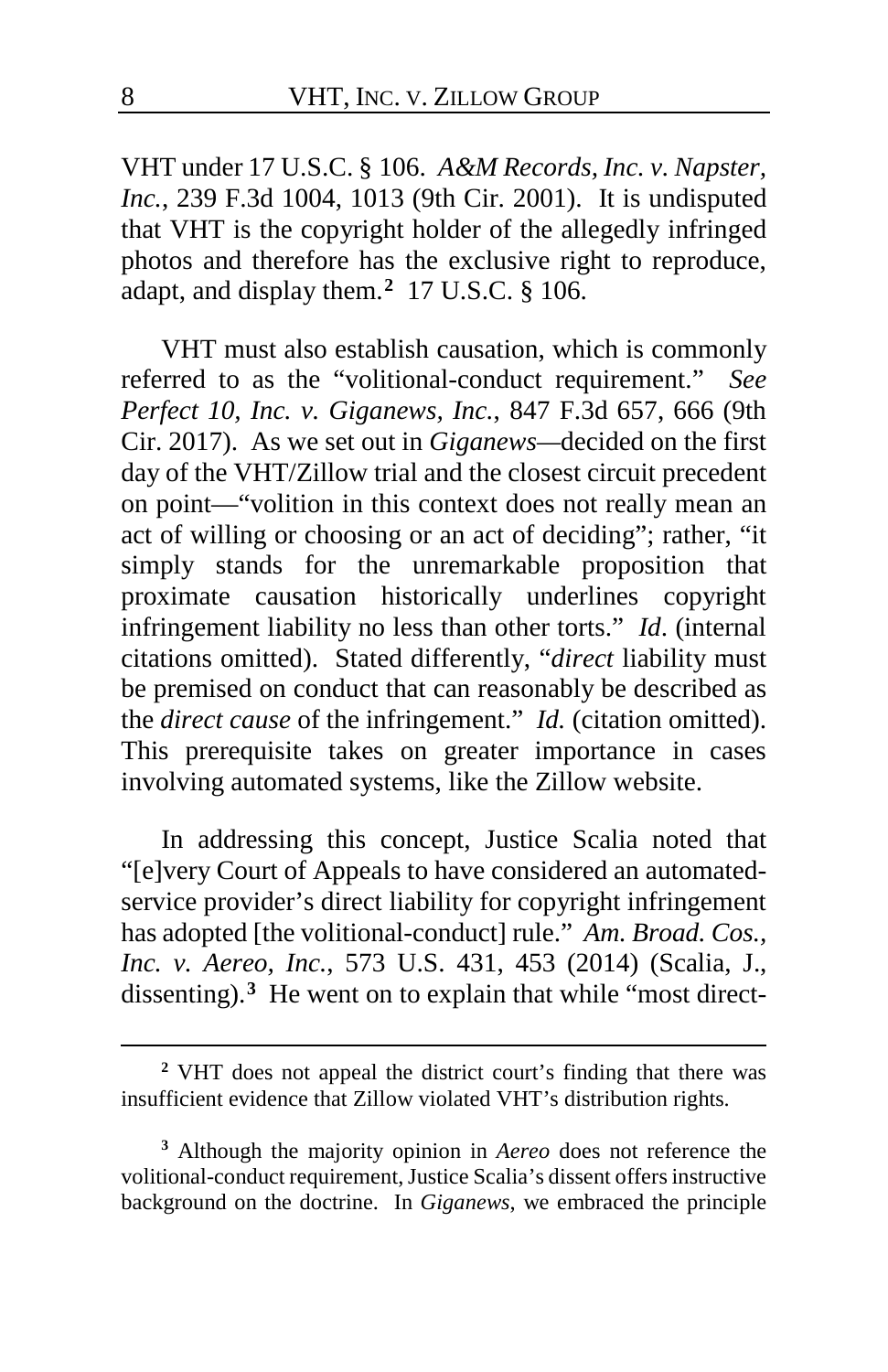infringement cases" do not present this issue, "it comes right to the fore when a direct-infringement claim is lodged against a defendant who does nothing more than operate an automated, user-controlled system. . . . Most of the time that issue will come down to who selects the copyrighted content: the defendant or its customers." *Id*. at 454–55 (internal citations omitted).

*Giganews*, *Aereo*, and out-of-circuit precedent counsel that direct copyright liability for website owners arises when they are *actively involved* in the infringement. "'[T]he distinction between active and passive participation'" in the alleged infringement is "'central'" to the legal analysis. *Giganews*, 847 F.3d at 667 (quoting *Fox Broad. Co. v. Dish Network LLC*, 160 F. Supp. 3d 1139, 1160 (C.D. Cal. 2015)).

That "direct" infringement requires "active" involvement is hardly surprising, given the correlation between the words "active" and "direct." As the Fourth Circuit held, "[t]here must be actual infringing conduct with a nexus sufficiently close and causal to the illegal copying that one could conclude that the machine owner himself trespassed on the exclusive domain of the copyright owner." *CoStar Grp., Inc. v. LoopNet, Inc.*, 373 F.3d 544, 550 (4th Cir. 2004). By contrast, activities that fall on the other side of the line, such as "'automatic copying, storage, and transmission of copyrighted materials, when instigated by others, do[] not render an [Internet service provider] strictly liable for copyright infringement[.]'" *Giganews*, 847 F.3d at 670 (quoting *CoStar*, 373 F.3d at 555).

and held that it is "consistent with the *Aereo* majority opinion," which left the requirement "intact." 847 F.3d at 666–67.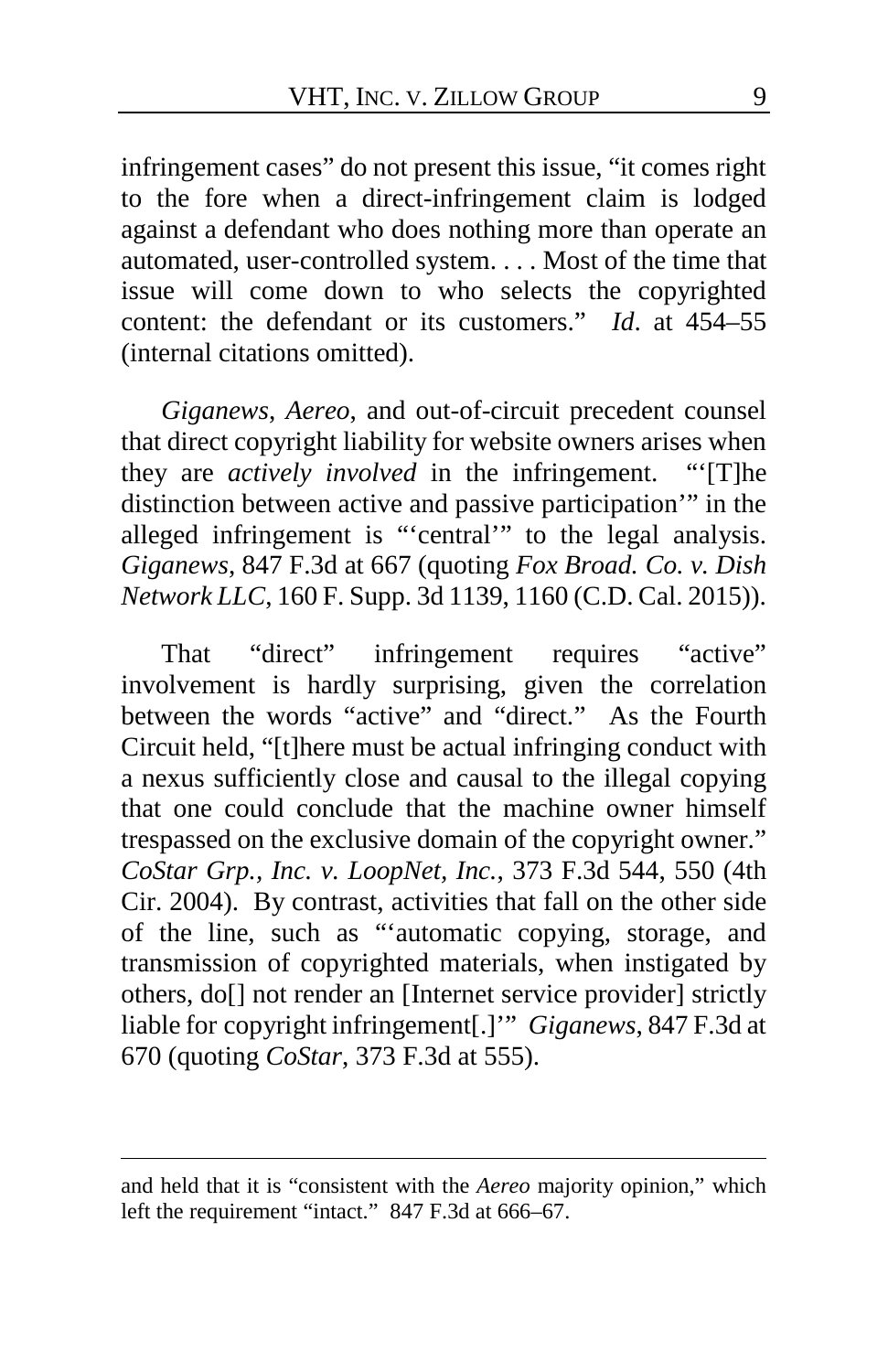In other words, to demonstrate volitional conduct, a party like VHT must provide some "evidence showing [the alleged infringer] exercised control (other than by general operation of [its website]); selected any material for upload, download, transmission, or storage; or instigated any copying, storage, or distribution" of its photos. *Id.* at 666, 670. VHT failed to satisfy that burden with respect to either the photos on the Listing Platform or on Digs.

#### **A. Direct Infringement—Listing Platform Photos**

VHT asserted that Zillow directly infringed the photos displayed on the Listing Platform after a real estate property was sold because VHT's license agreements only authorized use of those photos in relation to the sale of the property. This claim, involving 54,257 non-searchable photos, was resolved on summary judgment. The Listing Platform is the core of Zillow's online real estate marketplace. It features photos and information about properties, which Zillow receives through digital feeds from real estate agents, brokerages, and multiple listing services, among others (collectively "feed providers").

Zillow has agreements with its feed providers granting it an express license to use, copy, distribute, publicly display, and create derivative works from the feed data on its websites.Feed providers represent that they "ha[ve] all necessary rights and authority to enter into" the agreements, and that "Zillow's exercise of the rights granted [t]hereunder will not violate the intellectual property rights, or any other rights of any third party."

These agreements provide Zillow with either "evergreen" or "deciduous" rights in the photos provided through the feeds. An evergreen right permits use of a photo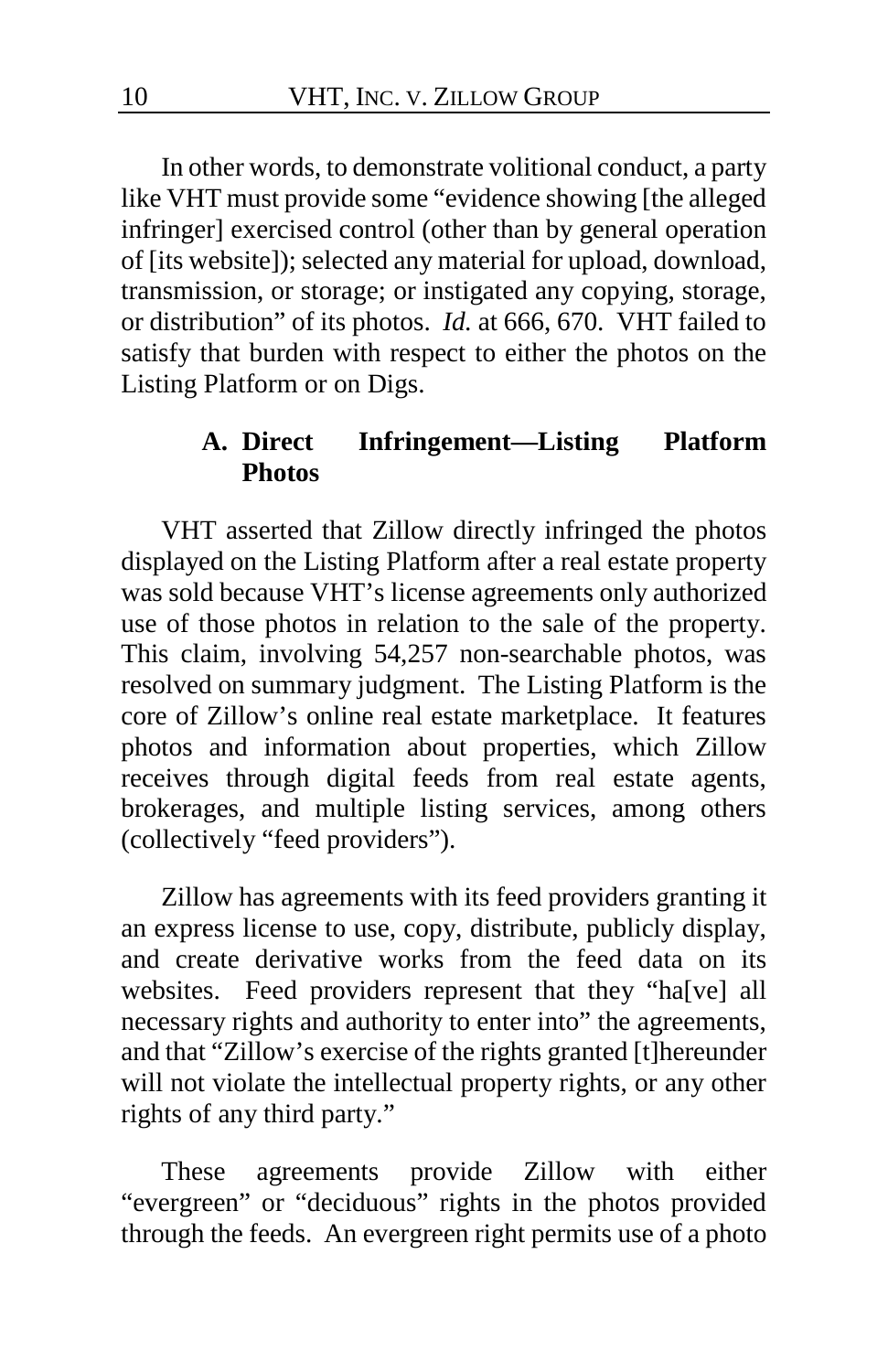without any time restriction, "on and in connection with the operation, marketing and promotion of the web sites and other properties, owned, operated or powered by Zillow or its authorized licensees." By contrast, a deciduous right is temporally limited: Zillow may use the photo when the realestate listing for its corresponding property is active, but once the listing is removed (for example, when the property sells), the photo must be taken down from Zillow's websites. To treat each photo consistently with its deciduous or evergreen designation, Zillow developed automated "trumping" rules to determine which photos to display on the Listing Platform.

VHT argues that Zillow "designed its system to . . . cause[] the reproduction, display, and adaptation of VHT photographs post-sale on the Listing Platform," and "chose to simply ignore VHT's notices that post-sale use was beyond the scope of VHT's licenses." The district court granted summary judgment to Zillow, concluding that it did not engage in volitional conduct and therefore did not directly infringe VHT's copyrights in 54,257 photos by displaying them on the Listing Platform after a real estate property was sold.

On de novo review, we agree with the district court's analysis and affirm. *Kelly v. Arriba Soft Corp.*, 336 F.3d 811, 817 (9th Cir. 2003). Although the district court did not have the benefit of *Giganews* at the time of summary judgment, its careful reasoning was prescient in invoking the same principles.

Zillow did not engage in volitional conduct necessary to support a finding of direct liability. The content of the Listing Platform is populated with data submitted by thirdparty sources that attested to the permissible use of that data,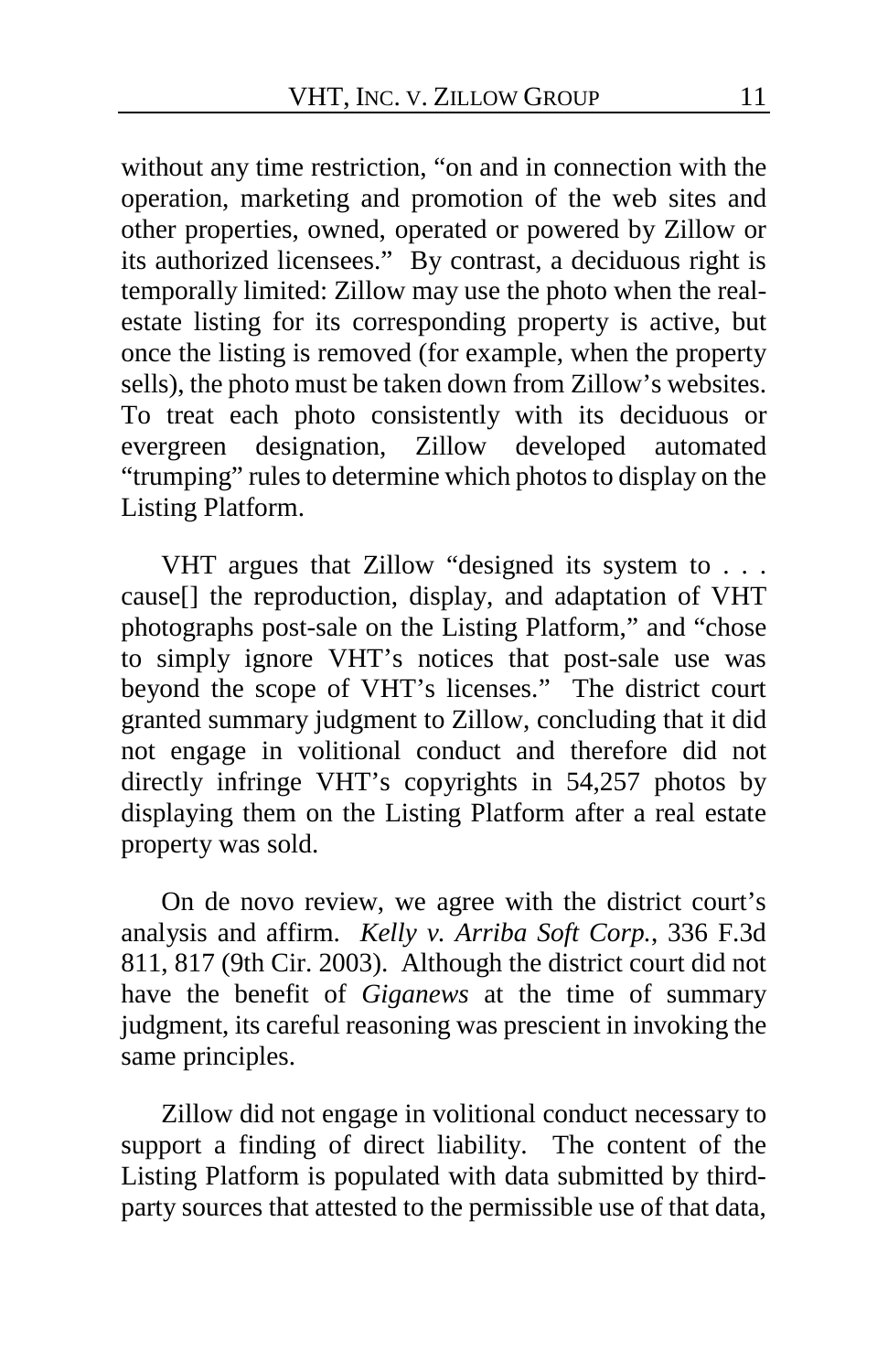and Zillow's system for managing photos on the Listing Platform was constructed in a copyright-protective way. The feed providers themselves select and upload every photo, along with the evergreen or deciduous designations, that wind up on the Listing Platform.As a result, the photos on the Listing Platform were not "selected" by Zillow. *See Giganews*, 847 F.3d at 670. Nor did Zillow "exercise[] control" over these photos beyond the "general operation of [its website]." *Id.* Zillow required feed providers to certify the extent of their rights to use each photo.Consistent with these designations, Zillow's system classified each photo as deciduous or evergreen and programmed its automated systems to treat each photo consistently with that scope of use certified to by the third party.

Further, when multiple versions of the same photo were submitted through the various feeds, Zillow invoked its copyright-protective "trumping" rules.For example, one rule might prefer a photo provided by an agent over one provided by a multiple listing service, and another might prefer a local broker to an international one. Zillow used a rule that gave preference to photos with evergreen rights over photos with deciduous rights in the same image.As the district court recognized, "trumping" is a reasonable way to design a system to manage multiple versions of the same photo when the authorized use varies across versions.These rules, along with other features of the system, facilitate keeping the photos with evergreen rights on the website and removing the photos with deciduous rights once a property has sold.Thus, Zillow actively designed its system to avoid and eliminate copyright infringement.

Notably, VHT's argument is primarily cast in terms of Zillow facilitating or enabling infringement by VHT's clients that are Zillow's feed providers. But this type of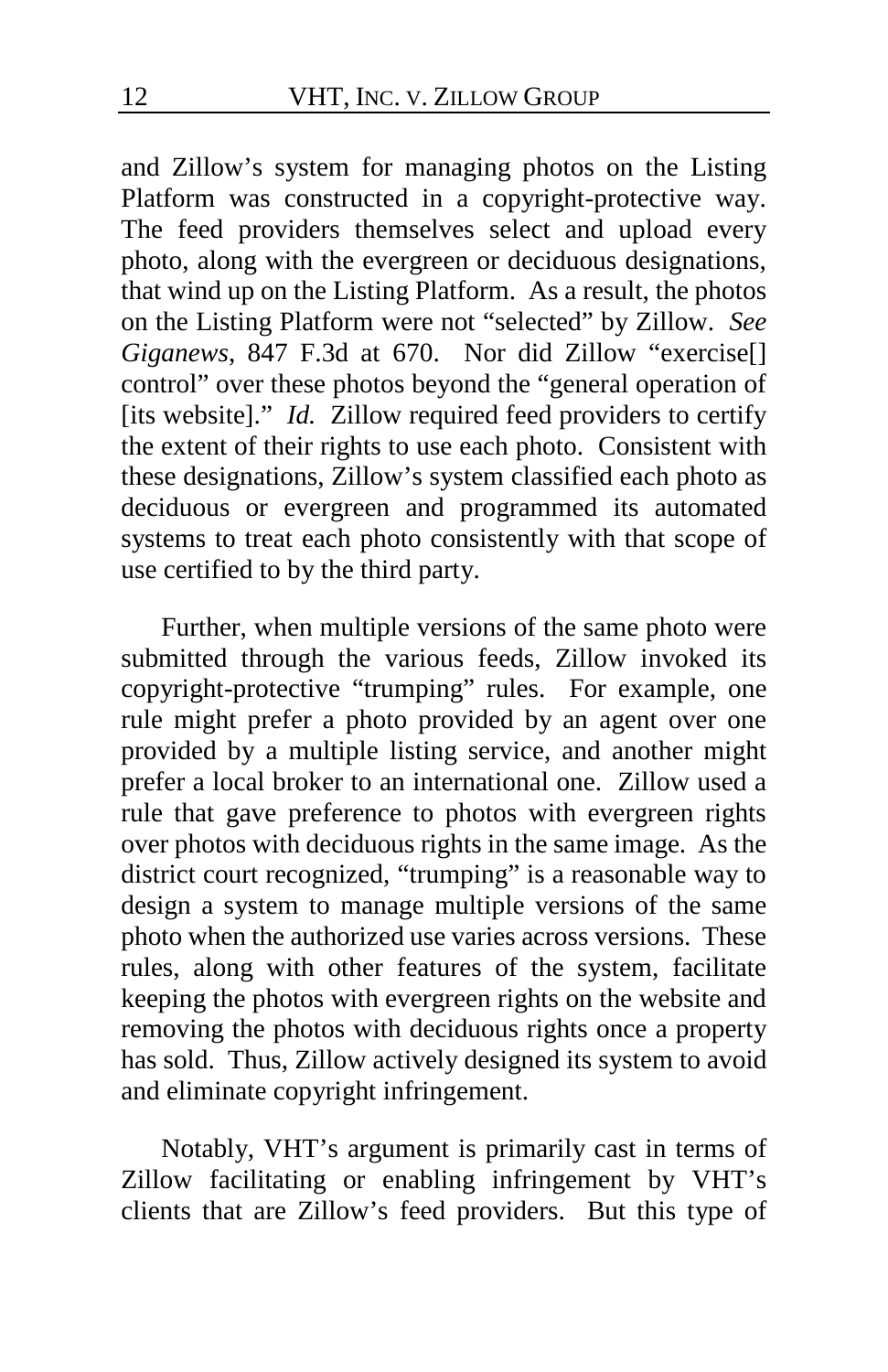claim more properly falls in the category of secondary infringement, a claim not advanced by VHT with respect to the Listing Platform photos.

VHT also asserts that Zillow failed to remove photos once it received notice that infringing content was on the Listing Platform, a conscious choice that amounts to volitional conduct on Zillow's part.This claim is unavailing because, once VHT put Zillow on notice of claimed infringement, Zillow took affirmative action to address the claims. Additionally, VHT's assertion that it "repeatedly notified Zillow that it was infringing" is unsupported in the record.

In July 2014, VHT sent Zillow a takedown notice letter with a list of thousands of allegedly infringing photos by residential street address (but not by web address). Zillow promptly requested all executed license agreements between VHT and the feed providers who had provided photos to Zillow, as well as license agreements between VHT and its photographers, so that Zillow could evaluate whether VHT possessed exclusive rights to the photos on the Listing Platform. VHT responded with an unsigned form contract, which it stated was used with many feed providers, but which was not tied to any specific photos on Zillow's website.Zillow again reiterated its need to see the specific contracts governing the contested photos. Instead of responding with the contracts, VHT filed suit.Zillow's reasonable response to VHT's single formal inquiry (supplemented in a follow-on email) can hardly be characterized as rising to the level of volitional conduct or turning a blind eye.

In sum, VHT failed to "provide[] . . . evidence showing [Zillow] exercised control (other than by general operation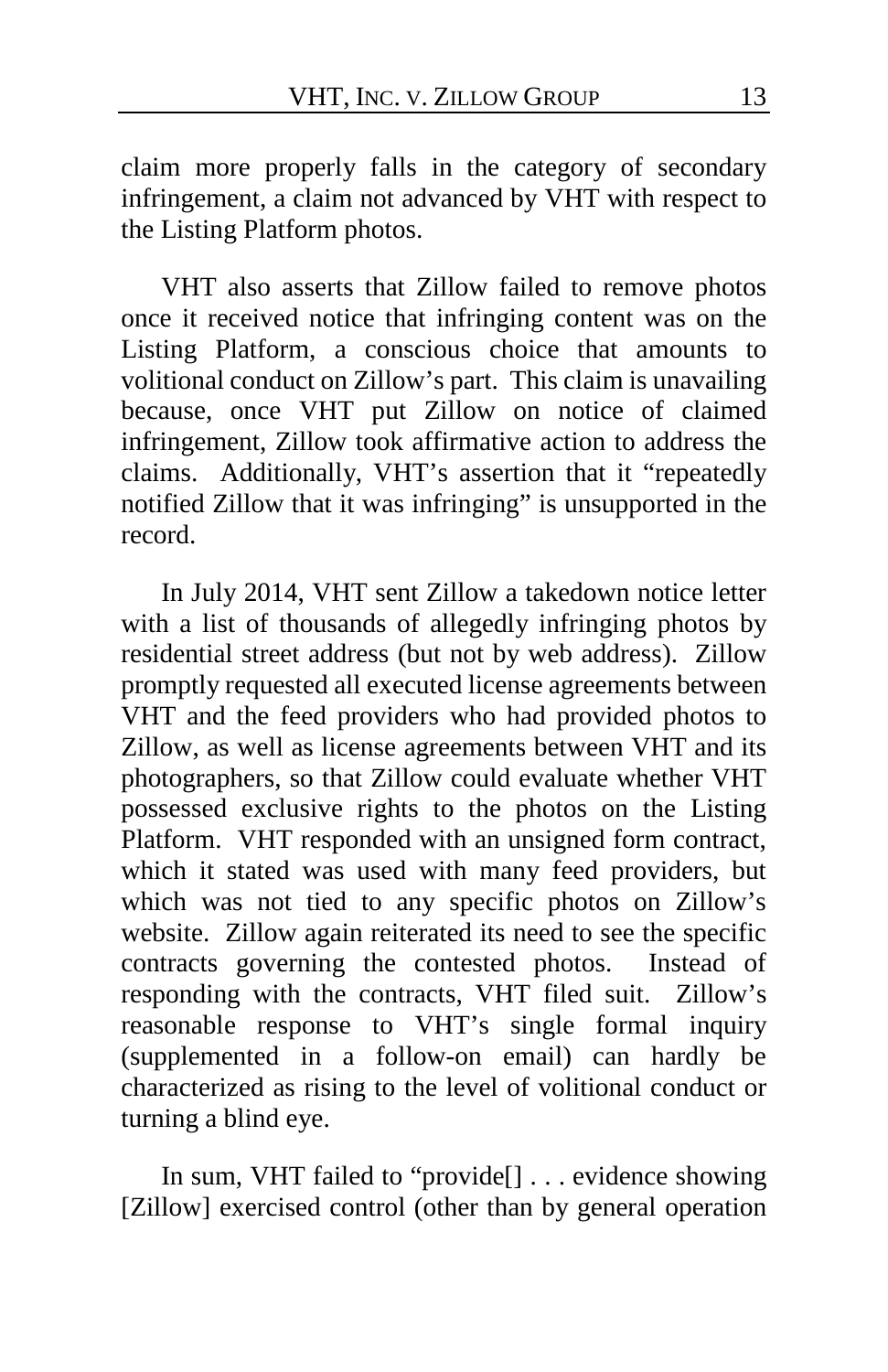of [its website]); selected any material for upload, download, transmission, or storage; or instigated any copying, storage, or distribution" of these photos. *See Giganews*, 847 F.3d at 670; *see also CoStar*, 373 F.3d at 555. Thus, we affirm the district court and conclude Zillow did not directly infringe VHT's copyrights in photos displayed on the Listing Platform post-sale.

#### **B. Direct Infringement—Digs Photos**

VHT also claimed that Zillow directly infringed thousands of photos used on Digs. The jury concluded that Zillow directly infringed 28,125 photos and rejected its fair use defense.Following trial, the district court granted in substantial part Zillow's motion for judgment notwithstanding the verdict on the ground that insufficient evidence supported Zillow's direct infringement of 22,109 photos that were not displayed on Digs and 2,093**[4](#page-13-0)** photos that were displayed but not searchable on Digs.

By contrast, the court upheld the jury's determination that Zillow directly infringed a set of 3,921 images that were selected and tagged by Zillow moderators for searchable functionality and displayed on Digs. Zillow does not appeal this ruling.However, Zillow argues that fair use insulates it from liability as to this subset of photos.The jury was instructed not to consider this legal theory as to these photos because the district court had determined pretrial that, as a matter of law, the searchability function did not constitute fair use. It is that summary judgment ruling that Zillow challenges on appeal. Because we agree with the district

<span id="page-13-0"></span>**<sup>4</sup>** The displayed but non-searchable set includes 2,094 photos. The district court affirmed the jury verdict with respect to one of those photos, which Zillow also distributed via email.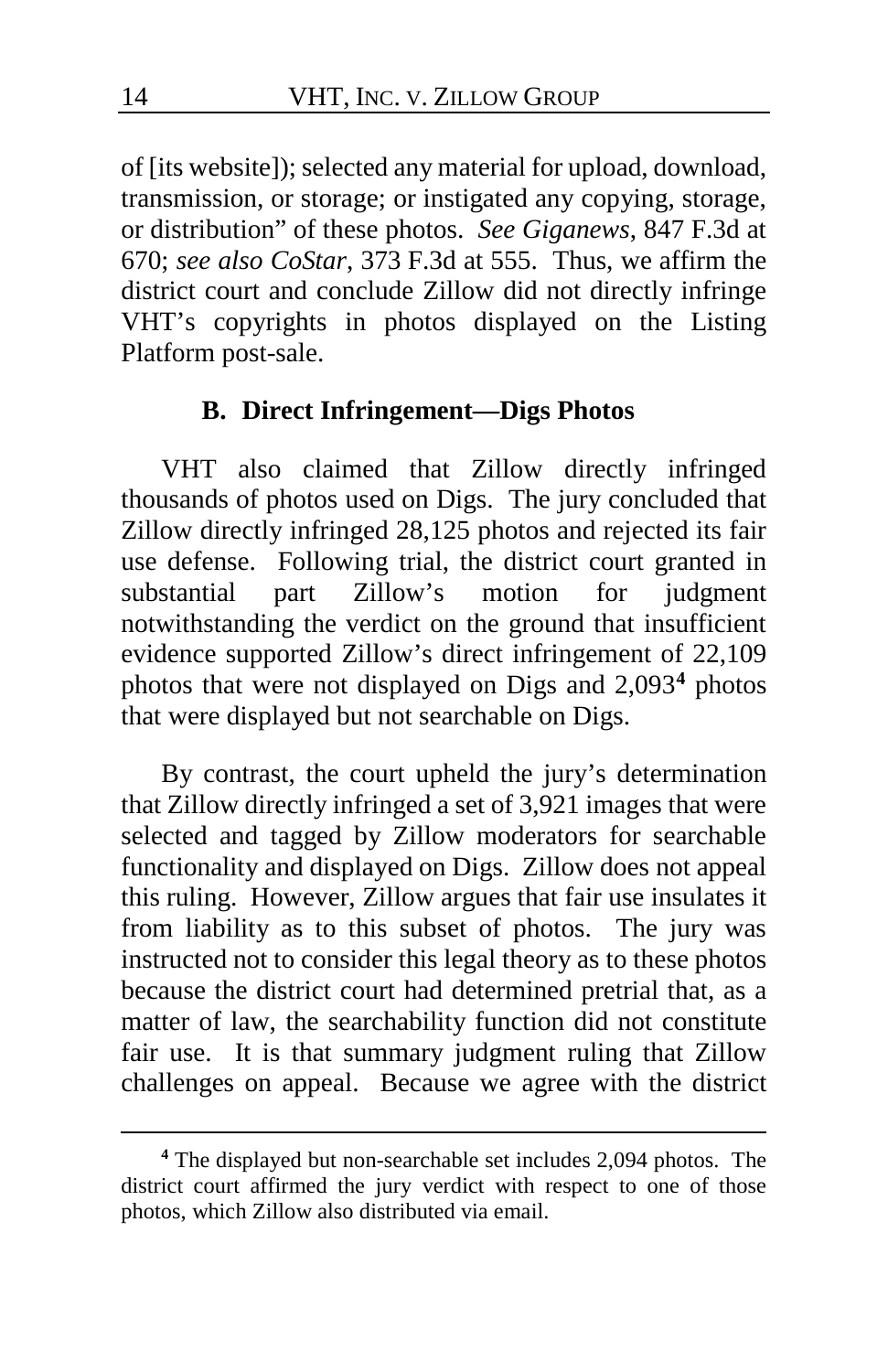court that the fair use defense does not absolve Zillow of direct liability for these searchable photos, this portion of the jury verdict remains intact.

The following chart clarifies the status of the Digs photos relevant to the direct infringement claims.

| <b>Photos</b>                          | <b>Jury Verdict</b>    | <b>Post-Trial</b><br><b>Determination</b>                   | <b>Party</b><br><b>Bringing</b><br><b>Appeal</b>                                                            |
|----------------------------------------|------------------------|-------------------------------------------------------------|-------------------------------------------------------------------------------------------------------------|
| $22,109$ not<br>displayed <sup>5</sup> | Direct<br>infringement | Overturned jury VHT<br>verdict                              |                                                                                                             |
| 2,094<br>displayed, not<br>searchable  | Direct<br>infringement | Overturned jury VHT<br>verdict<br>(except 1 email<br>photo) |                                                                                                             |
| 3,921<br>displayed,<br>searchable      | Direct<br>infringement | Upheld jury<br>verdict                                      | Zillow:<br>direct<br>infringement<br>not appealed;<br>appeals only<br>summary<br>judgment on<br>no fair use |
| 1 blog post<br>photo (not on<br>Digs)  | Direct<br>infringement | Upheld jury<br>verdict                                      | Not appealed                                                                                                |

<span id="page-14-0"></span>**<sup>5</sup>** Searchable photos numbered 1,694; 20,415 photos were not searchable.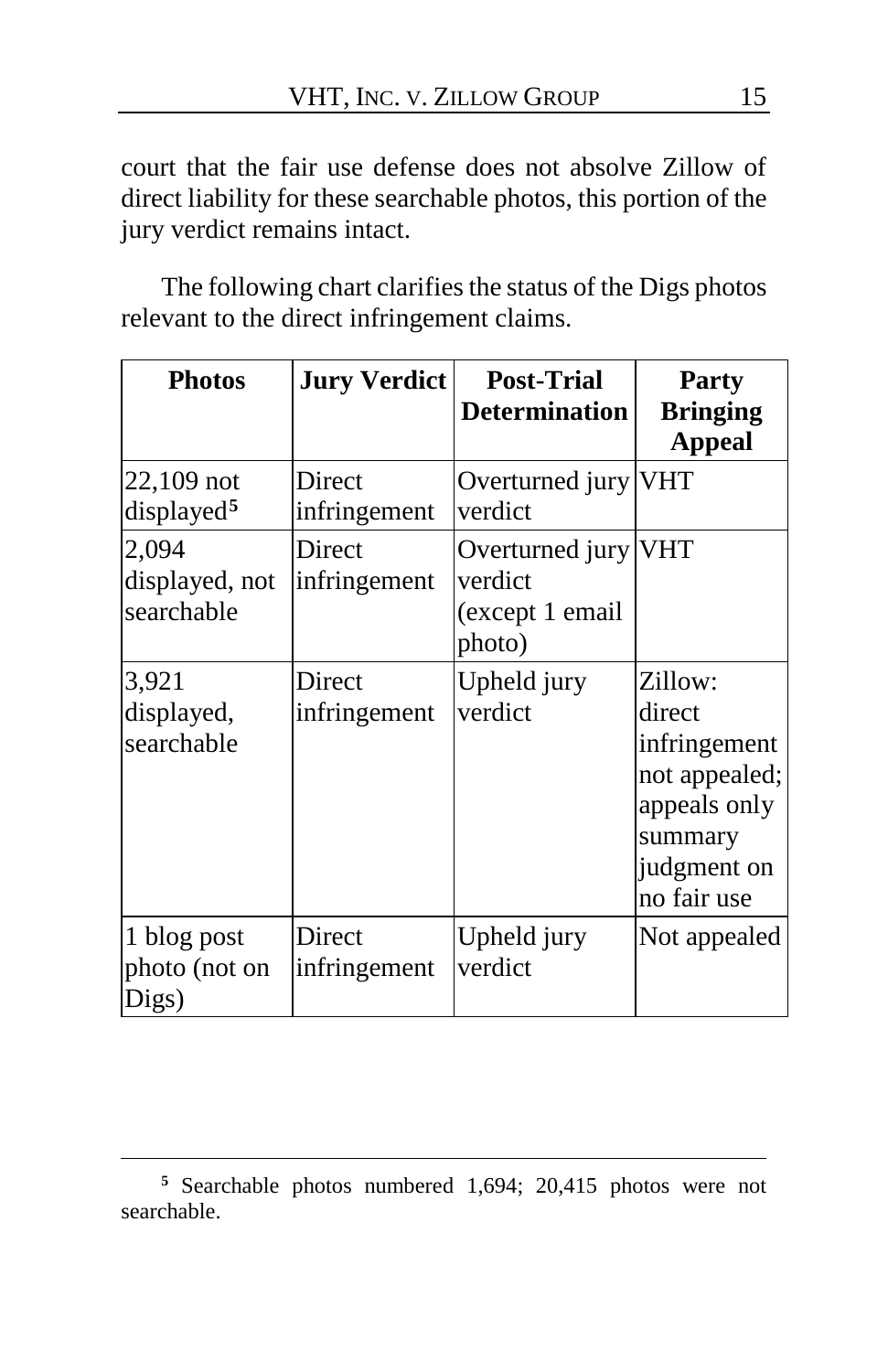#### **1. Jury Verdict—Direct Infringement**

VHT's claim that Zillow directly infringed photos on Digs went to the jury. The jury verdict form was framed in general terms, asking only whether "VHT has proven its direct copyright infringement claim as to one or more of the VHT Photos[.]" The jury answered "yes," and was asked to specify how many VHT photos were directly infringed. The jury answered "28,125"—in other words, all of them. However, the jury was not asked to specify which copyright<br>rights—display, reproduction, or adaption—were rights—display, reproduction, or adaption—were infringed.**[6](#page-15-0)** Following trial, Zillow moved for judgment notwithstanding the verdict or for a new trial.The task fell to the district court to examine the evidence as to each right.

On de novo review, "we apply the same standard used by the district court in evaluating the jury's verdict" and uphold the verdict unless "the evidence permits only one reasonable conclusion, and that conclusion is contrary to the jury's verdict." *Wallace v. City of San Diego*, 479 F.3d 616, 624 (9th Cir. 2007); Fed. R. Civ. P. 50(a). Specifically, we "ask[] whether the verdict is supported by substantial evidence," "which is evidence adequate to support the jury's conclusion, even if it is also possible to draw a contrary conclusion." *Unicolors, Inc. v. Urban Outfitters, Inc.*, 853 F.3d 980, 984, 991 (9th Cir. 2017) (quotation and citation omitted). Given the sanctity of the jury process, we undertake this review with special care and reluctance to overturn a verdict. However, because the verdict here did not meet this standard, we affirm the district court's grant of Zillow's motion for judgment notwithstanding the verdict

<span id="page-15-0"></span>**<sup>6</sup>** As noted earlier, the distribution right was not contested and is not an issue on appeal.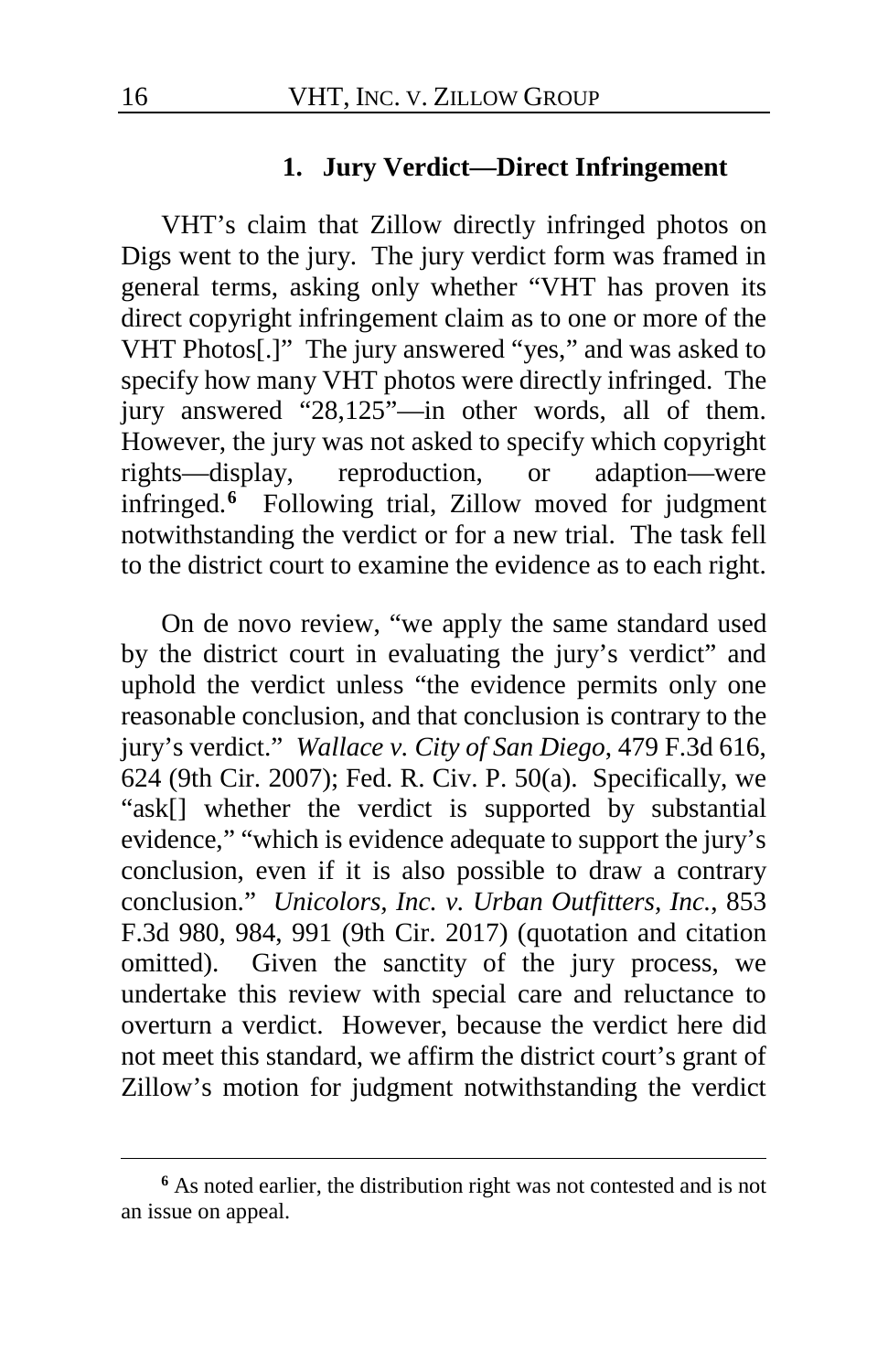with respect to direct infringement of 22,109 non-displayed photos and 2,093 displayed but not searchable photos.

We first consider display rights. As background for our analysis, it is useful to consider the direct infringement by Zillow that the district court upheld and that Zillow did not appeal. The district court found substantial evidence that Zillow directly infringed VHT's display rights in 3,921 photos displayed on Digs that Zillow moderators selected and tagged for searchable functionality.Based on testimony, charts, and statistics, the court found that "the jury could have reasonably concluded that users accessed those images through Digs's search function."The court went on to reason that "the jury could have reasonably concluded that Zillow's moderation efforts, which rendered those images searchable, proximately caused the copying."Put differently, active conduct by Zillow met the volitionalconduct requirement for direct infringement. Zillow does not appeal this ruling upholding the jury's verdict as to the 3,921 displayed, searchable photos.

On appeal, VHT attempts to shoehorn an additional 1,694 photos into this category.This effort falls flat both as a factual and legal matter because substantial evidence does not support direct infringement of VHT's display rights in the 1,694 searchable images that were not displayed.

VHT posits that the jury could have found that these photos were displayed because of circumstantial evidence and because Zillow failed to record whether they were displayed.Not so. This argument is foreclosed by the parties' stipulated spreadsheet that categorized each photo. The column labeled "DISPLAYED" included an entry for "Y" (yes) or "N" (no). The jury was instructed to "treat every fact on this spreadsheet as proven," so VHT cannot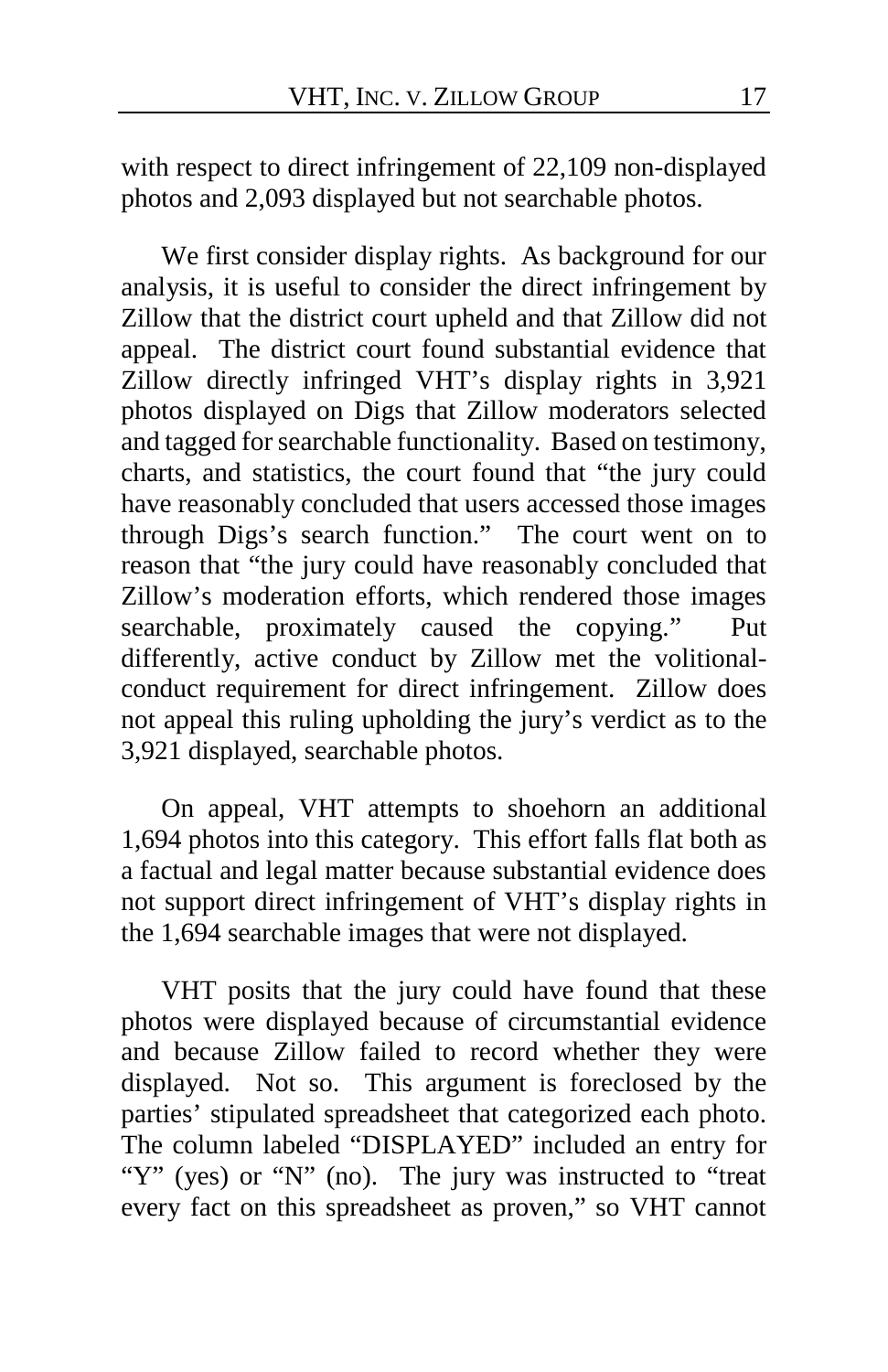recast the facts retroactively and now claim that 1,694 searchable images stipulated as "N[OT] DISPLAYED" *were in fact* displayed or made available for display.Up is not down.

VHT's contention that the jury could have reasonably inferred that Zillow made "available for public display" all 22,109 "N[OT] DISPLAYED" images similarly fails. This theory presumes that the Copyright Act's display right encompasses an exclusive right to "make available for display," a position neither supported by the statute nor embraced by this court. *See Perfect 10, Inc. v. Amazon.com, Inc.*, 508 F.3d 1146, 1160 (9th Cir. 2007) ("[B]ased on the plain language of the statute, a person displays a photographic image by using a computer to fill a computer screen with a copy of the photographic image fixed in the computer's memory."); 17 U.S.C. § 101 ("To 'display' a work means to show a copy of it, either directly or by means of a film, slide, television image, or any other device or process or, in the case of a motion picture or other audiovisual work, to show individual images work, to show individual images nonsequentially."). To be sure, the Copyright Office notes that the outer limits of the public display right have yet to be defined. U.S. COPYRIGHT OFFICE, THE MAKING AVAILABLE RIGHT IN THE UNITED STATES 47–51 (Feb. 2016), https://www.copyright.gov/docs/making\_available/makingavailable-right.pdf.

What is most important here, though, is that VHT's argument comes too late. The jury was never instructed on the "made available" theory, nor did VHT raise this issue in its proposed jury instructions or in objections to the final instructions. *See Sinclair v. Long Island R.R.*, 985 F.2d 74, 78 (2d Cir. 1993) ("the verdict . . . cannot be sustained on a theory that was never presented to the jury"); *Ramona Equip.*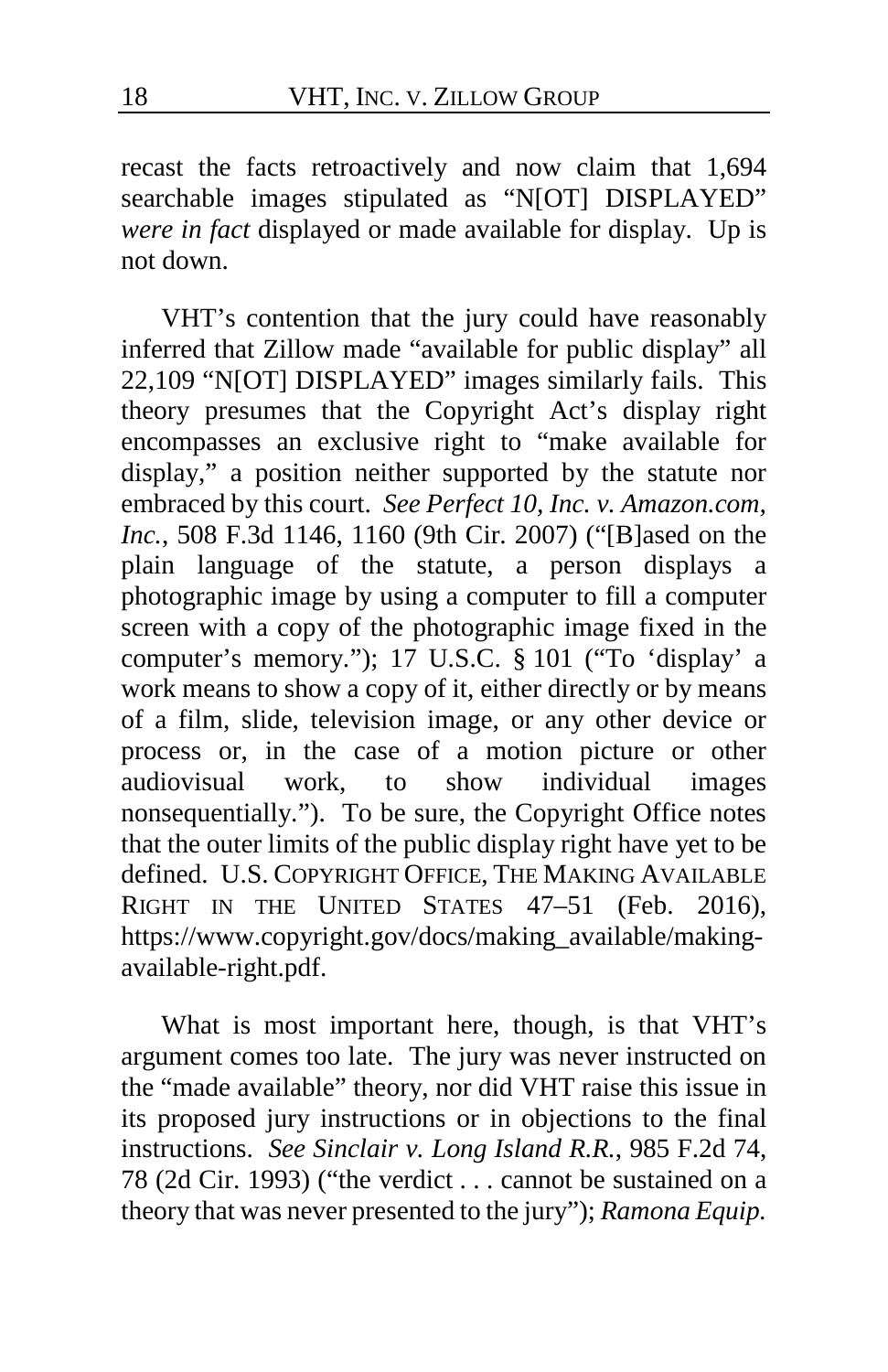*Rental, Inc. ex rel. U.S. v. Carolina Cas. Ins. Co.*, 755 F.3d 1063, 1070 (9th Cir. 2014) (an argument raised for first time in a post-trial motion is waived).For these reasons, substantial evidence did not support a finding of direct infringement of VHT's public display rights in these 22,109 photos.

Zillow also did not violate VHT's display rights in 2,093 displayed, non-searchable photos. These are photos that Digs users copied to "personal boards" and "Implicit Digs," but which Zillow did not add to the searchable set.

A "personal board" is a bespoke digital bulletin board of images that a user saves or uploads from the Listing Platform. Users can also upload their own images.These boards are typically private, though users can share a link to their boards. When a user saves a copy of an image with evergreen rights to a personal board, that image automatically joins a queue for review by a Zillow moderator. The moderator then decides whether to designate the photo for tagging so that it can be searchable on Digs, and thus select it for public display. Not all photos that are in the queue for moderation are reviewed. Additionally, in some instances, a user starts but does not finish the process of saving an image to this board. Beginning in 2014, Zillow programmed these "clicked to save" images—called "Implicit Digs"—to enter the queue for moderator review in the same manner as if the photo had been saved to a personal board.

According to VHT, the jury could have found that Zillow "caused the [2,093] images to be displayed . . . by subjecting the non-searchable VHT Photos to the potential for moderation." This argument defies logic because the only display that occurred was triggered by the user. Any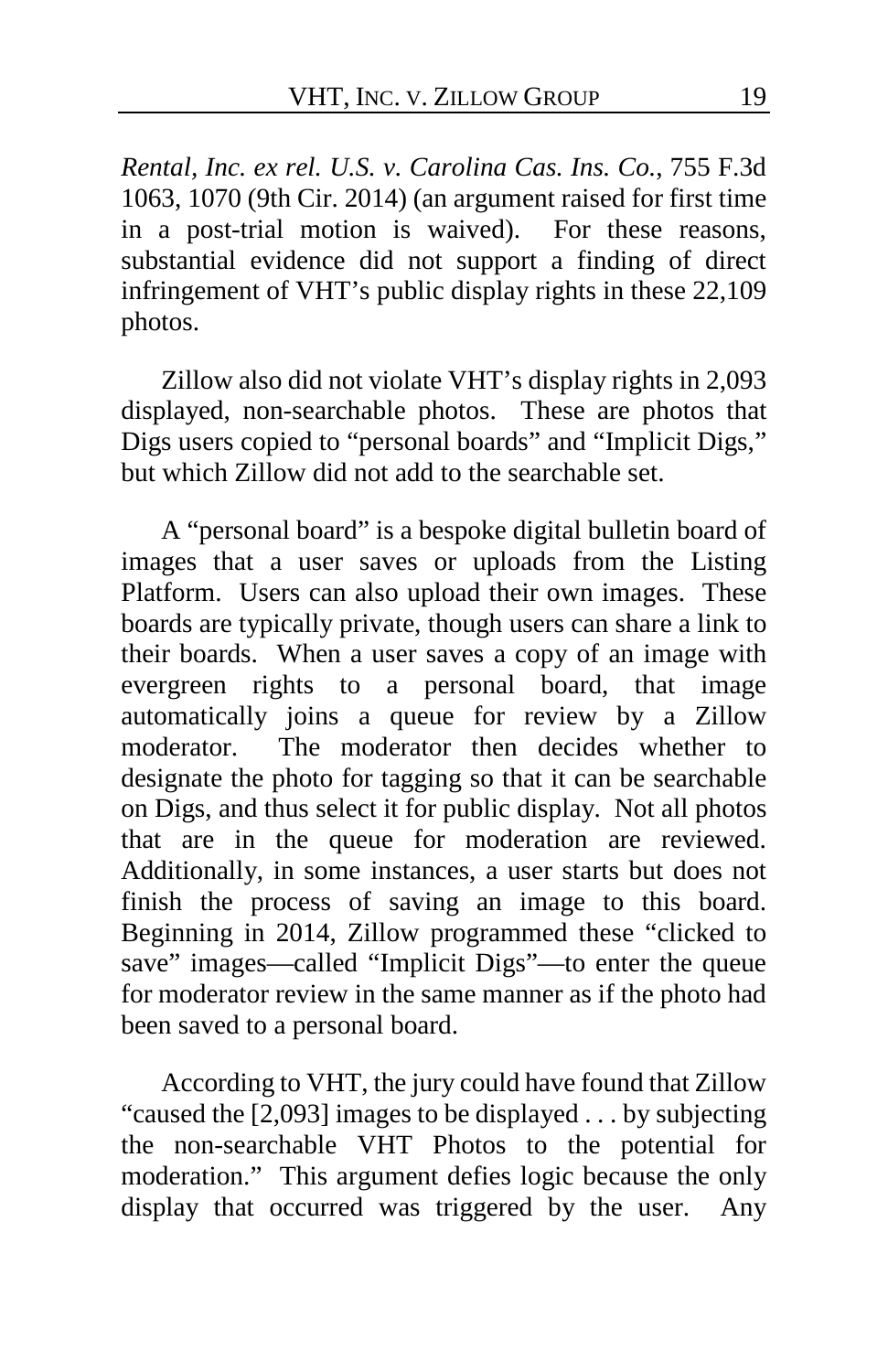potential for future display is purely speculative. As the district court explained, the *possibility* that images might be moderated and tagged—conduct that is volitional—is not sufficient "to transform Zillow from a 'passive host' to a 'direct[] cause' of the display of VHT's images."

Next, we consider VHT's exclusive reproduction and adaption rights in the 2,093 displayed, non-searchable photos. The Copyright Act grants copyright holders the exclusive right "to reproduce the copyrighted work in copies or phonorecords." 17 U.S.C. § 106(1). Direct infringement of the reproduction right "requires copying *by* the defendant, . . . which [requires] that the defendant cause the copying." *Fox Broad. Co., Inc. v. Dish Network LLC*, 747 F.3d 1060, 1067 (9th Cir. 2014) (quotation and citation omitted). The adaptation right is the exclusive right "to prepare derivative works based upon the copyrighted work." 17 U.S.C. § 106(2). Following *Giganews*, we conclude that Zillow's automated processes storing or caching VHT's photos are insufficiently volitional to establish that Zillow directly infringed VHT's reproduction and adaption rights in these non-searchable photos. Unlike photos that Zillow curated, selected, and tagged for searchable functionality—activities that amount to volitional conduct establishing direct liability—these 2,093 photos were copied to "personal boards" and "Implicit Digs" based on *user* actions, not the conduct of Zillow or its moderators.

Any volitional conduct with respect to these photos was taken by the users, not Zillow. Users, not Zillow, "selecte[d]" images to add to their personal boards and "instigate[d]" the automatic caching process by saving a particular image. *See Giganews*, 847 F.3d at 670.This arrangement is important because courts have found no direct liability where an online system "responds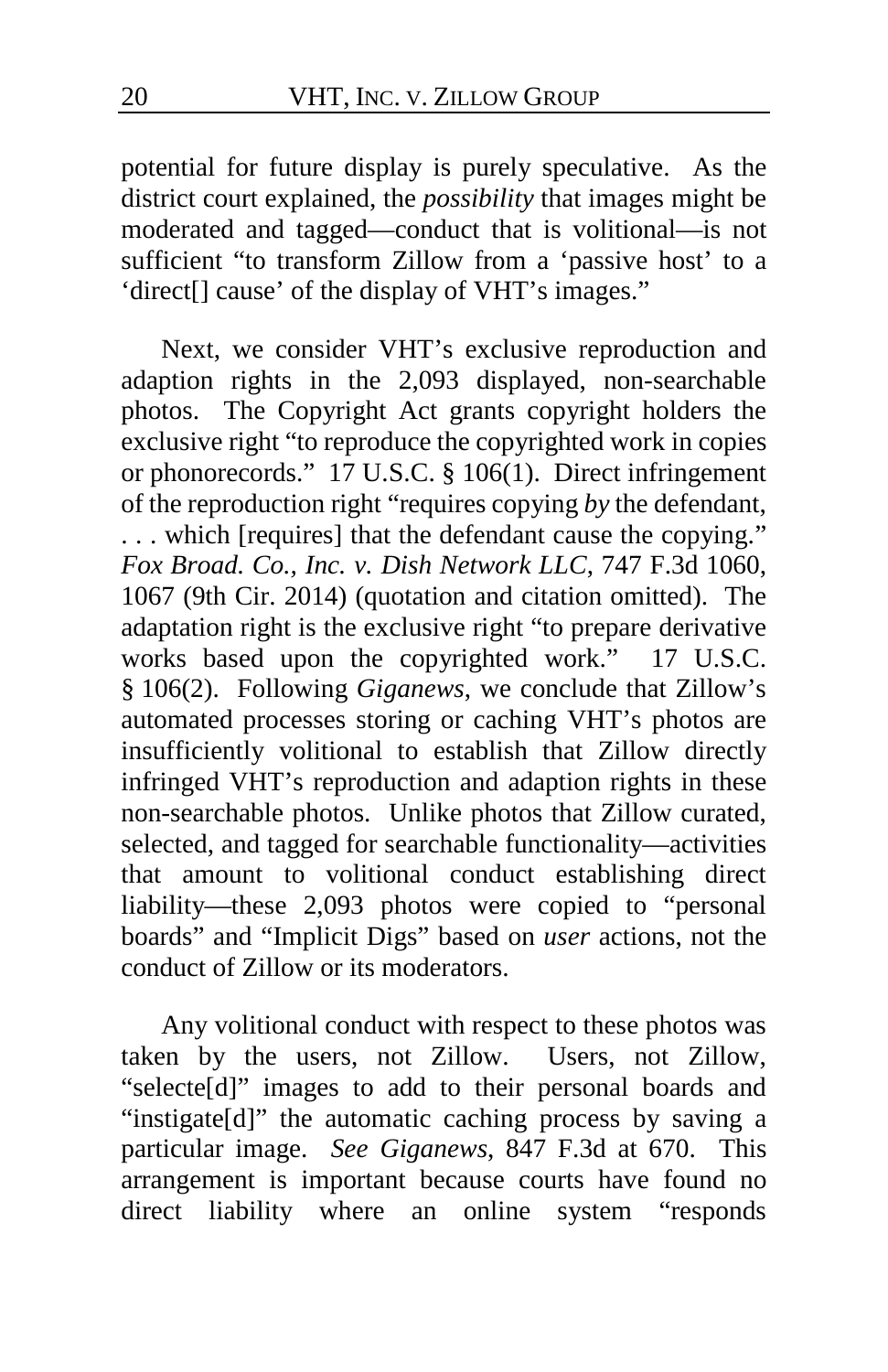automatically to users' input . . . without intervening conduct" by the website owner. *CoStar*, 373 F.3d at 550; *see also Giganews*, 847 F.3d at 670. Under these conditions, courts have analogized online facilities, like Internet service providers, to a copy machine owner, who is not liable "[w]hen a customer duplicates an infringing work." *CoStar*, 373 F.3d at 550.

Additionally, Zillow's behind-the-scenes technical work on Digs photos is not evidence that Zillow "selected any material for upload, download, transmission, or storage." *Giganews*, 847 F.3d at 670. Zillow produced cached copies of these Digs images, a process that automatically trims or pads images whose height and width did not match the target resolution, for the purposes of accelerating website speed. This activity does not amount to volitional conduct. Nor can Zillow's promotion of Digs, including encouraging users to share photos through its site, be seen as "instigat[ing]" user copying. *Id.* 

Zillow's conduct with respect to these photos amounts to, at most, passive participation in the alleged infringement of reproduction and adaption rights and is not sufficient to cross the volitional-conduct line. As in cases involving Internet service providers, Zillow "affords its [users] an Internet-based facility on which to post materials, but the materials posted are of a type and kind selected by the [user] and at a time initiated by the [user]." *CoStar*, 373 F.3d at 555. Zillow did not directly infringe VHT's reproduction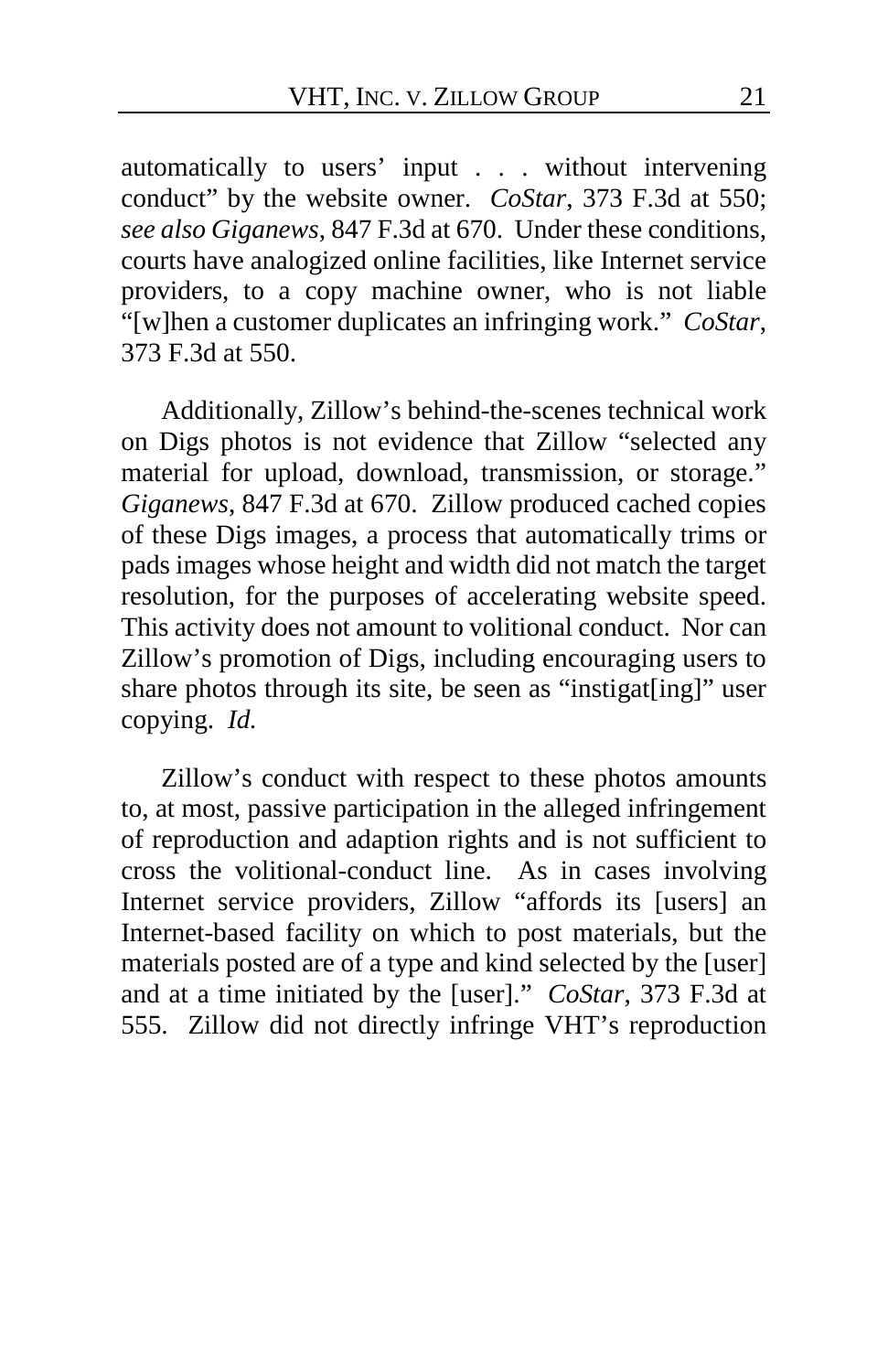and adaptation rights in the 2,093 displayed, non-searchable photos.**[7](#page-21-0)**

\* \* \*

In sum, VHT did not present substantial evidence that Zillow, through the Digs platform, directly infringed its display, reproduction, or adaption rights in 22,109 not displayed photos and 2,093 displayed but non-searchable photos. We affirm the district court's grant of judgment notwithstanding the verdict as to these photos. We now turn to Zillow's fair use defense to direct infringement of 3,921 displayed, searchable photos.

# **2. Summary Judgment—Fair Use re Searchable Photos**

Zillow does not appeal the jury's finding of direct infringement with respect to the 3,921 displayed, searchable photos, but does assert a fair use defense for those photos. Zillow contends that Digs' searchable functionality constitutes fair use, which the district court rejected as a matter of law at summary judgment.

We recount the somewhat unusual history of the fair use issue in the proceedings below. On summary judgment, the district court rejected Zillow's argument that "the images that it has made searchable on Digs" are protected by fair use and instead "conclude[d] as a matter of law that Digs' searchable functionality does not constitute a fair use."At trial, the jury was generally instructed to consider the fair use

<span id="page-21-0"></span>**<sup>7</sup>** The same analysis applies to any potential violation of VHT's exclusive reproduction and adaption rights in the 22,109 photos that were not displayed.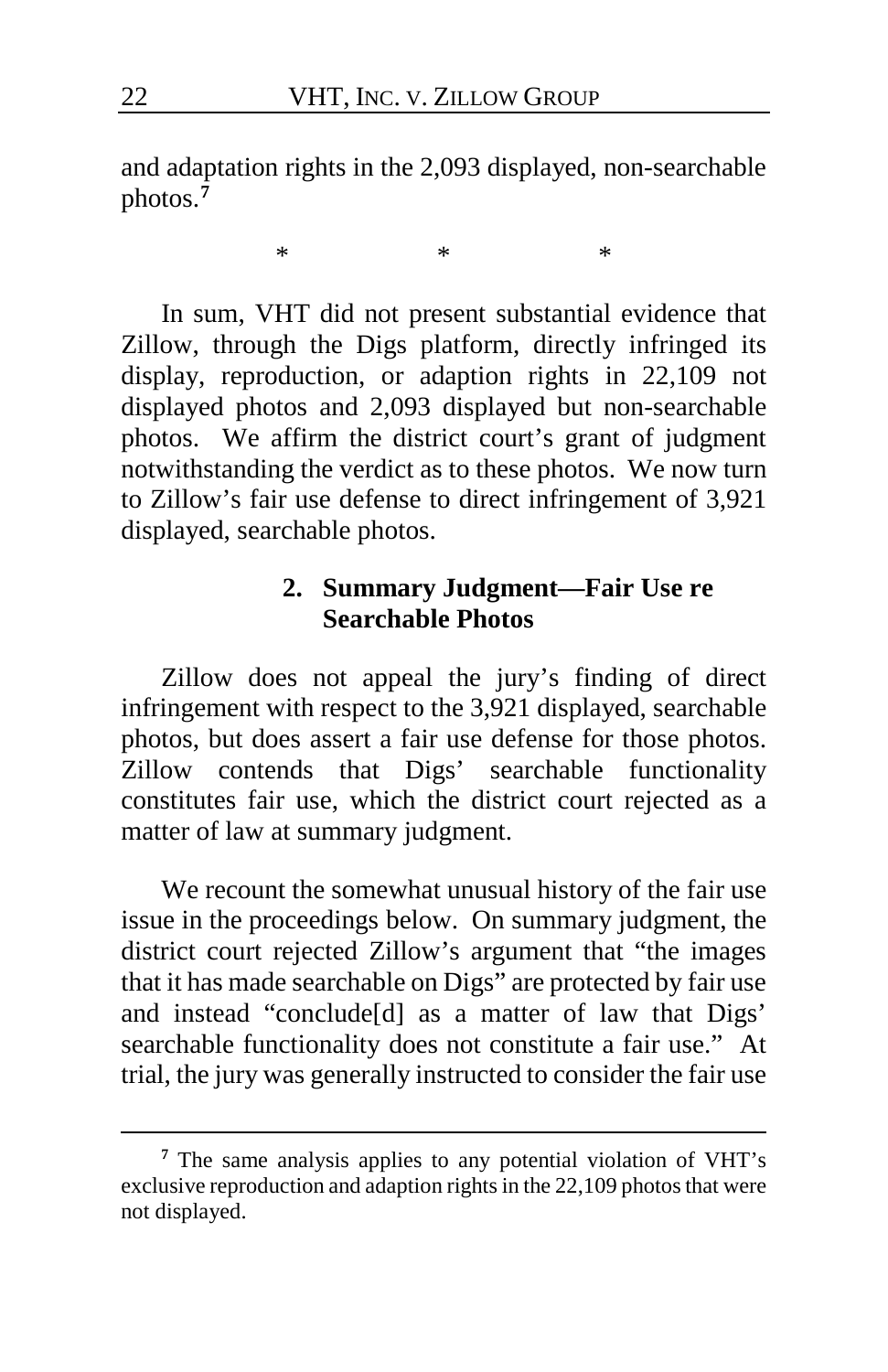defense as to all VHT photos used on Digs that it found Zillow had directly or indirectly infringed. However, this set of photos was carved out for separate treatment. The jury considered only whether "reproduction, cropping, and scaling" of these photos constituted fair use because the court instructed the jury that the court "ha[d] determined, and you are to take as proven, that the Digs searchable functionality does not constitute fair use." After finding that Zillow directly infringed all 28,125 VHT photos used on Digs, the jury rejected Zillow's fair use affirmative defense for all photos.

The district court upheld the jury's fair use verdict, which Zillow does not appeal. Rather, Zillow's appeal reaches back to the district court's summary judgment ruling to argue that the Digs' *searchable* functionality is fair use as a matter of law, and, as a result, Zillow bears no liability for the 3,921 searchable and displayed photos.We review de novo the district court's grant of summary judgment to VHT on this mixed question of law and fact. *Kelly*, 336 F.3d at 817.

#### *a. Background on Fair Use*

Protection of copyrighted works is not absolute. "The fair use defense permits the use of copyrighted works without the copyright owner's consent under certain situations." *Amazon*, 508 F.3d at 1163. Fair use both fosters innovation and encourages iteration on others' ideas, "thus providing a necessary counterbalance to the copyright law's goal of protecting creators' work product." *Id.*; *see Campbell v. Acuff-Rose Music, Inc.*, 510 U.S. 569, 575–76 (1994). Fair use also aligns with copyright's larger purpose "'[t]o promote the Progress of Science and useful Arts,' . . . and to serve 'the welfare of the public.'" *Amazon*, 508 F.3d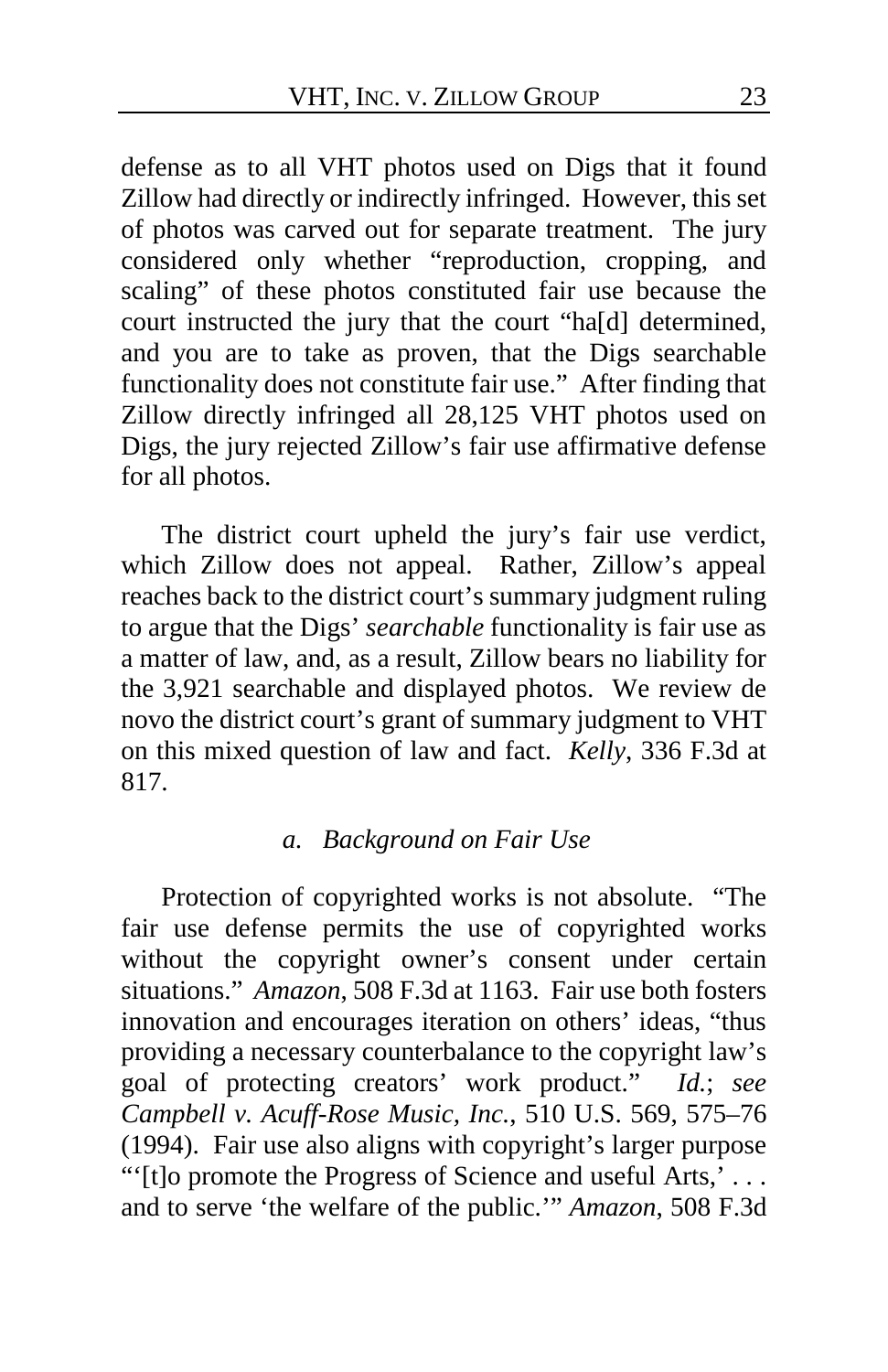at 1163 (quoting U.S. Const. art. I, § 8, cl. 8, and *Sony Corp. of Am. v. Universal City Studios, Inc.*, 464 U.S. 417, 429 n.10 (1984)).

Fittingly enough, a case involving a biography of George Washington serves as a foundational source of fair use in American law. *Folsom v. Marsh*, 9 F. Cas. 342 (D. Mass. 1841) (No. 4901). Justice Story's narrative description of copyright doctrine in that case "distilled the essence of law and methodology from the earlier cases" and provided the conceptual basis for the judge-made fair use doctrine. *Campbell*, 510 U.S. at 576. Although the 1976 Copyright Act codified those principles, it did little to elaborate on Justice Story's description or to clarify application of the factors. With minimal guidance or elucidation, Congress set forth four factors for courts to consider when determining whether the use of a copyrighted work is a "fair use":

- (1) the purpose and character of the use, including whether such use is of a commercial nature or is for nonprofit educational purposes;
- (2) the nature of the copyrighted work;
- (3) the amount and substantiality of the portion used in relation to the copyrighted work as a whole; and
- (4) the effect of the use upon the potential market for or value of the copyrighted work.

17 U.S.C. § 107.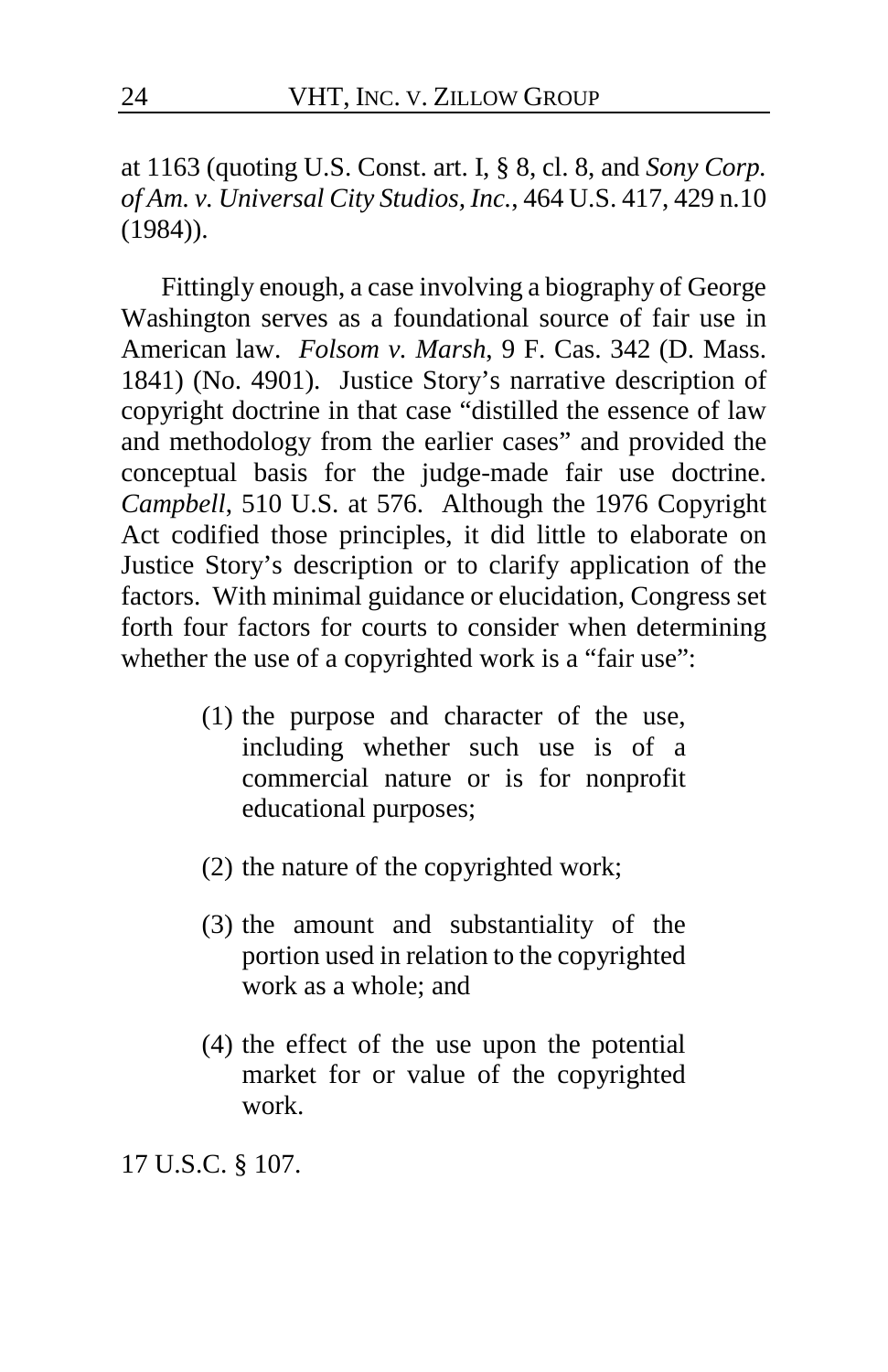Given license to apply these factors flexibly and to consider them in their totality, courts have been bedeviled by the fair use inquiry. *See Campbell*, 510 U.S. at 577–78. Fair use has been called "the most troublesome [doctrine] in the whole law of copyright" and commentators have criticized the factors as "billowing white goo." *Monge v. Maya Magazines, Inc.*, 688 F.3d 1164, 1170–71 (9th Cir. 2012) (citations and quotations omitted). In a (still ongoing) effort to adapt the fair use analysis to a myriad of circumstances, courts have embellished and supplemented the factors. For example, the concept of "transformativeness" is found nowhere in the statute, but appeared for the first time in the Supreme Court in *Campbell*, where the Court endeavored to refine and crystalize the first statutory factor: the "purpose and character of the use."**[8](#page-24-0)** 510 U.S. at 579. The animating purpose of the first factor is to determine,

> in Justice Story's words, whether the new work merely 'supersede[s] the objects' of the original creation . . . or instead adds something new, with a further purpose or different character, altering the first with new expression, meaning, or message; it asks, in other words, whether and to what extent the new work is "transformative."

<span id="page-24-0"></span>**<sup>8</sup>** The concept of transformative use had appeared in earlier lower court decisions, *e.g.*, *Twin Peaks Prods., Inc. v. Publ'ns Intern., Ltd.*, 996 F.2d 1366, 1375 (2d Cir. 1993) ("[I]t is not uncommon for works serving a fair use purpose to give at least a brief indication of the plot. . . . In identifying plot, the author of the second work may or may not be said to have made . . . a 'transformative' use. *. . .* Such use would occur, for example, if a plot was briefly described for purposes of adding significant criticism or comment about the author's plotting technique.").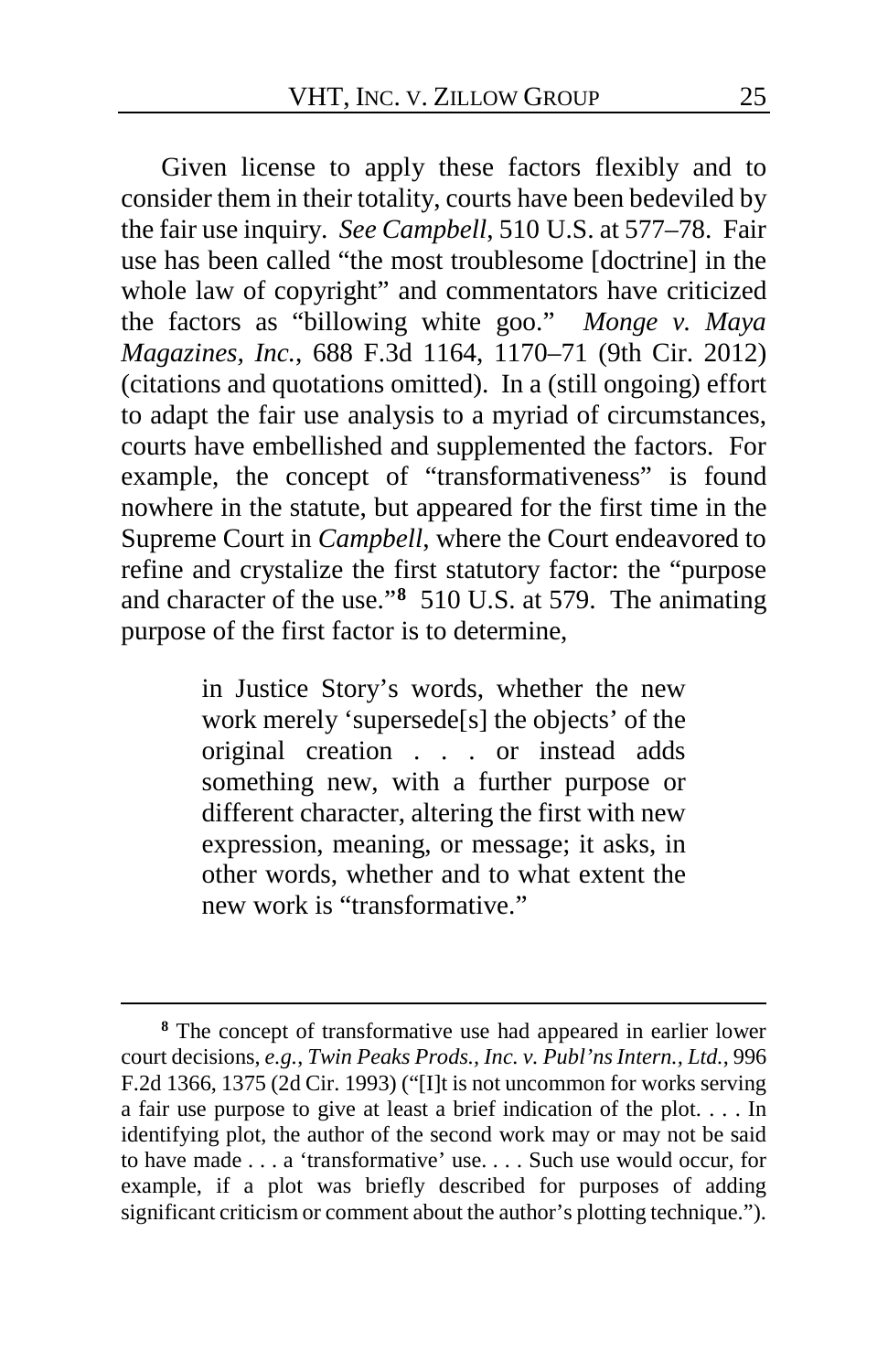*Id.* (citations omitted). Because transformation advances copyright's core goals, "the more transformative the new work, the less will be the significance of other factors." *Id.* Likewise, despite the absence of a textual hook, public purpose also has been read into the statute. *See Amazon*, 508 F.3d at 1166; *Kelly*, 336 F.3d at 820. While we can discern certain animating principles bridging cases in this area, the doctrine has hardly followed a straight, or even slightly curved, line.

The focus of the parties' debate here is whether Zillow's tagging of 3,921 VHT photos for searchable functionality on Digs was transformative and thus supported a finding of fair use. The purpose of Digs is to permit users to search for certain attributes or features, such as a marble countertop or hardwood floor, and view photos of rooms with those attributes or features.These photos are either uploaded by users to Digs, or selected manually or electronically by Zillow. Zillow then tags the photos to make them searchable.Of course, tagging makes it possible for a user's keyword search to produce relevant results. Zillow refers to these tagged photos as "searchable images" or components of the "searchable set." VHT's 3,921 photos are in the searchable set.

Zillow contends that Digs is effectively a search engine, which makes its use of VHT's photos transformative, and therefore fair use. VHT responds that this is not fair use because Digs is not a search engine and the tagging for searchable functionality is not transformative. Dueling "search engine" characterizations do not resolve fair use here. Instead, we step back and assess the question holistically, as we have been instructed to do by the statute and the Supreme Court. We consider the reality of what is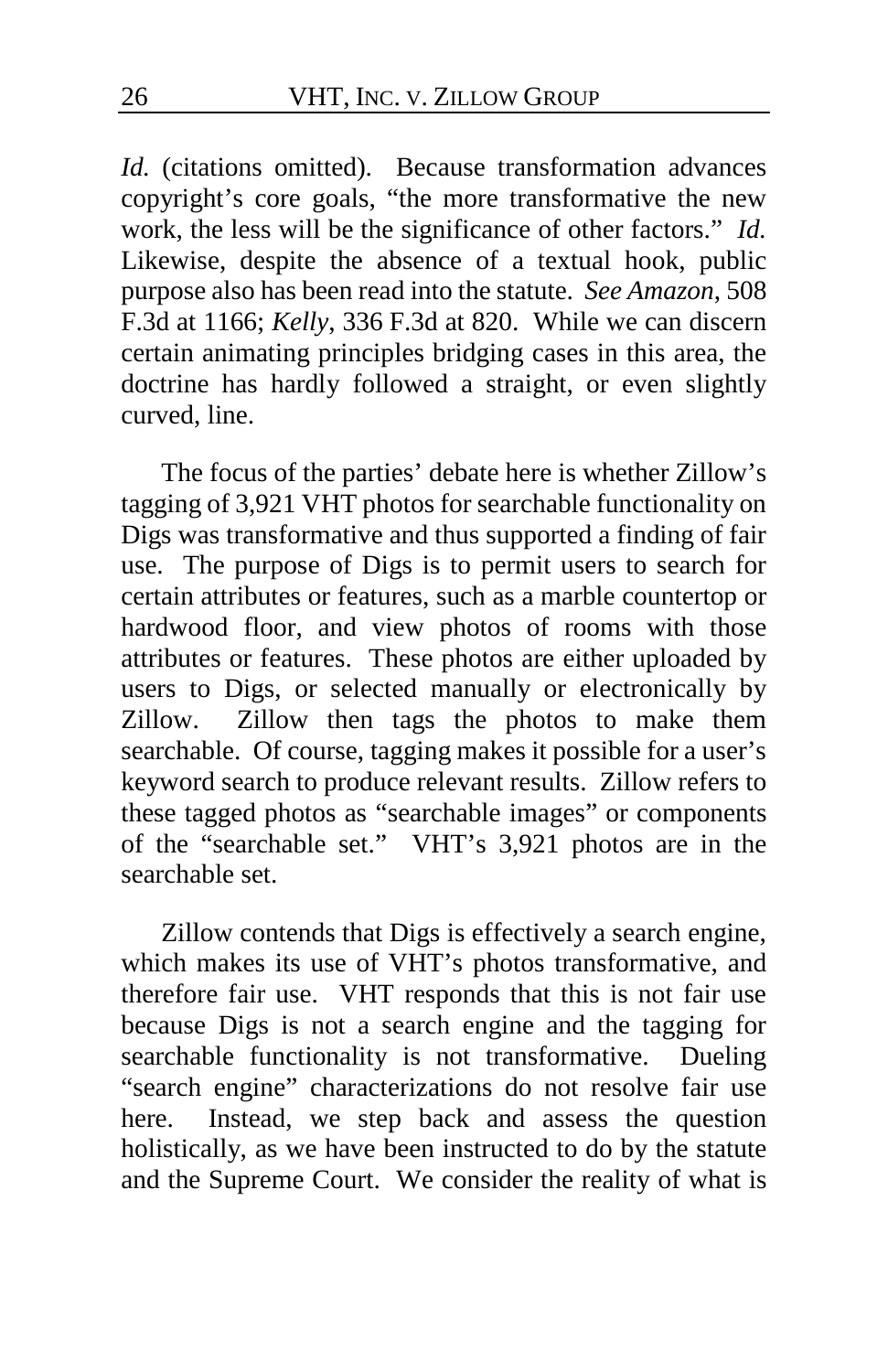happening rather than resorting to labels. To do that, it is helpful to recount the history of the search engine cases.

#### *b. Evolution of Search Engine Cases*

Over the past two decades, search engines have emerged as a significant technology that may qualify as a transformative fair use, making images and information that would otherwise be protected by copyright searchable on the web. *See Amazon*, 508 F.3d at 1166–67; *Kelly*, 336 F.3d at 818–22. In assessing fair use in the context of search engines, courts have relied heavily on the first fair use factor, and in particular "whether and to what extent the new work is transformative." *Campbell*, 510 U.S. at 579 (citation and quotation omitted); *see also Amazon*, 508 F.3d at 1164 (explaining the *Kelly* court relied "primarily" on the first fair use factor when conducting its analysis); *Authors Guild v. Google, Inc.*, 804 F.3d 202, 220–221, 223 (2d Cir. 2015) (offering a relatively abbreviated consideration of the remaining three fair use factors, all of which were informed by its analysis of the first factor).

In an early opinion applying fair use principles in the digital age, we held that the now-defunct search engine Arriba's creation and use of thumbnail versions of a professional photographer's copyrighted images was fair use because the "smaller, lower-resolution images . . . served an entirely different function than [the] original images." *Kelly*, 336 F.3d at 815, 818. The original images served an artistic or aesthetic purpose. *Id.* at 819. By contrast, the thumbnail images, which were provided in response to a user's search query, were incorporated into the search engine's overall function "to help index and improve access to images on the internet and their related web sites." *Id.* at 818. Investing the images with a new purpose made Arriba's use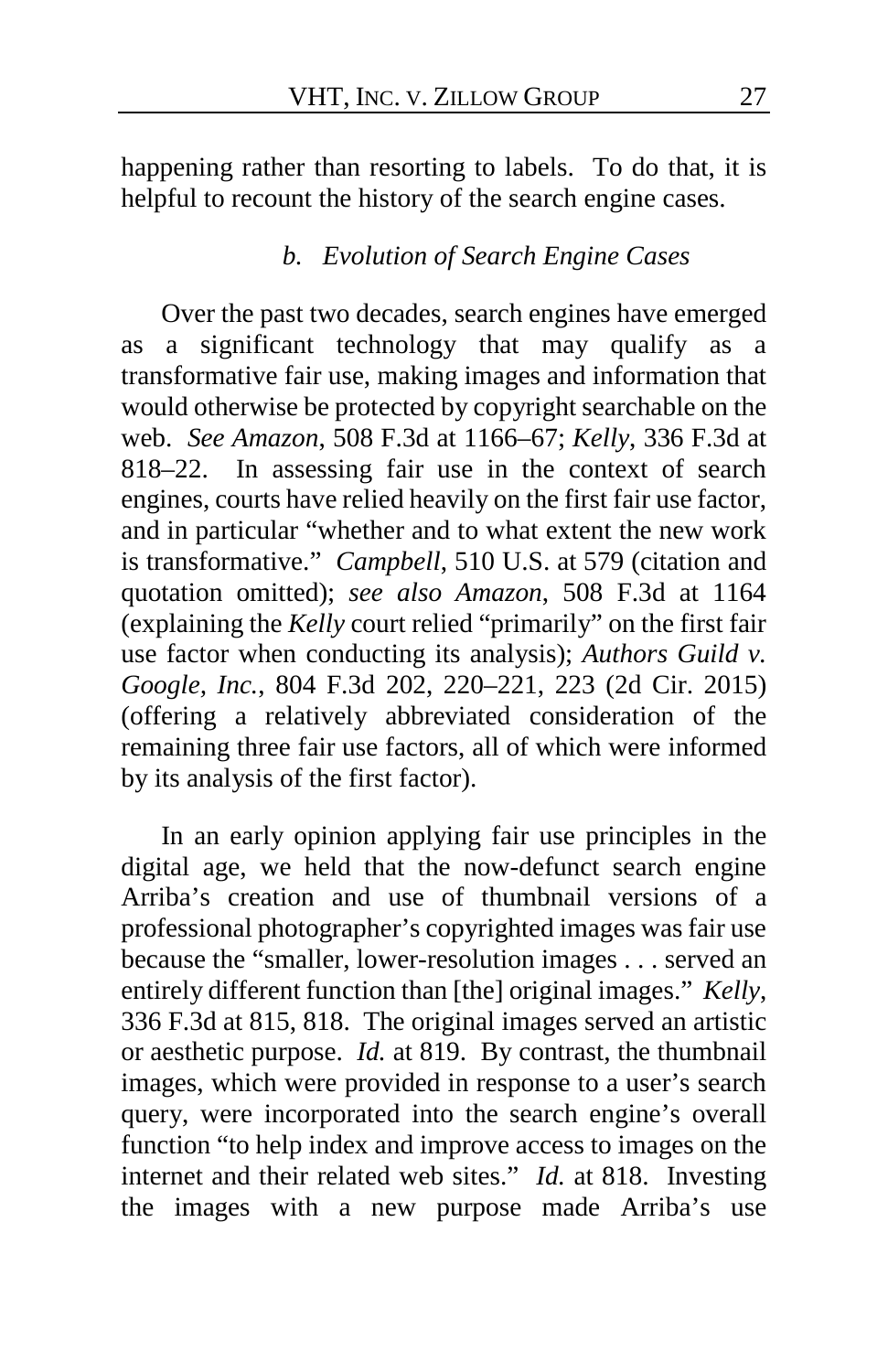transformative, not superseding.Indeed, the thumbnail versions could not supersede the original use because the thumbnails were grainy and low-resolution when enlarged. *Id.* Additionally, Arriba's use of the thumbnail images "promote[d] the goals of the Copyright Act and the fair use exception" because they "benefit[ed] the public by enhancing information-gathering techniques on the internet." *Id.* at 820. Just as *Campbell* had drawn out the principle of transformation from the first statutory factor, we drew out the principle of public benefit.

Building on our reasoning in *Kelly*, in *Amazon* we held that Google's use of thumbnail images in its search engine is "highly transformative" and thus fair use. 508 F.3d at 1163–65. As in *Kelly*, we concluded that "a search engine provides social benefit by incorporating an original work into a new work, namely, an electronic reference tool." *Id.* at 1165. On a scale much greater than the search engine at issue in *Kelly*, Google "improve[s] access to images on the internet and their related web sites" by "index[ing]" the internet and linking to the original source image generated in the search results. *Kelly*, 336 F.3d at 815–16, 818. By using the thumbnail images in service of the search engine, Google "transforms the image," which might have been created for an "entertainment, aesthetic, or informative function," "into a pointer directing a user to a source of information." *Amazon*, 508 F.3d at 1165. As a result of the new function that the image serves, Google's use of the entire image in its search engine results "does not diminish the transformative nature of [its] use." *Id*. And, further developing the public benefit principle from *Kelly*, we emphasized that Google's search engine both "promotes the purposes of copyright and serves the interests of the public," which significantly outweighed the superseding or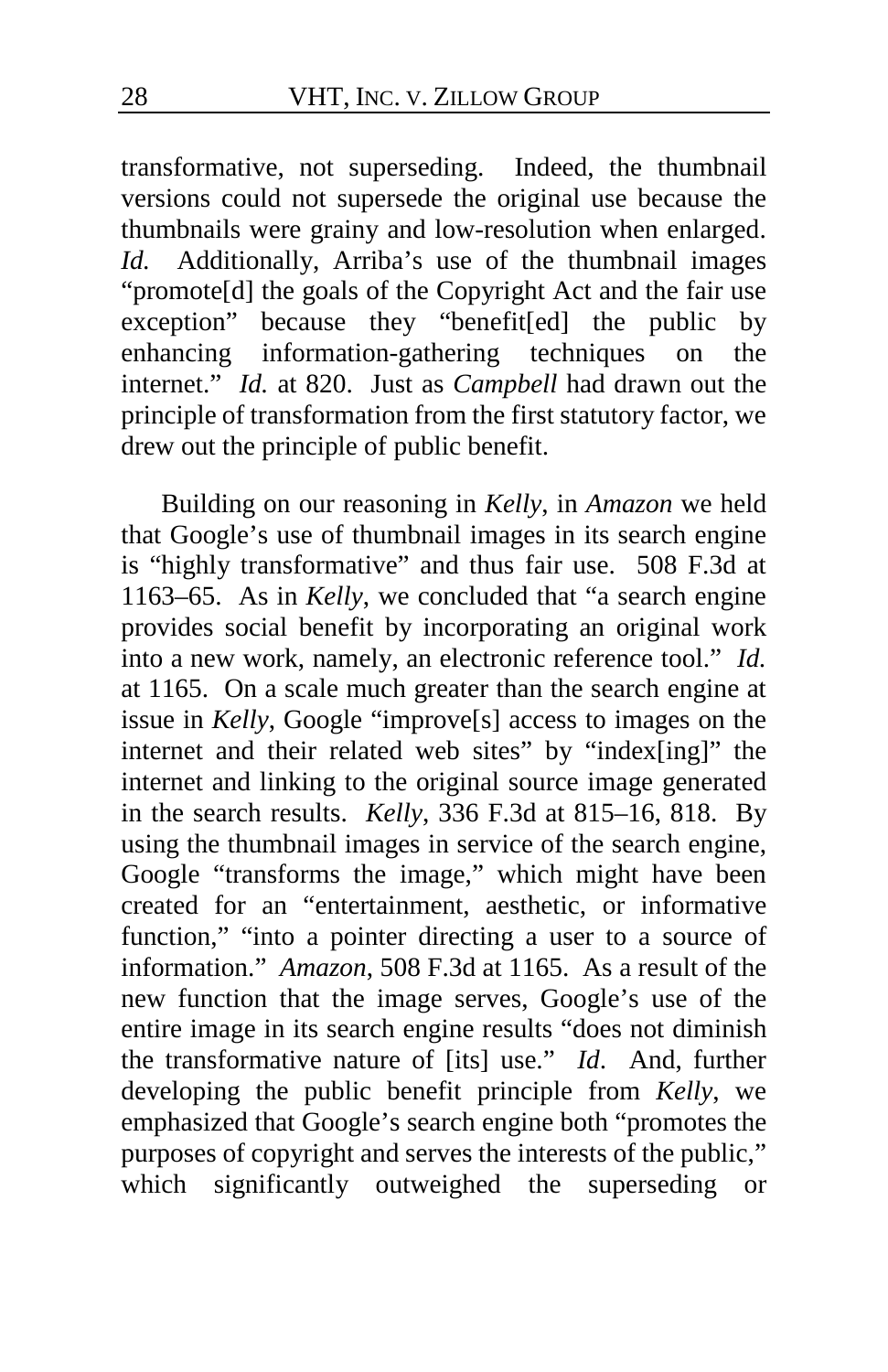commercial uses of the search engine, and strongly supported finding fair use. *Id.* at 1166.

More recently, the Second Circuit considered whether fair use protected the Google Books search engine, which employs digital, machine-readable copies of millions of copyright-protected books scanned by Google. *Authors Guild*, 804 F.3d at 207–08.**[9](#page-28-0)** The Google Books search engine enables a full text search, which makes possible searching for a specific term, and then provides "snippets," or a part of a page, for users to read. *Id.* at 208–09, 216–17. The court held that both functions involve a "highly transformative purpose of identifying books of interest to the searcher." *Id.* at 218. The search function "augments public knowledge by making available information *about* Plaintiffs' books without providing the public with a substantial substitute." *Id.* at 207. And the search engine makes possible a new type of research known as "text mining" or "data mining," whereby users can search across the corpus of books to determine the frequency of specified terms across time. *Id.* at 209, 217.Additionally, the "snippet" view provides context for users to assess if a book is relevant to them, without providing so much context as to supersede the original. *Id.* at 218. To boot, Google often provides a link to a page where the entire book can be found at a library or purchased. *Id.* at 209. Concluding that Google's commercial motivation did not significantly outweigh these transformative uses, the court held that the first factor strongly supported a finding of fair use. *Id.* at 219.

<span id="page-28-0"></span>**<sup>9</sup>** The Google Books search engine also featured millions of public domain texts. For obvious reasons, fair use was not at issue with those works.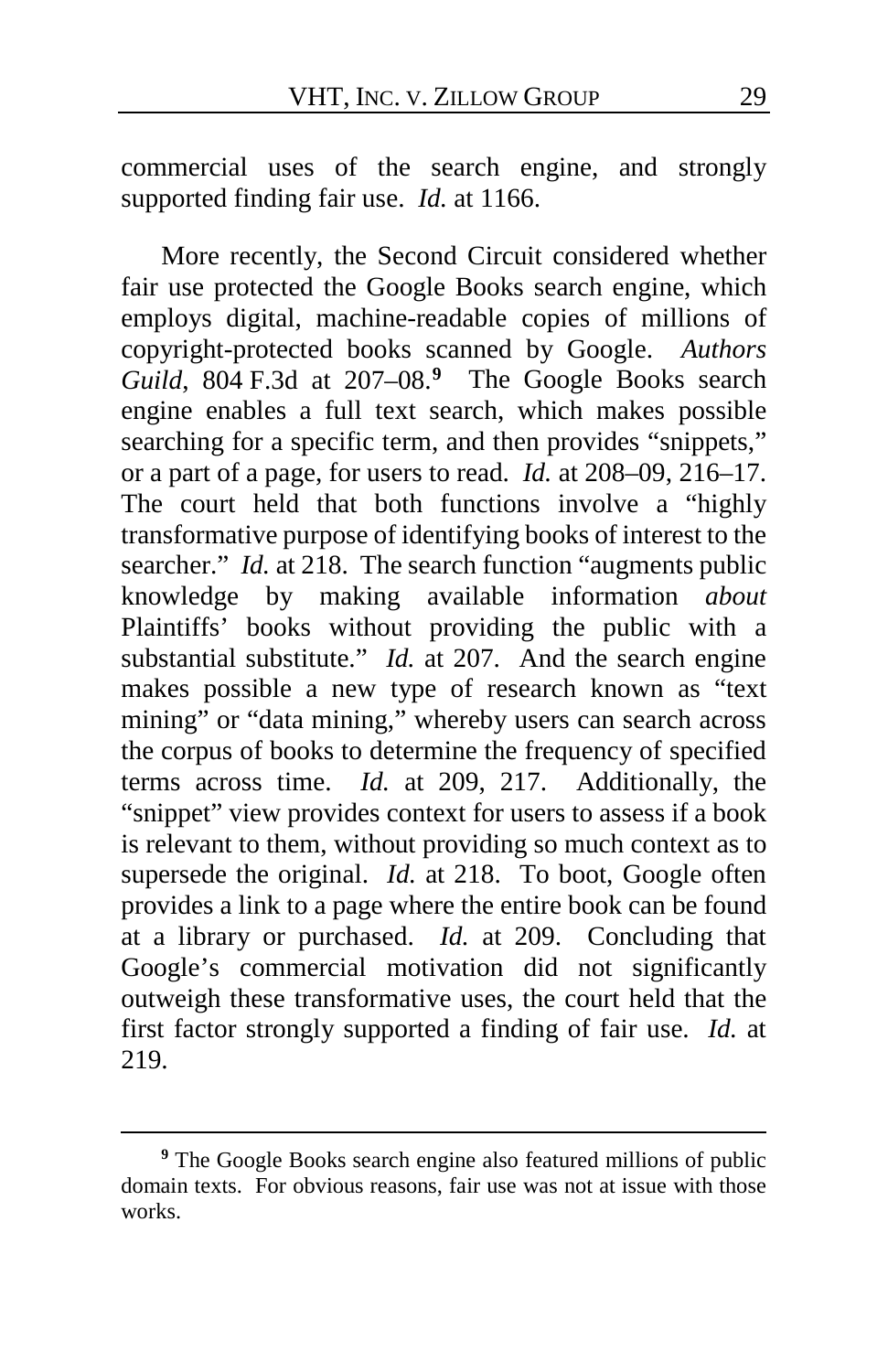What we divine from these cases is that the label "search engine" is not a talismanic term that serves as an on-off switch as to fair use. Rather, these cases teach the importance of considering the details and function of a website's operation in making a fair use determination. We now examine Digs with those lessons in mind.

# *c. Application of Fair Use Principles*

As noted, the first factor assesses the character of the use, including whether it is commercial in nature, and, critically, whether it is "transformative." There is no dispute that Zillow's use is for commercial purposes, a factor we cannot ignore. To determine if that use is transformative, we consider whether and to what extent it "adds something new, with a further purpose or different character, altering the first with new expression, meaning, or message[.]" *Campbell*, 510 U.S. at 579. Though we agree that Digs is a type of search engine because it offers searchable functionality, it is qualitatively different than Google and other open-universe search engines, as well as different than the Google Books search engine.

Most simply, a search engine is a software program that enables information retrieval by helping users find information through the use of keyword queries. But not all search engines are created equal. The search engines commonly used for day-to-day research are internet-wide search engines, like Google, Yahoo, or Bing. These search engines are programs powered by algorithms that search or "crawl" the web. A search engine like Google then indexes websites, stores them on a database, and runs users' search queries against it. Search results are typically a mix of images and text, which include hyperlinks to sources of that content elsewhere on the web. *Amazon*, 508 F.3d at 1155.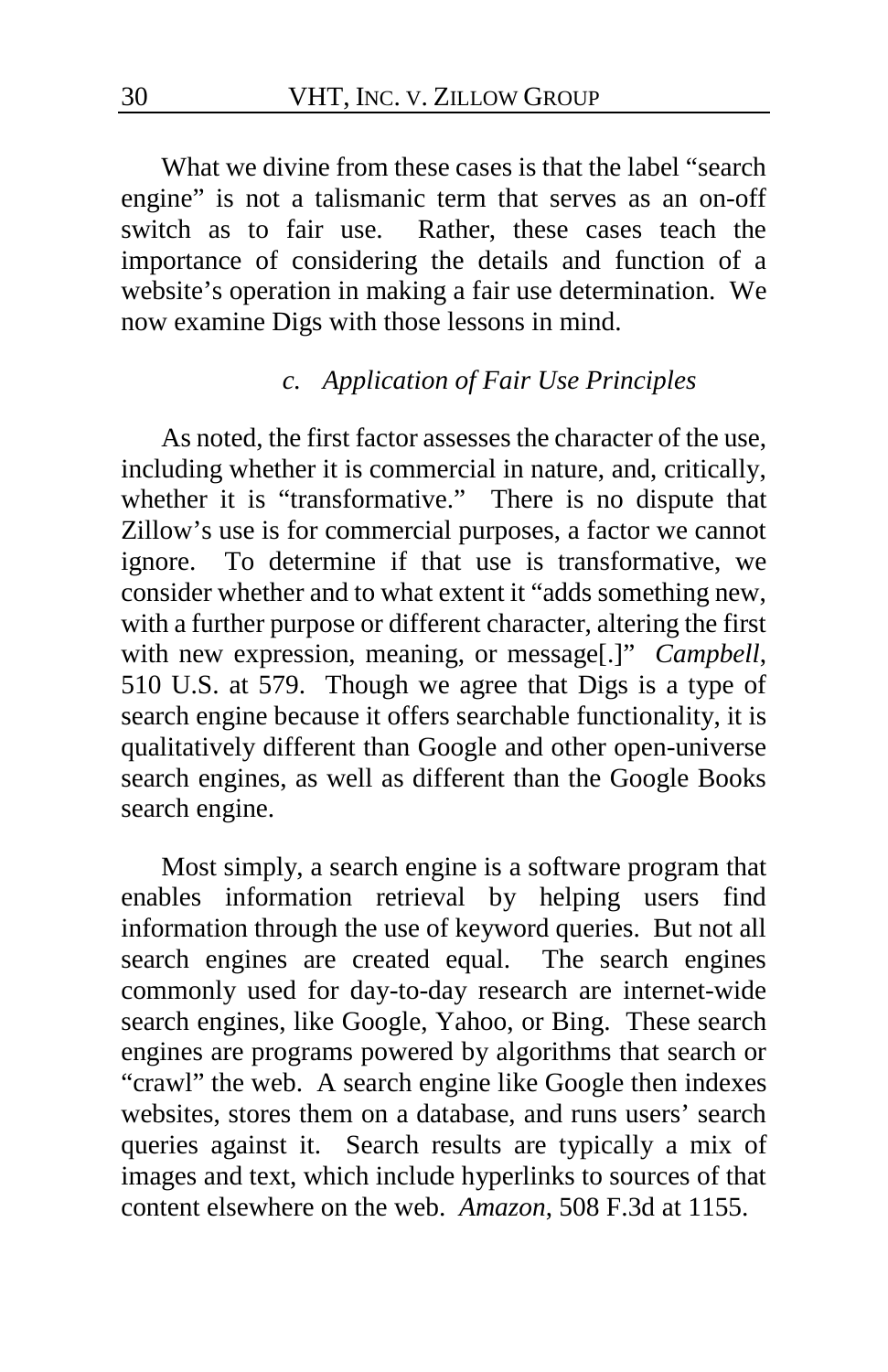Unlike the internet-wide search engines considered in *Amazon* and *Kelly*, Digs is a closed-universe search engine that does not "crawl" the web. Users can run searches on the "searchable set" of images within Digs' walled garden, which includes VHT photos. The search results do not direct users to the original sources of the photos, such as VHT's website. Rather, they link to other pages within Zillow's website and, in some cases, to third-party merchants that sell items similar to those featured in the photo.

That Digs makes these images searchable does not fundamentally change their original purpose when produced by VHT: to artfully depict rooms and properties. Additionally, Digs displays the entire VHT image, not merely a thumbnail. Unlike in *Amazon*, the new image does not serve a "different function" than the old one. *Amazon*, 508 F.3d at 1165. Zillow's use preserves the photos' "inherent character." *Monge*, 688 F.3d at 1176. And Zillow "simply supersed[es] [VHT's] purpose" in creating the images in the first place. *Kelly*, 336 F.3d at 819–20; *see Harper & Row Publishers, Inc. v. Nation Enters.*, 471 U.S. 539, 550–51 (1985) (holding that if a new work "supersede[s] the use of the original," it is probably not a fair use).

Comparing Digs to the Google Books search engine further drives home this analysis. We agree with the Second Circuit's observation that the copyright dispute over the Google Books search engine "tests the boundaries of fair use." *Authors Guild*, 804 F.3d at 206. We conclude that Digs goes one step further—and crosses the line.

Like Digs, the Google Books search engine operates on a closed database comprised of complete digital copies of original works. *Id.* at 217. But the similarities end there.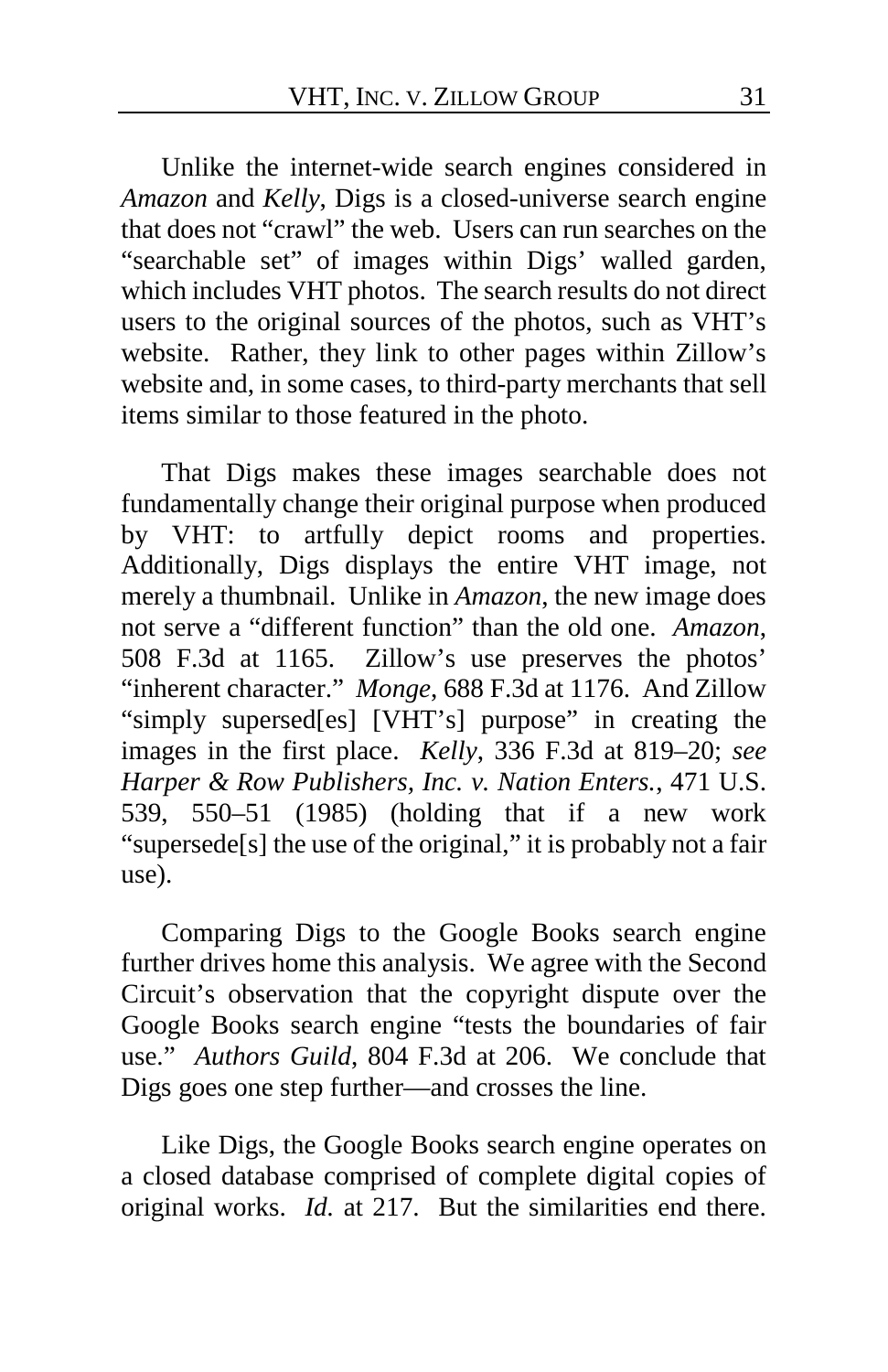The Google Books project makes it possible to search books for "identifying information instantaneously supplied [that] would otherwise not be obtainable in lifetimes of searching." *Id.* at 209. With this broad purpose in mind, the court rightfully observed that this system "augments public knowledge." *Id.* at 207. This rationale bears no comparison to Digs.

Nor is the limited transformation present on Digs remotely comparable to the unprecedented text mining, word pattern, frequency of use, and other statistical analyses made possible for the first time by Google Books. Google Books search results provide "[a] brief description of each book, entitled 'About the Book,'" as well as, for some books, links for borrowing or purchasing the book. *Id.* at 209. Significantly, a Google Books search produces only a "snippet" of the book, and sometimes it "disables snippet view entirely." *Id.* at 210. At the request of a rights holder, Google "will exclude any book altogether from snippet view." *Id.* 

These features, in conjunction with other creative aspects of Google Books, result in a categorically more transformative use than Zillow's simple tagging and query system that displays full-size copyrighted images serving the same purpose as the originals, with no option to opt out of the display, and with few, if any, transformative qualities. Any transformation by Zillow pales in comparison to the uses upheld in prior search engine cases. Such use also does nothing to further the use of copyrighted works for the socially valuable purposes identified in the Copyright Act itself, like "criticism, comment, news reporting, itself, like "criticism, comment, news reporting, teaching ..., scholarship, or research." 17 U.S.C. § 107; *see also* 4 NIMMER ON COPYRIGHT § 13.05[A]. The lack of transformation is especially significant because, as *Kelly*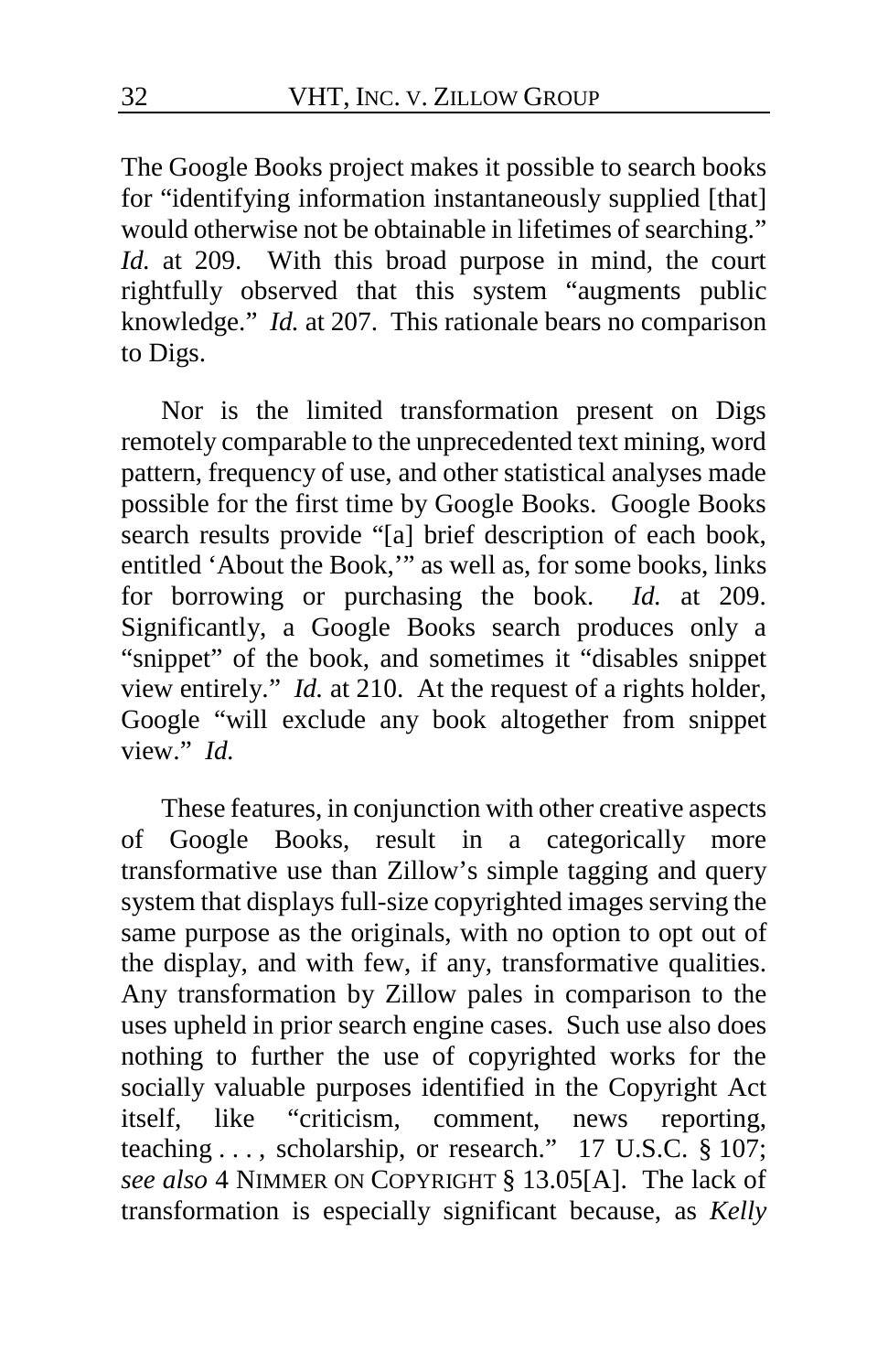teaches, "[t]he more transformative the new work, the less important the other factors, including commercialism, become." 336 F.3d at 818 (citing *Campbell*, 510 U.S. at 579). If, as the Second Circuit suggested, Google's use "tests the boundaries of fair use," Zillow's efforts push Digs into the outer space of fair use. *Authors Guild*, 804 F.3d at 206. So while Google Books may inch across the boundary of fair use, Zillow's use does not approach the line.

Our decisions in *Amazon* and *Kelly* provide a roadmap for analyzing the second factor, which focuses on the nature of the copyrighted work. In those cases, we held that photographers' images are creative, especially when they are created for public viewing. *Amazon*, 508 F.3d at 1167; *Kelly*, 336 F.3d at 820. "Works that are creative in nature are 'closer to the core of intended copyright protection' than are more fact-based works." *Napster*, 239 F.3d at 1016 (quoting *Campbell*, 510 U.S. at 586).

So too here. VHT's photos are aesthetically and creatively shot and edited by professional photographers. That Zillow's curators select the most creative photos for the Digs searchable set underscores the creative nature of the works. But, as the district court properly noted, this factor operates "with less force" in favor of VHT because the photos had already been published on the Listing Platform. *See Kelly*, 336 F.3d at 820 ("The fact that a work is published or unpublished also is a critical element of its nature. Published works are more likely to qualify as fair use because the first appearance of the artist's expression has already occurred."). Ultimately, this factor only slightly favors VHT, further cutting against finding fair use.

The third factor evaluates the amount and substantiality of the copyrighted work that was used. "[C]opying an entire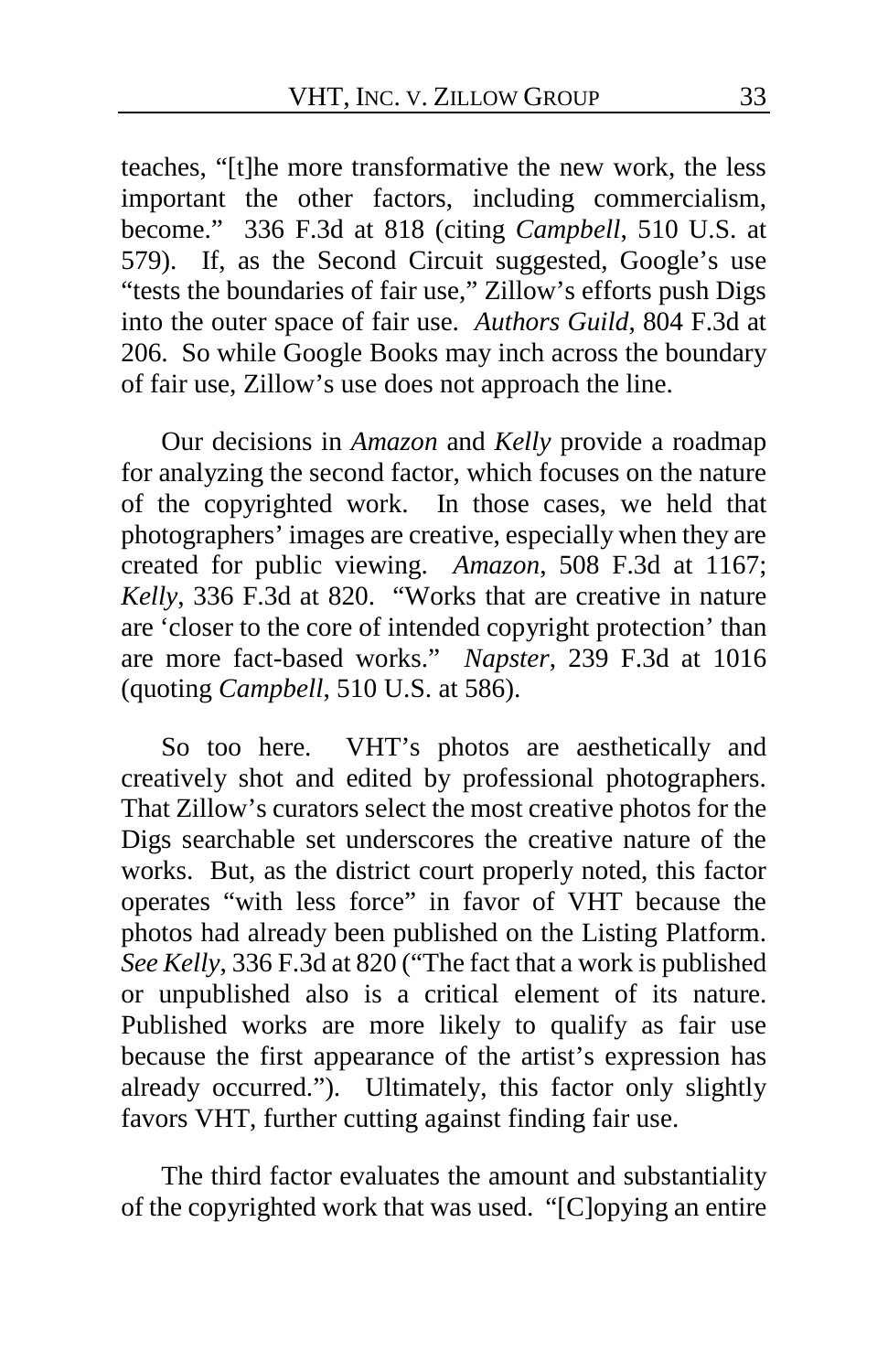work militates against a finding of fair use." *Worldwide Church of God v. Phila. Church of God, Inc.*, 227 F.3d 1110, 1118 (9th Cir. 2000) (quotation and citation omitted). However, this analysis is informed by the "purpose of the copying." *Campbell*, 510 U.S. at 586. In that spirit, we have found that copying full works qualifies as fair use where "[i]t was necessary . . . to copy the entire image to allow users to recognize the image and decide whether to pursue more information about the image or the originating web site." *Kelly*, 336 F.2d at 821. In contrast to *Amazon* and *Kelly*, nothing justifies Zillow's full copy display of VHT's photos on Digs.

Finally, the fourth factor considers "the effect of the use upon the potential market for or value of the copyrighted work." 17 U.S.C. § 107(4). To defeat a fair use defense, "one need only show that if the challenged use should become widespread, it would adversely affect the *potential* market for the copyrighted work." *Harper & Row Publishers*, 471 U.S. at 568 (citation and quotation omitted).

Although VHT had licensed only a handful of photos for secondary uses (and none on a searchable database), that market was more than "hypothetical." *See Amazon*, 508 F.3d at 1168. Significantly, VHT was "actively exploring" the market for licensing its photos to home design websites like Digs—including with Zillow itself.This factor favors VHT.

Taken together, the nature of Zillow's use, when integrated with the four factors, cuts against finding fair use by Zillow. We affirm the district court's grant of summary judgment to VHT with respect to fair use.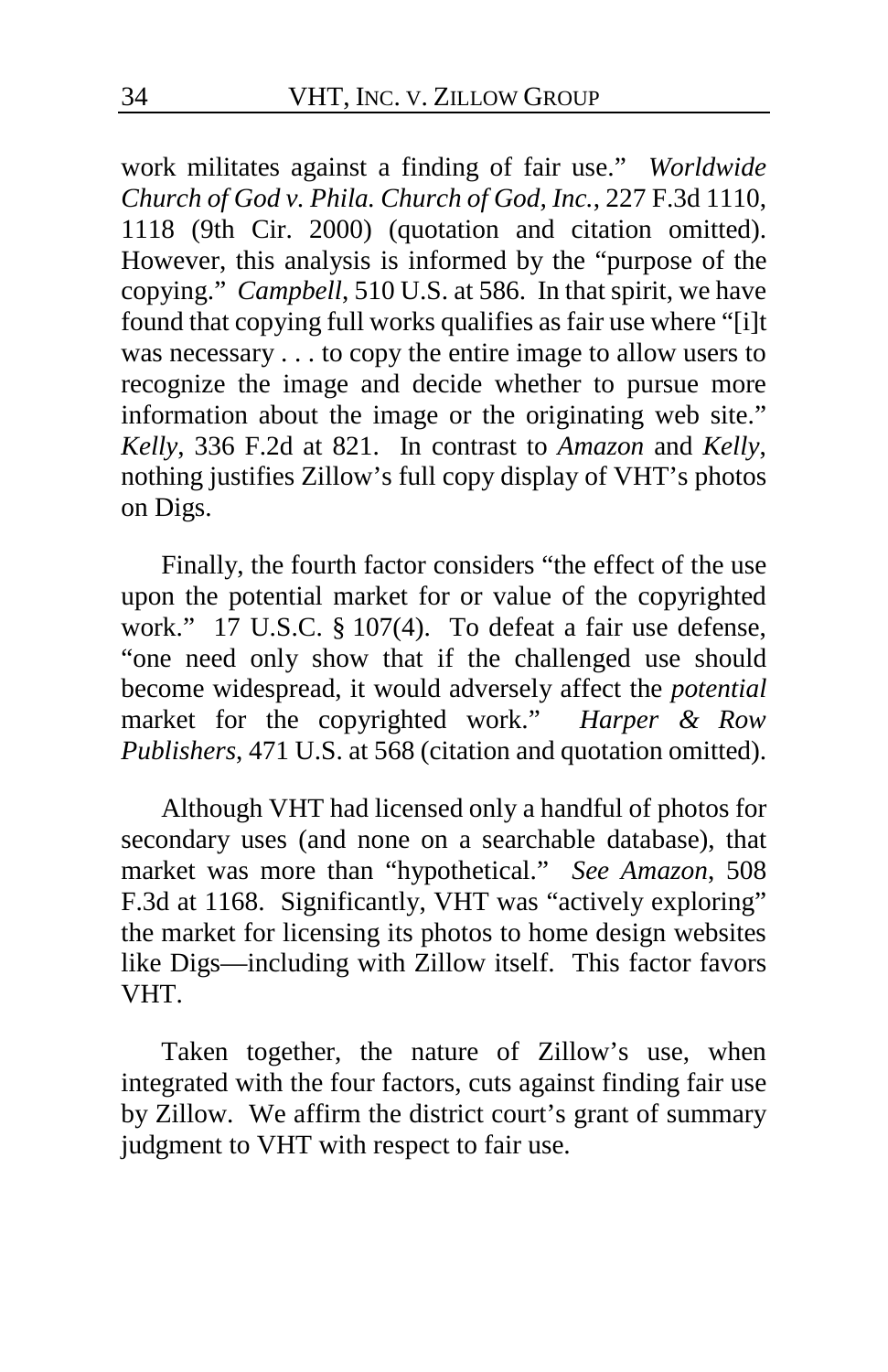#### **II. Secondary Infringement—Digs**

Turning to VHT's claim for secondary infringement, the district court correctly concluded that Zillow did not secondarily infringe VHT's exclusive rights in the 28,125 photos used on Digs, aside from 114 images created on Digs after VHT specifically identified them, which are not on appeal.As noted before with regard to the district court's ruling on direct infringement, "we apply the same standard used by the district court in evaluating the jury's verdict" and uphold the verdict unless "the evidence permits only one reasonable conclusion, and that conclusion is contrary to the jury's verdict." *Wallace*, 479 F.3d at 624; Fed. R. Civ. P. 50(a). The jury's verdict here did not meet this standard. We affirm the district court's grant of Zillow's motion for judgment notwithstanding the verdict with respect to secondary infringement, both contributory and vicarious infringement.

#### **A. Contributory Liability**

Contributory liability requires that a party "(1) has knowledge of another's infringement and (2) either (a) materially contributes to or (b) induces that infringement." *Perfect 10, Inc. v. Visa Int'l Serv., Ass'n*, 494 F.3d 788, 795 (9th Cir. 2007). Zillow's actions do not satisfy the second prong—material contribution or inducement—so we do not address the first prong. *See Giganews*, 847 F.3d at 671.

In *Giganews*, we outlined the means of material contribution to infringement:

> In the online context, . . . a "computer system operator" is liable under a material contribution theory of infringement "if it has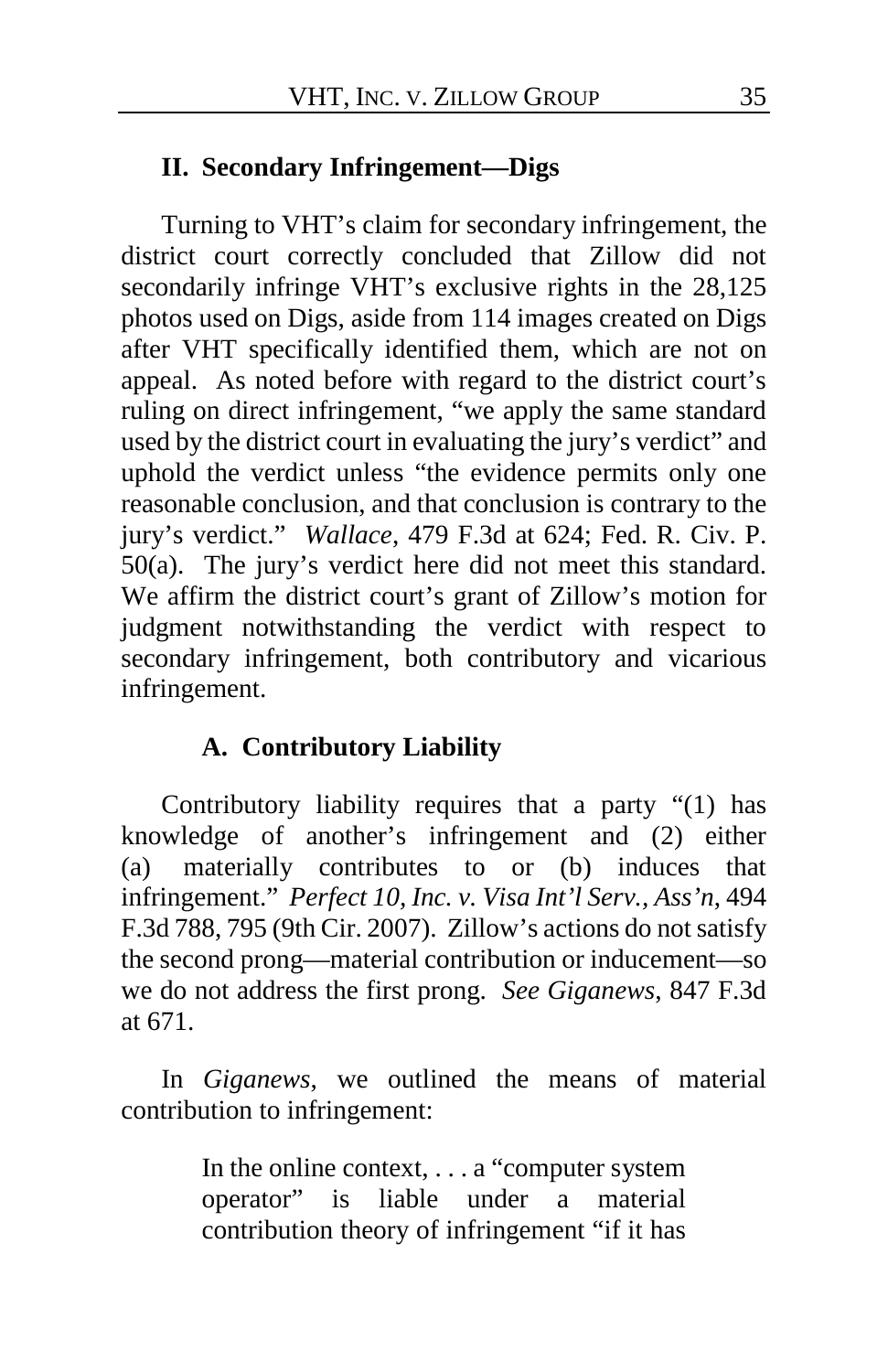*actual* knowledge that *specific* infringing material is available using its system, and can take simple measures to prevent further damage to copyrighted works, yet continues to provide access to infringing works."

*Id.* at 671 (quoting *Amazon*, 508 F.3d at 1172); *see also Ellison v. Robertson*, 357 F.3d 1072, 1078 (9th Cir. 2004) (applying this standard in the online context); *Napster*, 239 F.3d at 1022 (same); *Religious Tech. Ctr. v. Netcom On-Line Comm'n Servs., Inc.*, 907 F. Supp. 1361, 1375 (N.D. Cal. 1995) (same). There is insufficient evidence to support the contributory infringement verdict under the "simple measures" standard.

VHT's position that "the jury could have reasonably decided that Zillow in fact had the means to identify and remove" the allegedly infringing images that VHT identified by property address, as opposed to their website designation or Uniform Resource Locator ("URL"), fails.Zillow testified throughout trial that, in order to systematically or swiftly take down a large number of photos, it required the Zillow Image ID–a number that is in the URL for each image.This stands to reason, because "Zillow receives multiple copies of the same photograph, depicting the same property, with the same listing agent, from different feeds." Merely identifying the physical property address in no way identified the proper feed or the correct photo. Thus, Zillow did not have appropriately "specific" information necessary to take "simple measures" to remedy the violation.

VHT's argument that Zillow is liable for failing to ask for the URLs of the allegedly infringing photos also fails. Asking for the URLs was not Zillow's duty under the contributory liability standard: Zillow must have "*actual*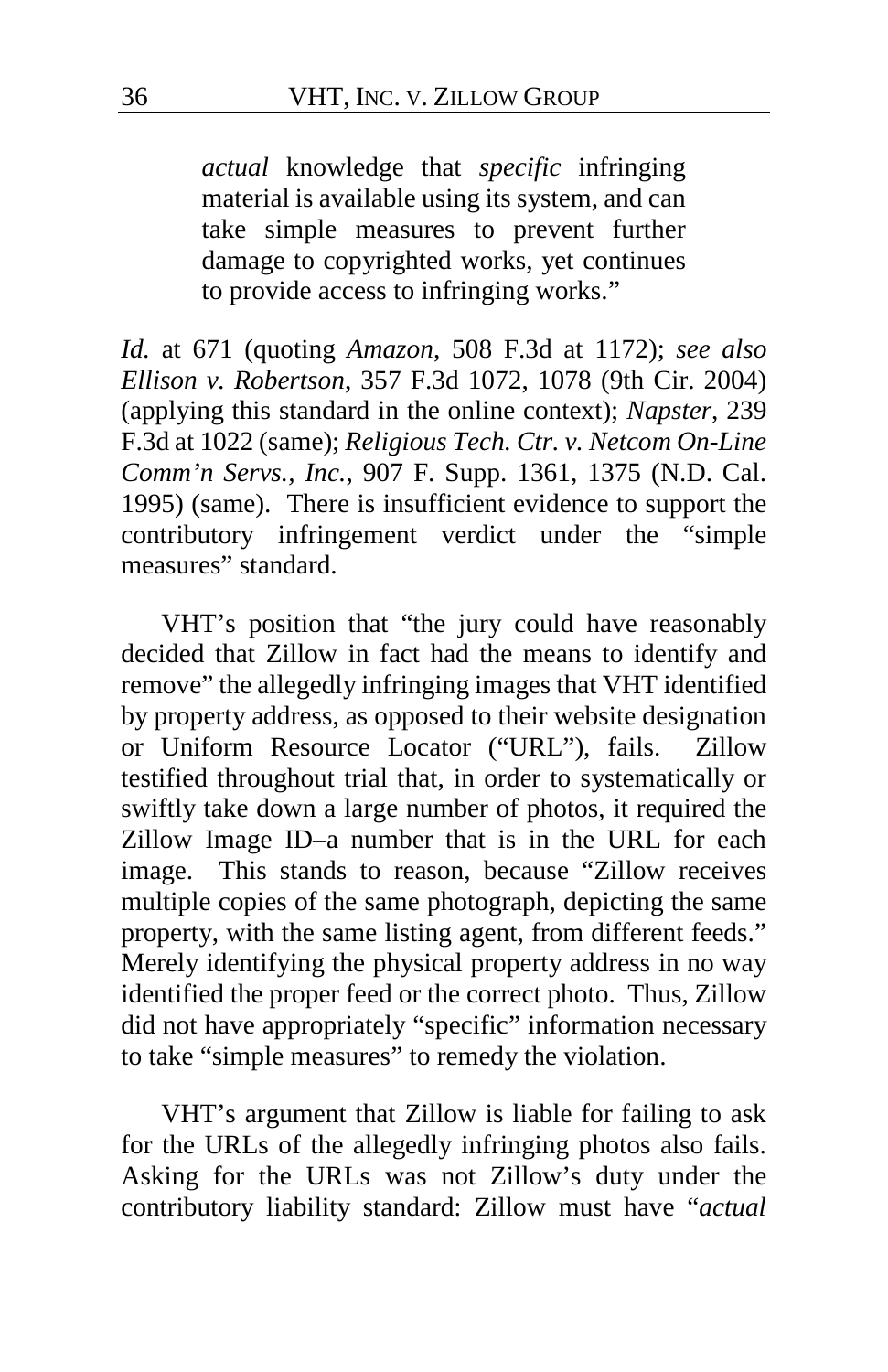knowledge that *specific* infringing material is available using its system." *Amazon*, 508 F.3d at 1172 (citation and quotation omitted). Zillow first reasonably asked to see the licenses between VHT and the feed providers; otherwise, Zillow could not assess ownership and rights in the undefined images.That Zillow did not proactively request a list of URLs before VHT filed suit does not make Zillow contributorily liable.

Additionally, Zillow's failure to systematically use watermarking technology does not show there was a "simple measure" available that it failed to use. Even assuming there were "reasonable and feasible means" for Zillow to employ watermark detection technology, in practice VHT rarely watermarked its photos.*See Giganews*, 847 F.3d at 672 (citation and quotation omitted).

Nor did Zillow induce infringement. Inducement liability requires evidence of "active steps . . . taken to encourage direct infringement." *Metro-Goldwyn-Mayer Studios Inc. v. Grokster, Ltd*., 545 U.S. 913, 936 (2005) (citation and quotation omitted)). Evidence of active steps includes "advertising an infringing use or instructing how to engage in an infringing use," because such evidence "show[s] an affirmative intent that the product be used to infringe." *Id.*; *see also Columbia Pictures Industries, Inc. v. Fung*, 710 F.3d 1020, 1032 (9th Cir. 2013) (inducement liability requires "an object of promoting [the product's] use to infringe copyright"). The "improper object" of infringement "must be plain and must be affirmatively communicated through words or actions[.]" *Fung*, 710 F.3d at 1034.

In view of the evidence, "no reasonable juror could conclude [Zillow] distributed its product with the object of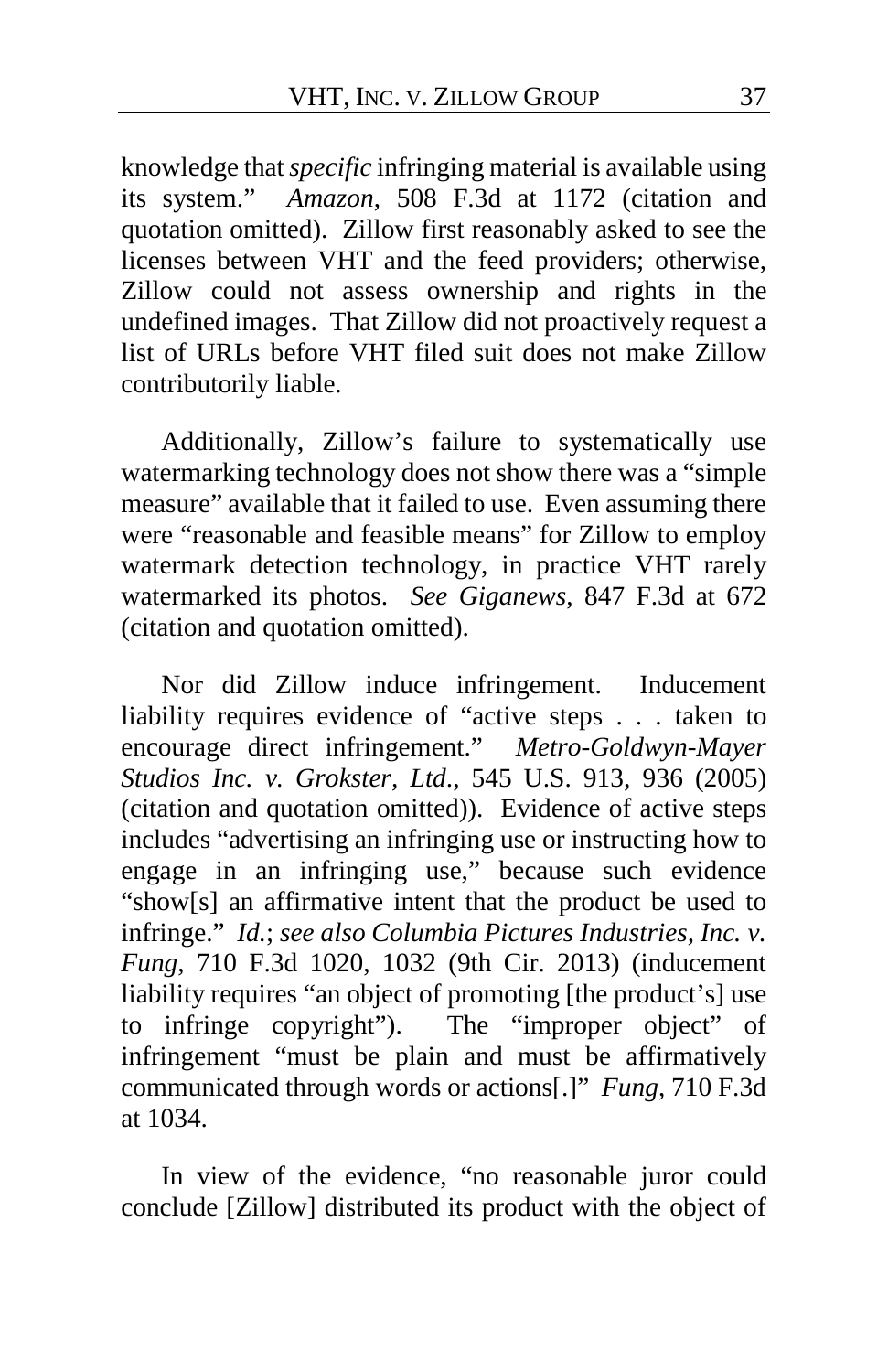promoting its use to infringe copyright." *Giganews*, 847 F.3d at 672 (quotation and citation omitted). For example, Zillow's generally applicable tools and messages for users to save more photos from the Listing Platform to Digs does not "promote[] the use of [Digs] specifically to infringe copyrights." *Amazon*, 508 F.3d at 1170 n.11.Nor does evidence that Zillow sometimes makes mistakes about the display rights in a feed plainly communicate an improper object of infringement. Zillow corrects these inadvertent errors when it learns of them.Because a "failure to take affirmative steps to prevent infringement" alone cannot trigger inducement liability, the inducement claim is a particularly poor fit for Zillow's real estate and home design websites, which have "substantial noninfringing uses." *Grokster*, 545 U.S. at 939 n.12.

# **B. Vicarious Liability**

Neither does the vicarious liability theory fit the Zillow platform. To prevail on a vicarious liability claim, "[VHT] must prove '[Zillow] has (1) the right and ability to supervise the infringing conduct and (2) a direct financial interest in the infringing activity.'" *Giganews*, 847 F.3d at 673 (quoting *Visa*, 494 F.3d at 802). The first element requires "both a legal right to stop or limit the directly infringing conduct, as well as the practical ability to do so." *Amazon*, 508 F.3d at 1173. VHT's vicarious infringement argument fails because, as the district court found, "Zillow 'lack[ed] the practical ability to police' its users' infringing conduct" on Digs.

As discussed with respect to contributory infringement, there was insufficient evidence that Zillow had the technical ability to screen out or identify infringing VHT photos among the many photos that users saved or uploaded daily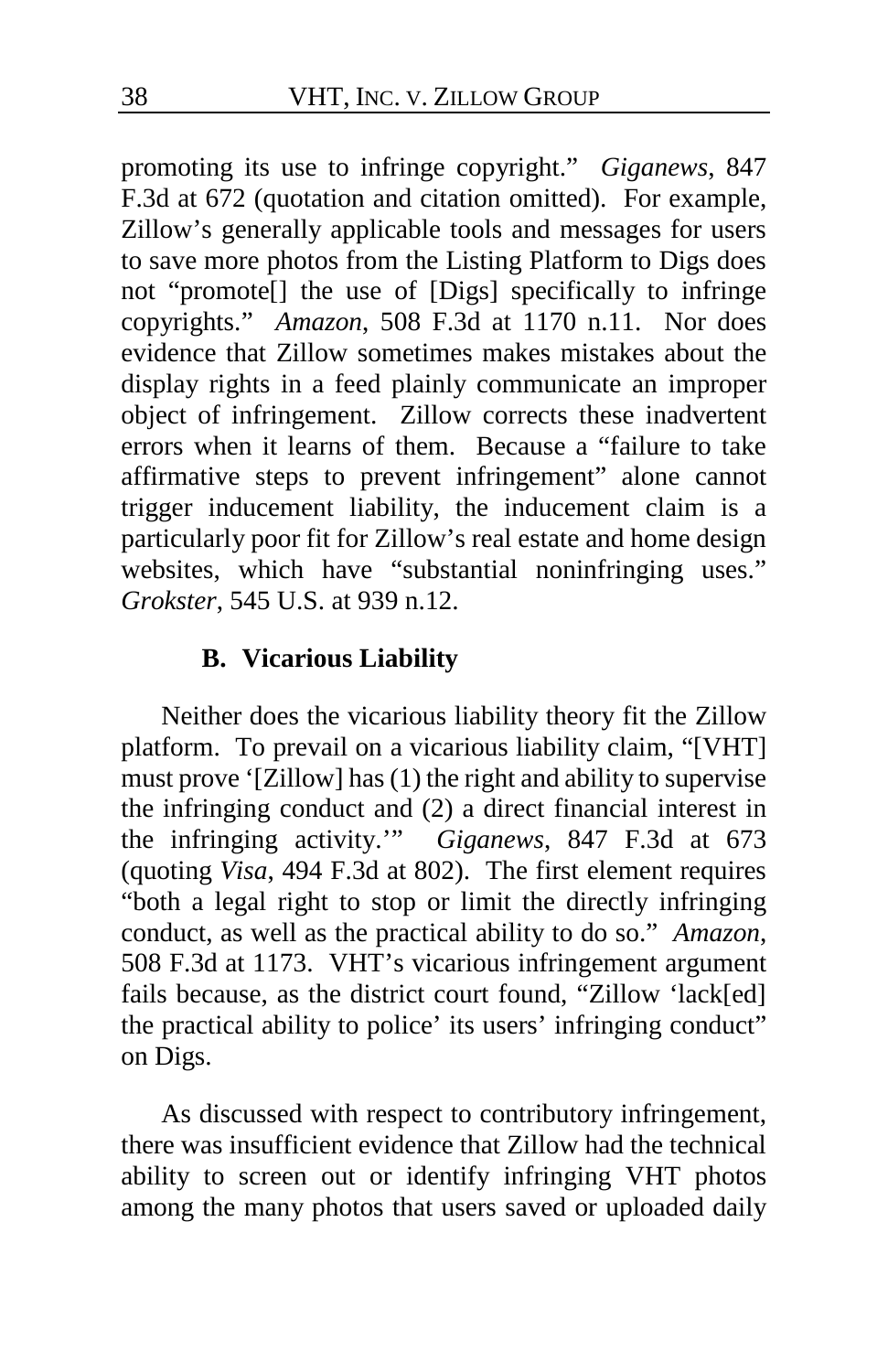to Digs. Regardless, such allegations do not fall under the vicarious liability rubric: Zillow's "failure to change its operations to avoid assisting [users] to distribute . . . infringing content . . . is not the same as declining to exercise a right and ability to make [third parties] stop their direct infringement." *Amazon*, 508 F.3d at 1175.

Our conclusion is consistent with earlier dicta that "the vicarious liability standard applied in *Napster* can be met by merely having the general ability to locate infringing material *and terminate users' access*." *UMG Recordings, Inc. v. Shelter Capital Partners LLC*, 718 F.3d 1006, 1030 (9th Cir. 2013) (emphasis added). Once VHT photos were uploaded to the Listing Platform with appropriate certification of rights, ferreting out claimed infringement through use on Digs was beyond hunting for a needle in a haystack. As the district court concluded, "the trial record lacks substantial evidence of a practical ability to limit direct infringement for the same reasons it lacks substantial evidence of simple measures to remove infringing material." And linking a claimed infringement to a feed provider was even more of an impossibility.

We affirm the district court's judgment notwithstanding the verdict concluding that substantial evidence did not support the claim that Zillow secondarily infringed VHT's exclusive rights in its photos.

# **III. Damages**

#### **A. Compilation**

The size of the damages award hinges on whether VHT's photos used on Digs are part of a "compilation" or if they are individual photos. This distinction makes a difference. If the VHT photo database is a "compilation," and therefore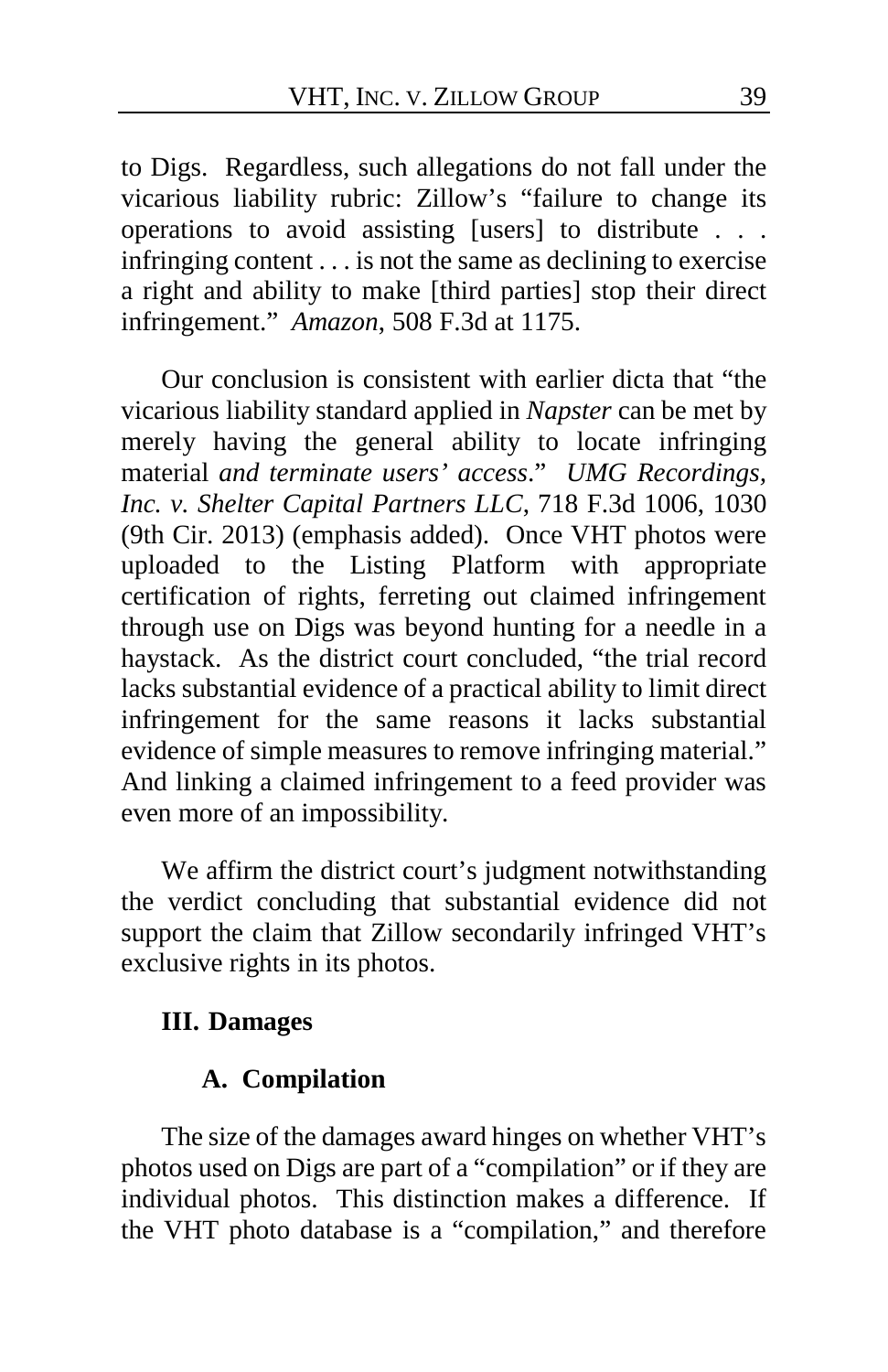one "work" for the purposes of the Copyright Act, then VHT would be limited to a single award of statutory damages for Zillow's use of thousands of photos on Digs. 17 U.S.C.  $§ 504(c)(1)$ . But if the database is not a compilation, then VHT could seek damages for each photo that Zillow used.

In lieu of actual damages, a copyright holder may elect to receive statutory damages under the Copyright Act. 17 U.S.C.  $\S$  504(c)(1). VHT did so. The Act provides for "an award of statutory damages for all infringements involved in the action, with respect to any one work . . . in a sum of not less than \$750 or more than \$30,000." *Id.* This provision ties statutory damages to the term "work," which is undefined, except in a circular manner: copyright law protects "original works of authorship." 17 U.S.C. § 102(a). Fortunately, there is a definition of compilation: "a work formed by the collection and assembling of preexisting materials or of data that are selected, coordinated, or arranged in such a way that the resulting work as a whole constitutes an original work of authorship." 17 U.S.C. § 101. For purposes of statutory damages, "all the parts of a compilation . . . constitute one work." 17 U.S.C. § 504(c)(1). "The question of whether a work constitutes a 'compilation' for the purposes of statutory damages pursuant to Section 504(c)(1) of the Copyright Act is a mixed question of law and fact." *Bryant v. Media Right Prods., Inc.*, 603 F.3d 135, 140 (2d Cir. 2010).

Whether various VHT photo collections comprise one or more compilations is a threshold damages question. Before trial, Zillow asked for a legal determination on the compilation issue.That motion was denied. However, the district court did not make an explicit determination about compilation and the specifics of compilation were not put before the jury. In fairness to the district court, we might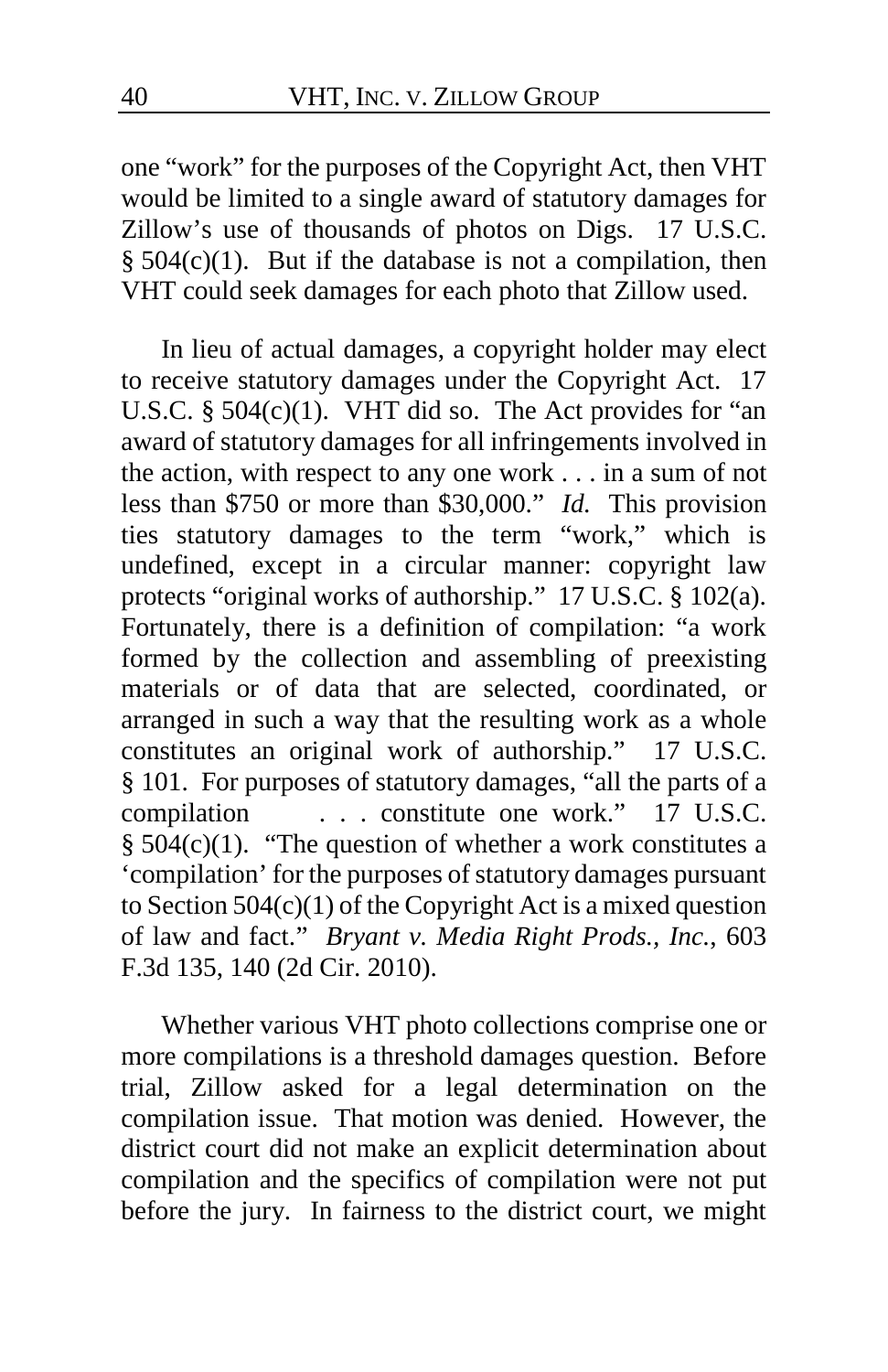infer from the transcript that there was an implicit determination as to whether VHT's photos are part of a compilation, but we are left in doubt. Instead, the jury was instructed that "[e]ach VHT Photo that has independent economic value constitutes a separate work." On the verdict form, the jury was asked which "photographs have independent economic value."

The notion of "independent economic value" derives not from the statute, but from case law. In the Ninth Circuit, the question of whether something—like a photo, television episode, or so forth—has "independent economic value" informs our analysis of whether the photo or episode is a work, though it is not a dispositive factor. *See Columbia Pictures Television, Inc. v. Krypton Broad. of Birmingham, Inc.*, 259 F.3d 1186, 1193 (9th Cir. 2001). But consideration of the independent economic value factor does not answer the question whether something is a compilation. That question remains unanswered here.

On appeal, the parties have polar opposite views on whether there was a compilation (Zillow's position) or whether each photo is entitled to a separate damages award (VHT's position). VHT registered thousands of photos as compilations. But the Copyright Office warns that such a registration "may" limit the copyright holder "to claim only one award of statutory damages in an infringement action, even if the defendant infringed all of the component works covered by the registration*.*" U.S. COPYRIGHT OFFICE, COMPENDIUM OF U.S. COPYRIGHT OFFICE PRACTICES § 1104.5 (Sept. 2017), https://www.copyright.gov/comp3/ docs/compendium.pdf. Though the registration label is not controlling, it may be considered by the court when assessing whether a work is a compilation. *See Yellow Pages Photos, Inc. v. Ziplocal, LP*, 795 F.3d 1255, 1277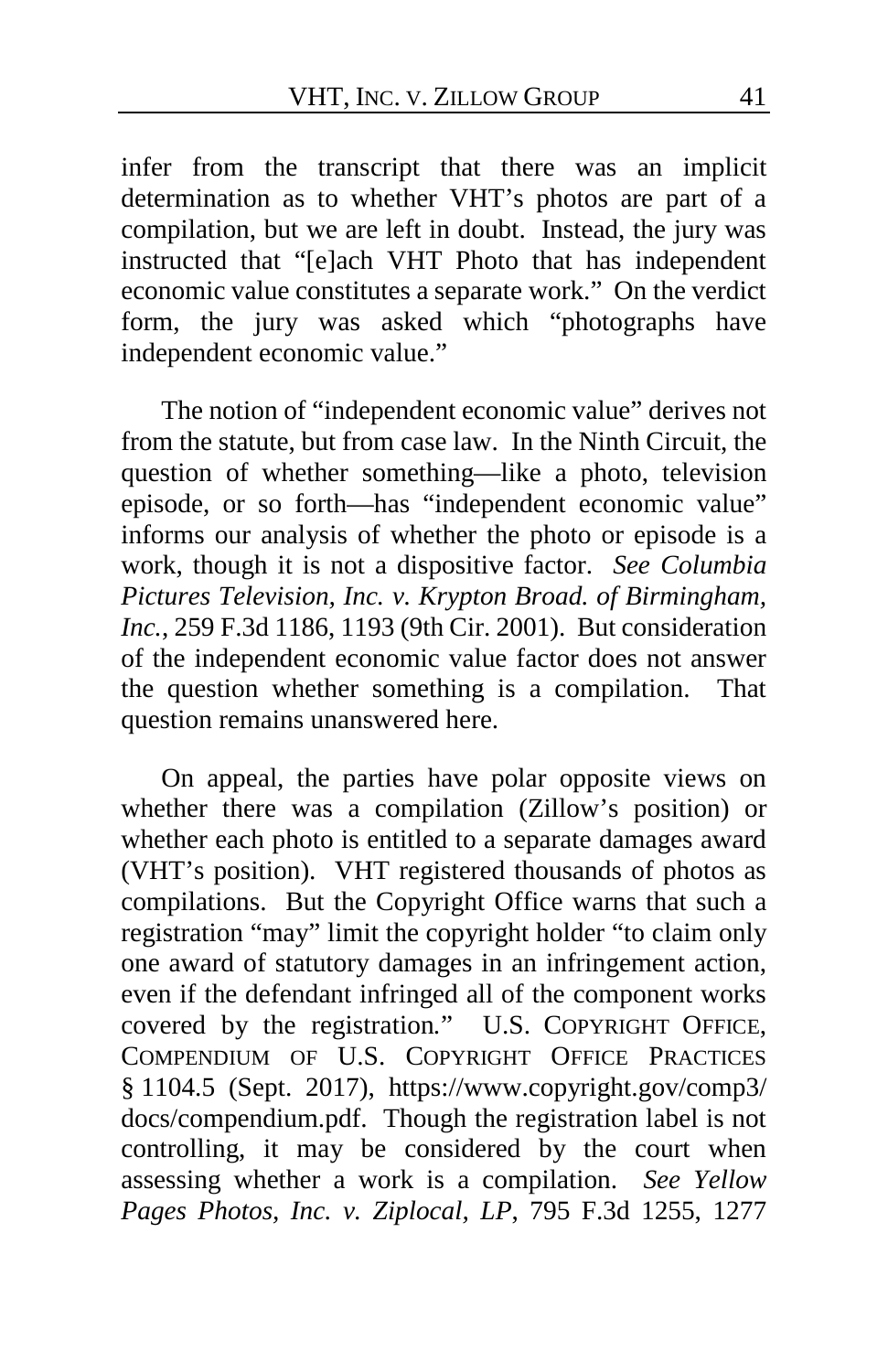(11th Cir. 2015) ("Although the manner of copyright registration is not dispositive of the works issue, this Court has previously considered it to be at least a relevant factor."). Ultimately, what counts is the statutory definition.

Because there were at least ten different copyright registrations, thousands of photos, and no explicit determination on compilation, we decline to sort out the compilation issue on appeal. We remand to the district court for further proceedings as to whether the VHT photos remaining at issue were a compilation.

#### **B. Willfulness**

The jury found that Zillow willfully infringed exclusive rights to 3,373 searchable VHT photos that were eligible for statutory damages.The district court largely upheld the willfulness finding in its post-trial motions order. However, the court granted Zillow judgment notwithstanding the verdict on 673 images that were not displayed, so the court's final willfulness judgment applied to 2,700 searchable photos on Digs.

To uphold a jury's willfulness finding, there must be substantial evidence "(1) that the [the infringing party] was actually aware of the infringing activity, or (2) that the [infringing party's] actions were the result of reckless disregard for, or willful blindness to, the copyright holder's rights." *Unicolors*, 853 F.3d at 991 (citation and quotation omitted). Under the second prong, willful blindness requires that the infringing party "(1) subjectively believed that infringement was likely occurring on their networks and that they (2) took deliberate actions to avoid learning about the infringement." *Luvdarts, LLC v. AT&T Mobility, LLC*, 710 F.3d 1068, 1073 (9th Cir. 2013). Reckless disregard can be demonstrated, for example, when a party "refus[es], as a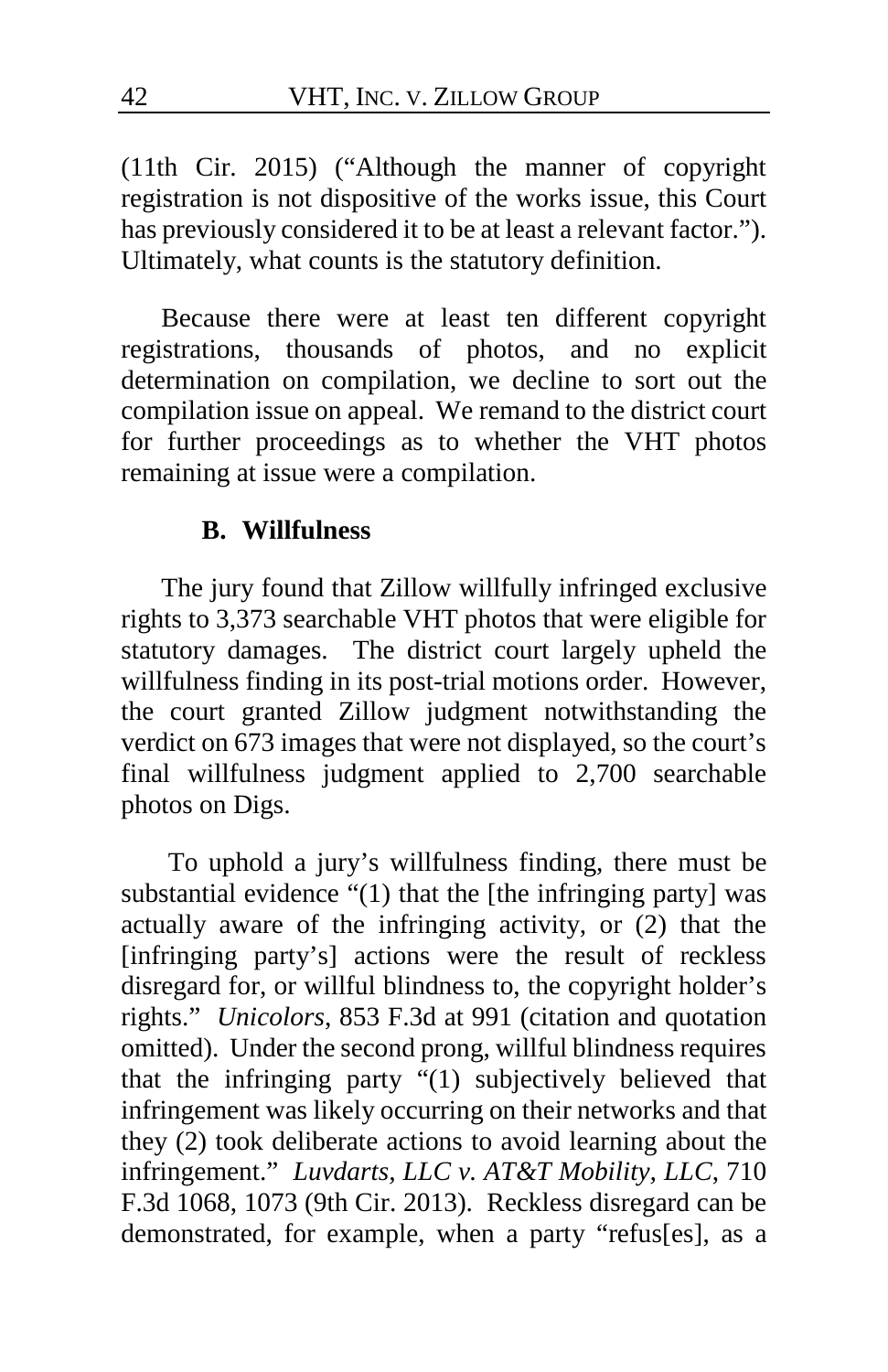matter of policy, to even investigate or attempt to determine whether particular [photos] are subject to copyright protections." *Unicolors*, 853 F.3d at 992. A finding of willfulness has significant financial consequences—the jury may increase damages up to \$150,000 per violation. *See* 17 U.S.C. § 504(c)(2).

As noted with respect to infringement, we do not take lightly the decision to reverse a jury verdict, nor do we cavalierly set aside the district court's thoughtful analysis. But here, we are compelled to disagree with both because substantial evidence does not support willfulness as to the 2,700 photos.

The test for willfulness is in the alternative: *either* actual notice *or* recklessness shown by reckless disregard or turning a blind eye to infringement. We turn first to actual notice. That VHT provided Zillow with minimal notice of infringement does not itself establish that any subsequent infringement was willful. Rather, "[c]ontinued use of a work even after one has been notified of his or her alleged infringement does not constitute willfulness so long as one believes reasonably, and in good faith, that he or she is not infringing." *Evergreen Safety Council v. RSA Network Inc.*, 697 F.3d 1221, 1228 (9th Cir. 2012); *see also Danjaq LLC v. Sony Corp.*, 263 F.3d 942, 959 (9th Cir. 2001) ("It would seem to follow that one who has been notified that his conduct constitutes copyright infringement, but who reasonably and in good faith believes the contrary, is not 'willful' for these purposes.") (quoting 4 NIMMER ON COPYRIGHT § 14.04[B][3]).

Such is the case here. Zillow's agreements with its feed providers grant it an express license to use, copy, distribute, publicly display, and create derivative works for each photo,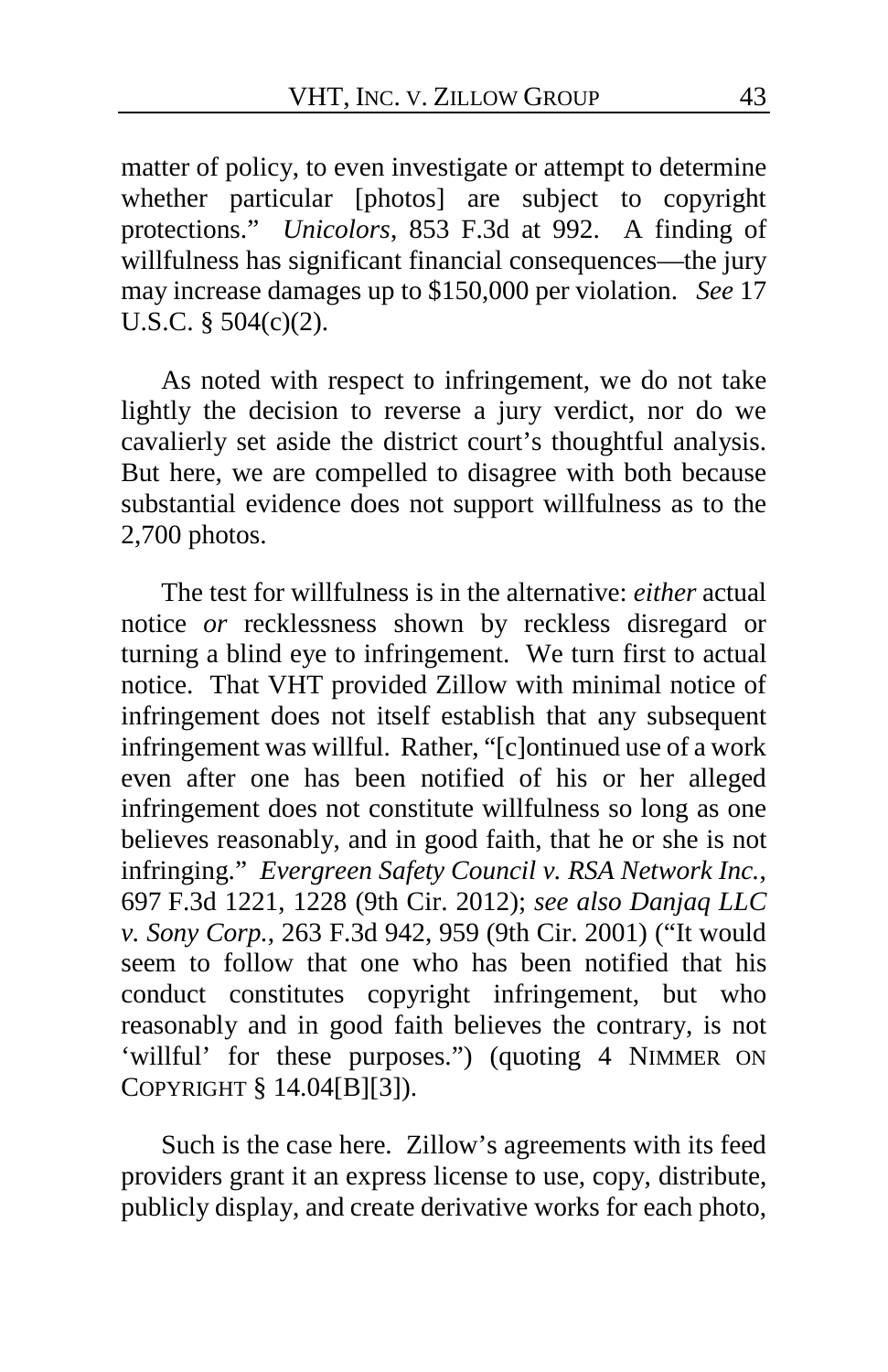and the agreements include unambiguous representations by the feed providers that they have the authority to assign such rights.Zillow developed procedures to identify ex ante the scope of its license for each uploaded photo and employed automated protocols to manage the use of each photo consistent with its evergreen or deciduous designation. At no point during their year of communications prior to issuance of the notice letter did VHT raise the specter of infringement. Notably, VHT's eventual notice was minimal: one letter with a list of allegedly infringing photos, designated by residential street address, not web address.

The notion that Zillow failed to take appropriate responsive measures after receiving this notice is belied by the record. Zillow immediately requested information to confirm VHT's copyright ownership and cross-reference the photos with licensing information. VHT was not forthcoming with that information. Rather, in response, VHT offered merely an unsigned form contract. Instead of providing helpful information, VHT then filed suit. Given the limited information provided by VHT, Zillow could not reasonably be expected to have promptly and unilaterally removed each flagged photo. As the district court noted, VHT failed to demonstrate there were simple measures available for the removal of infringing photos or that Zillow had any "practical ability to independently identify infringing images."

Thus, we are compelled to conclude that substantial evidence does not show Zillow was "actually aware" of its infringing activity. *See Evergreen Safety Council*, 697 F.3d at 1228. Zillow's belief that feed providers had properly licensed its uses and that its system effectively respected those rights was reasonable. And, as the district court observed, "[t]he record suggests no reason to conclude that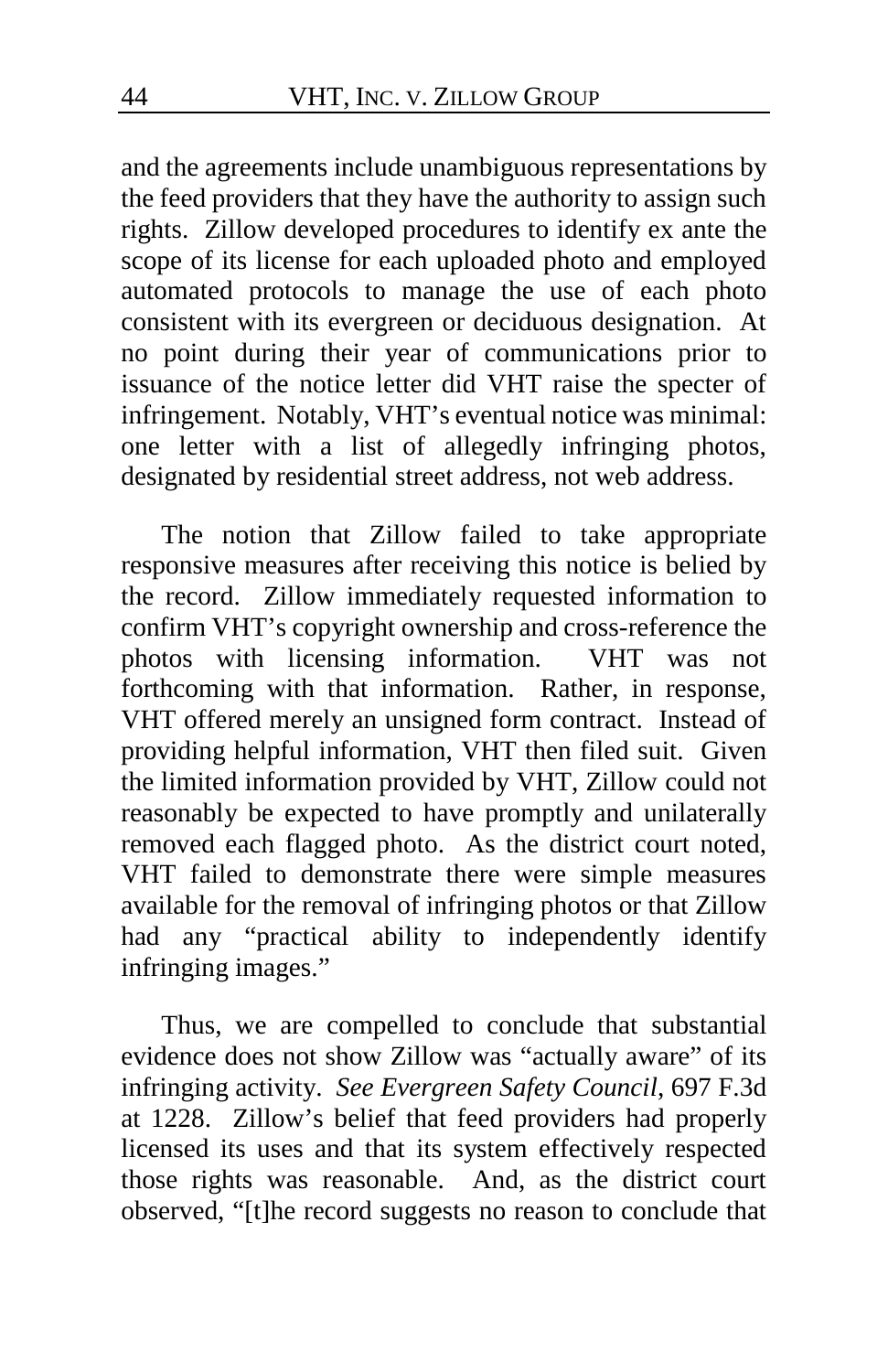Zillow maintained that position in bad faith, and Zillow's non-infringement contention proved accurate as to most of the images at issue in this lawsuit."

We reach the same conclusion as to whether Zillow recklessly disregarded or willfully blinded itself to its infringement. In reaching an opposite conclusion, the district court observed that Zillow did not "perform[] further investigation into the rights each [feed provider] possesses," nor did it "t[ake] responsive measures to obtain further information" after VHT provided the minimal notice of potential infringement.That conclusion is at odds with the evidence, for the reasons outlined above.

VHT's argument that Zillow, a sophisticated business with a robust legal team, should have known that its feed provider license agreements were invalid is unavailing. VHT argues that when Zillow saw the non-exclusive grant of rights in VHT's unsigned form contract, showing that the feed providers did not have a right to sublicense, Zillow should have known the licenses were invalid.Despite requests for such information, Zillow did not have access to VHT's executed licenses with the feed providers who furnished VHT's photos to Zillow. Access to a blank form contract (that the district court earlier found ambiguous as a matter of law) is not enough. We conclude that substantial evidence does not show Zillow was "reckless or willfully blind" as to its infringement. We reverse the district court and vacate the jury's finding of willful infringement.

#### **IV.Conclusion**

We affirm the district court's summary judgment in favor of Zillow on direct infringement of the Listing Platform photos. With respect to direct liability on the Digs photos, we affirm the district court's grant of judgment